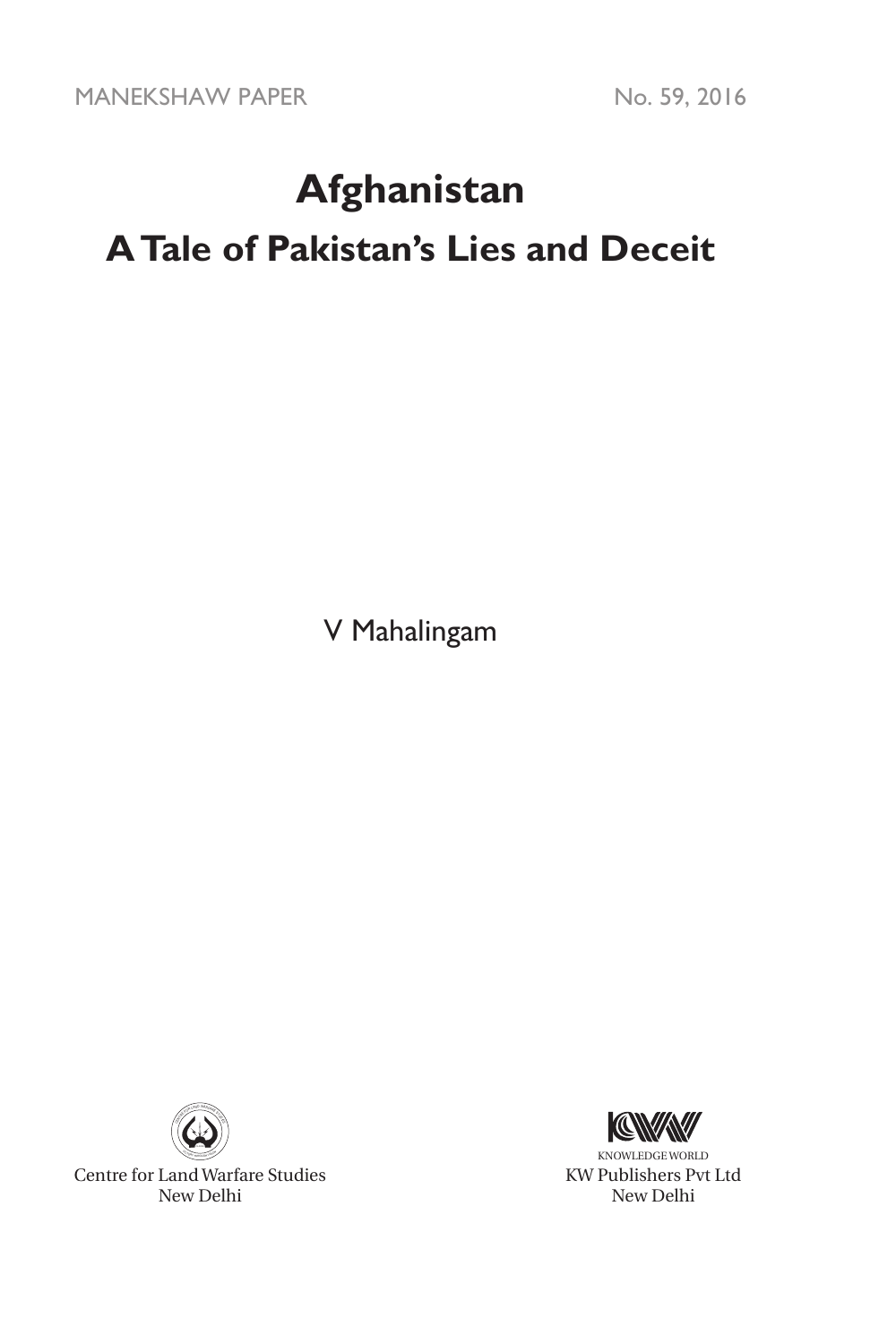# **Editorial Team**

Managing Editor : Ms Geetika Kasturi

Editor-in-Chief : Brig Kuldip Sheoran

ISSN 23939729



**Centre for Land Warfare Studies**  RPSO Complex, Parade Road, Delhi Cantt, New Delhi 110010 Phone: +91.11.25691308 Fax: +91.11.25692347 email: landwarfare@gmail.com website: www.claws.in CLAWS Army No. 33098

The Centre for Land Warfare Studies (CLAWS), New Delhi, is an autonomous think tank dealing with national security and conceptual aspects of land warfare, including conventional and sub-conventional conflicts and terrorism. CLAWS conducts research that is futuristic in outlook and policy-oriented in approach.

© 2016, Centre for Land Warfare Studies (CLAWS), New Delhi

Disclaimer: The contents of this paper are based on the analysis of materials accessed from open sources and are the personal views of the author. The contents, therefore, may not be quoted or cited as representing the views or policy of the Government of India, or Integrated Headquarters of MoD (Army), or the Centre for Land Warfare Studies.



www.kwpub.com

Published in India by

Kalpana Shukla KW Publishers Pvt Ltd 4676/21, First Floor, Ansari Road, Daryaganj, New Delhi 110002 Phone: +91 11 23263498 / 43528107 email: knowledgeworld@vsnl.net • www.kwpub.com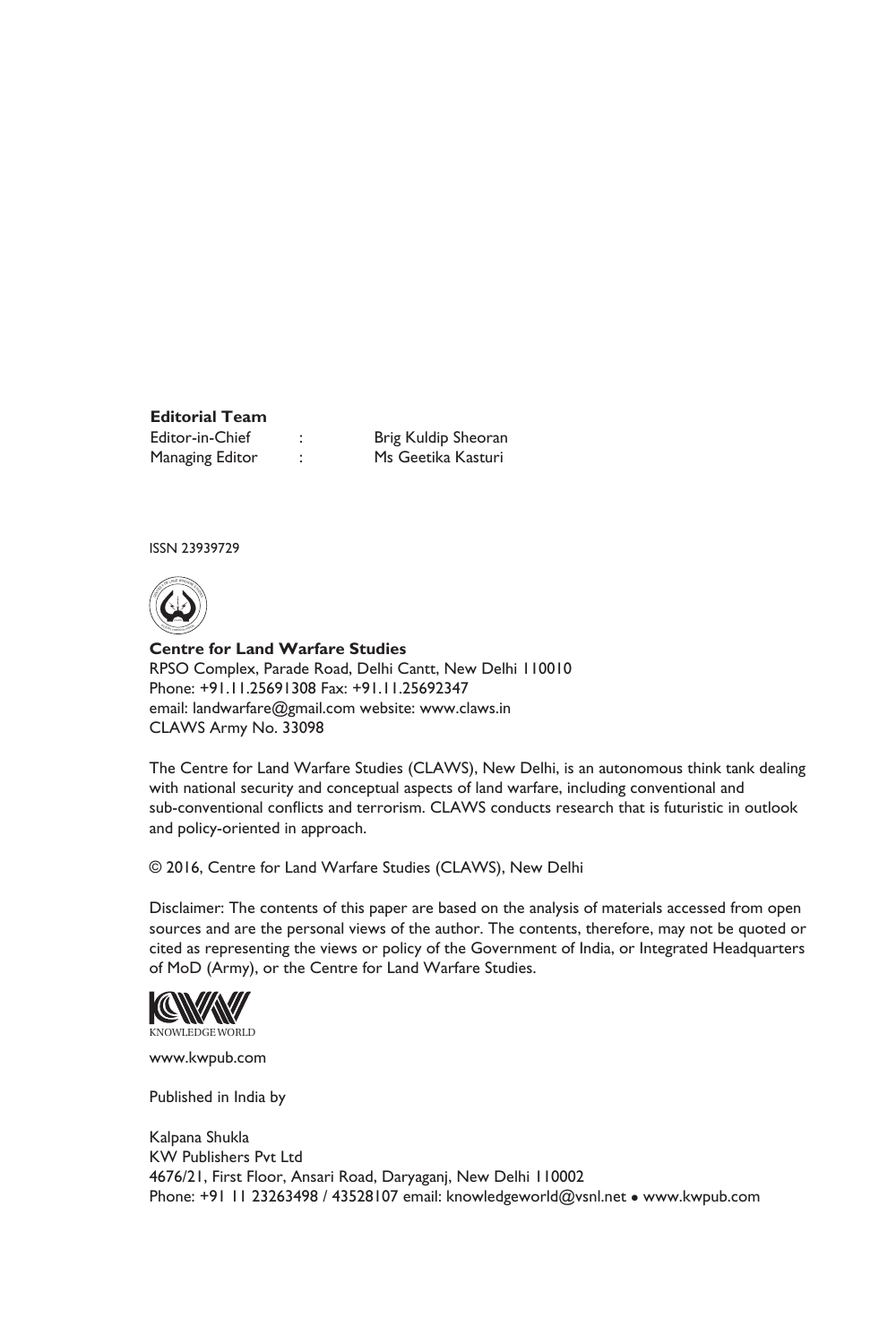# **Contents**

| $\mathbf{L}$ | Abstract                                                        | L                       |
|--------------|-----------------------------------------------------------------|-------------------------|
| 2.           | Introduction                                                    |                         |
|              | 3. Kunduz Offensive and the Aftermath                           | 3                       |
|              | The Timing of the Offensive                                     | 3                       |
|              | Strategic Importance of Kunduz                                  | $\overline{\mathbf{4}}$ |
|              | Taliban's Terror Base Shifts from Pakistan to Afghanistan       | 4                       |
|              | Pakistan's Aims and Objectives in Afghanistan                   | 5                       |
|              | Taliban's Strategy                                              | 6                       |
|              | Pakistan Back-stabs Afghanistan                                 | 6                       |
|              | 4. The Drama of Negotiations                                    | 7                       |
|              | <b>Chinese Interest</b>                                         | 8                       |
|              | Fake Negotiators: What Does it Mean?                            | 8                       |
|              | Sending Fake Negotiators is a Habit                             | 9                       |
|              | 5. Afghan Peace Talks                                           | 10                      |
|              | 6. The Canard of Taliban's Political Office in Doha             | П                       |
|              | 7. Pakistan's Efforts to Impede Peace Talks                     | $\overline{13}$         |
|              | 8. The Mullah Omar Story                                        | 4                       |
|              | 9. Mullah Mansoor                                               | 19                      |
|              | Mullah Mansoor's Death                                          | 21                      |
|              | 10. Is Pakistan Involved in the Growth of Daesh in Afghanistan? | 23                      |
|              | 11. US Flip-Flop in Afghanistan: What are the Intentions?       | 25                      |
|              | US Dealings with Pakistan's Military                            | 27                      |
|              | Russia Prepares to Counter US Moves in Afghanistan?             | 28                      |
|              | 12. Conclusion                                                  | 28                      |
|              | <b>Notes</b>                                                    | 31                      |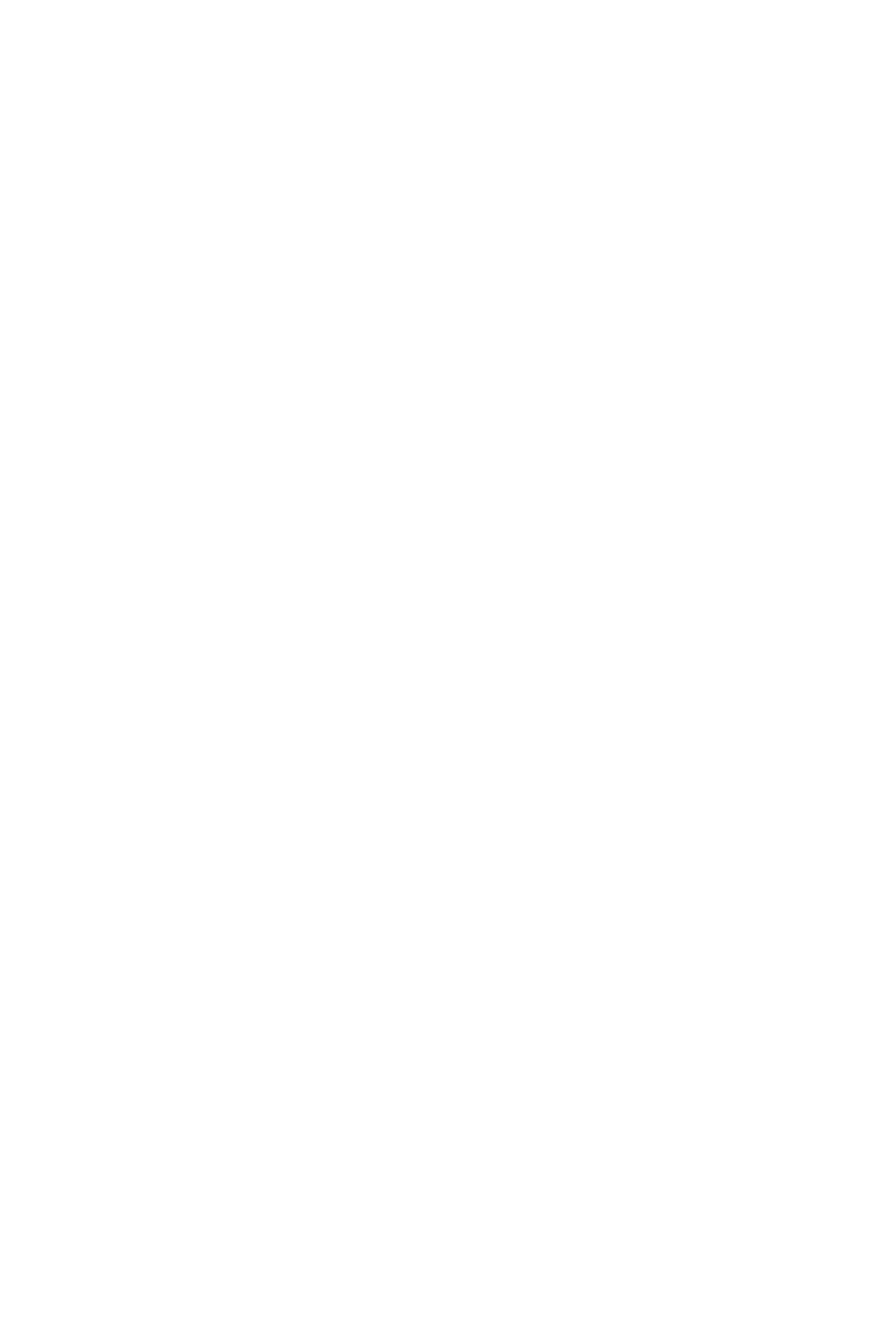# **Afghanistan**

# **A Tale of Pakistan's Lies and Deceit**

#### **Abstract**

*The Afghan muddle, engineered by the Pakistan-US combine is a very complex issue. Despite the Soviet withdrawal from Afghanistan, Pakistan the creator of the Taliban and other terror groups in the region, continues to nurture these forces*  to manipulate the situation in Afghanistan. It hopes to seize power and rule the *country through its surrogates and, thus, create a so-called strategic depth in the country at the cost of Afghan suffering and blood.* 

*The US went into Afghanistan and wasted a decade and a half without being able to bring about any peace or stability in the country. Today, the Taliban, Haqqani network and Daesh, the new entrant on the Afghan scene, threaten not only Afghanistan but pose a grave danger to the countries of the region. The world continues to remain a mute spectator to the goings-on in the country, without being able to fathom a way forward.* 

*Pakistan the malefactor in the game does not appear to have changed its course. This paper traces back the relevant events to highlight its misdemeanour in this tangle, and flags the signs of the revival of the Cold War. The emerging situation points to a new type of World War which has the potential of engulfing the entire world in this terror madness. The world seems to have no choice but to act now.* 

#### **Introduction**

The 9/11 terror attack in the US and the 26/11 Mumbai attacks amongst many others have proven beyond doubt, Pakistan's role in these acts of violence and evil. It has created terror groups, provided them shelter, training and funded them as a part of its state policy and employed them under the tutelage of its Inter-Services Intelligence (ISI).

Lt Gen Mahmoud Ahmed, the head of the ISI, was removed and retired from his post as the ISI chief on October 08, 2001, just prior to the US invasion of Afghanistan for his role in wiring \$100,000 to the World Trade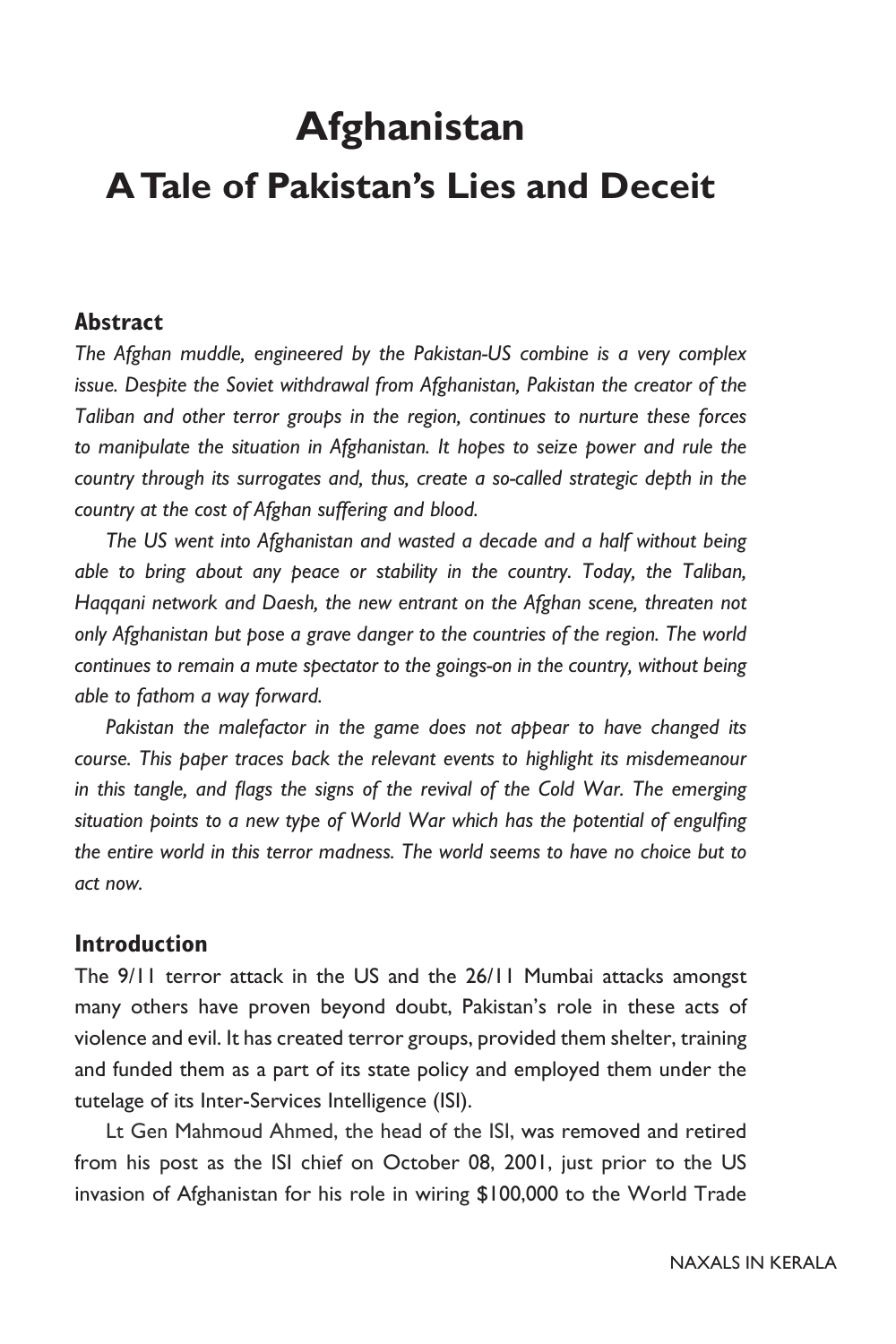Centre (WTC) hijacker-attacker Mohammed Atta from Pakistan. It was an act of war. Loss of innocent lives and the extent of damage to properties in the US were enormous. The world expected the US to demand that Pakistan's General and those in the chain be questioned and punished. Yet the US failed to act. Why?

All along, the US has been saying that Pakistan's intelligence agency supports the Haqqani network, based in Pakistan's tribal areas, as a tool to extend its influence in Afghanistan. Speaking at the Senate on September 22, 2011, alongside Defence Secretary Leon E. Panetta, Adm Mike Mullen, the Chairman of the Joint Chiefs of Staff blamed Pakistan's ISI for undermining the US efforts in Afghanistan and went on to state, "We also have credible evidence that they were behind the June 28th (2011) attack against the Intercontinental Hotel in Kabul and a host of other smaller but effective operations." In short, he said, "The Haqqani network acts as a veritable arm of Pakistan's Inter-Services Intelligence agency.<sup>11</sup>

In July 2008, the United States confirmed that the ISI was behind the bombing of the Indian Embassy in Kabul based on intercepted communications of the concerned ISI officers. The US' top military official said that Pakistan's spy agency played a direct role in supporting the insurgents, who carried out the deadly attack on the American Embassy in Kabul in September 2011.<sup>2</sup>

The US went into Afghanistan without a clear aim. The long-term strategic aims of bringing about broader stability in the region were forgotten and the destruction of Al Qaeda took centre-stage. Under Pakistan's influence, no efforts were made to integrate the country within the region. Instead, Afghanistan was outsourced to Pakistan, with its unholy aims and objectives intact. Nothing concrete was done to lift up the Afghan economy, some 90 percent of which is still dependent on foreign aid.

The US military strategy in Afghanistan failed to take into account the fact that insurgency in Afghanistan is shaped, aided, and armed from across the border by Pakistan's military, with its intelligence arm, the ISI controlling the war. With Pakistan providing shelter to militants across the Durand Line and the terror commanders tucked into safe houses inside Pakistan, how could any military operation in Afghanistan succeed without the terror bases in Pakistan being tackled in tandem? The result was the increasing number of body bags returning to the US and other Western countries day after day.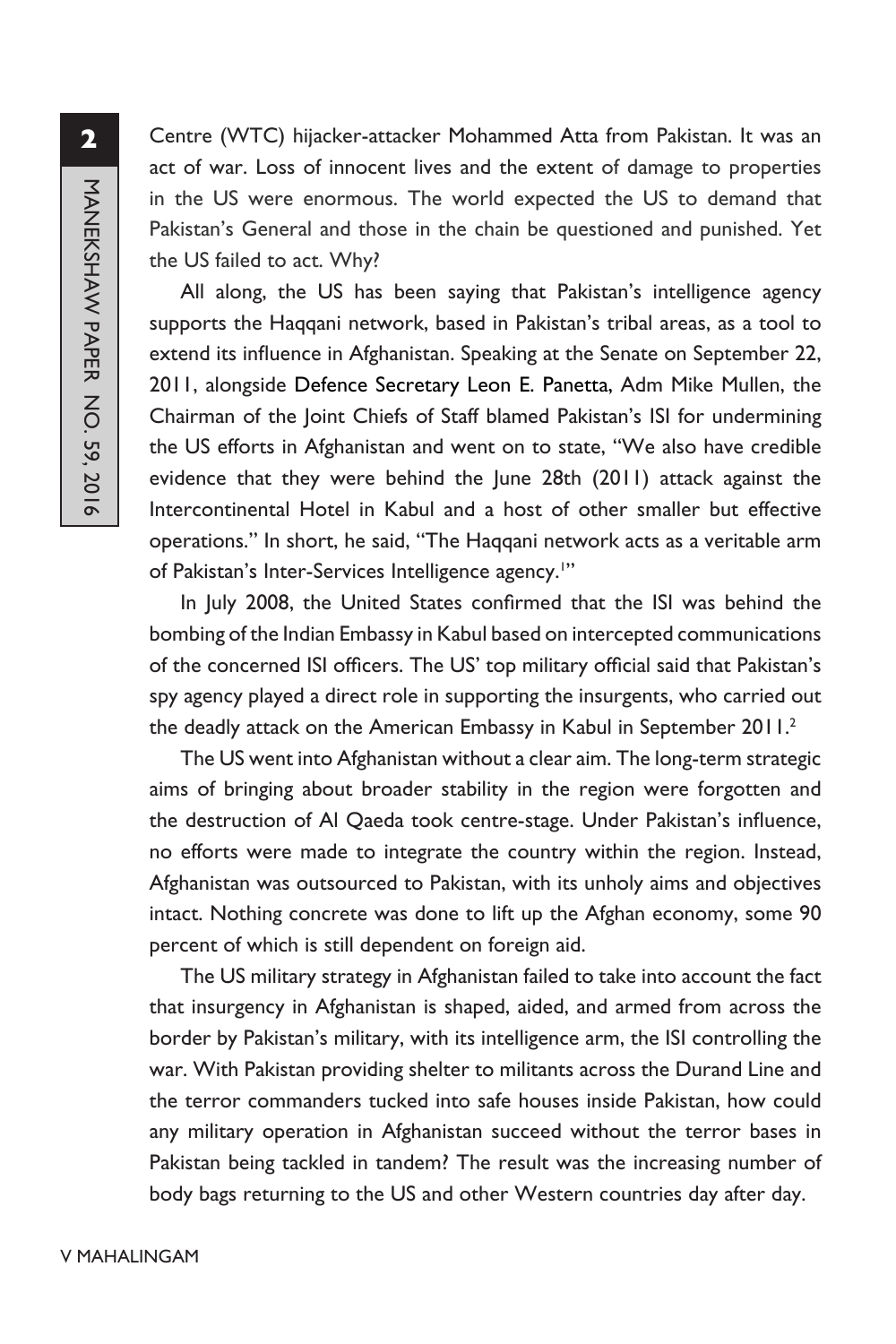The facts and the reality in Afghanistan are crystal clear. Pakistan continues to be the epicentre of terror in the world, posing a grave threat to the region and humanity. The USA, one of the world's greatest powers, which dominated Afghanistan' security scene with a huge military for over 15 years, appears to lack the will to put an end to the rot that is spreading across the world. It has failed to act decisively to bring about peace and stability in that country.

As Pakistan continues its proxy war in Afghanistan, peace in the country appears a distant dream. Pakistan's signature is visible in the recent Taliban offensive in Kunduz and their subsequent terror attacks in Afghanistan besides Daesh's entry into the country. Pakistan appears to be making all efforts to confront the Afghan security forces in the ensuing campaigning season while masquerading as the mediator for peace talks and harmony in Afghanistan. The world and its major powers are yet to fully realise the complicity of Pakistan in the Afghan violence in pursuance of its long-term objectives and its larger implications.

As of today, Pakistan appears well poised to set up its proxy government in Afghanistan.

#### **Kunduz Offensive and the Aftermath**

#### **The Timing of the Offensive**

The Taliban launched its largest spring offensive ever in Kunduz, a province in Northern Afghanistan on April 24, 2015, with Pakistan remaining a mute spectator to the ongoing incursion. The assaulting terrorists, consisting of foreign fighters of Chechen, Pakistan, Tajik and Uzbek origin, had moved in from North Waziristan driven by Pakistan's military operations "Zarb-e-Azb" launched on January 15, 2015.

The Army brass had decided in principle that preparations for military operations in North Waziristan should be completed between 2010 and 2011 and the operations would commence the same year<sup>3</sup>. The operations were, however, launched only on January 15, 2015, after pausing for the US withdrawal which was scheduled for December 31, 2014.

The delay in launching military operations in North Waziristan is being attributed to the former Army Chief Gen Kayani's indecisiveness in giving the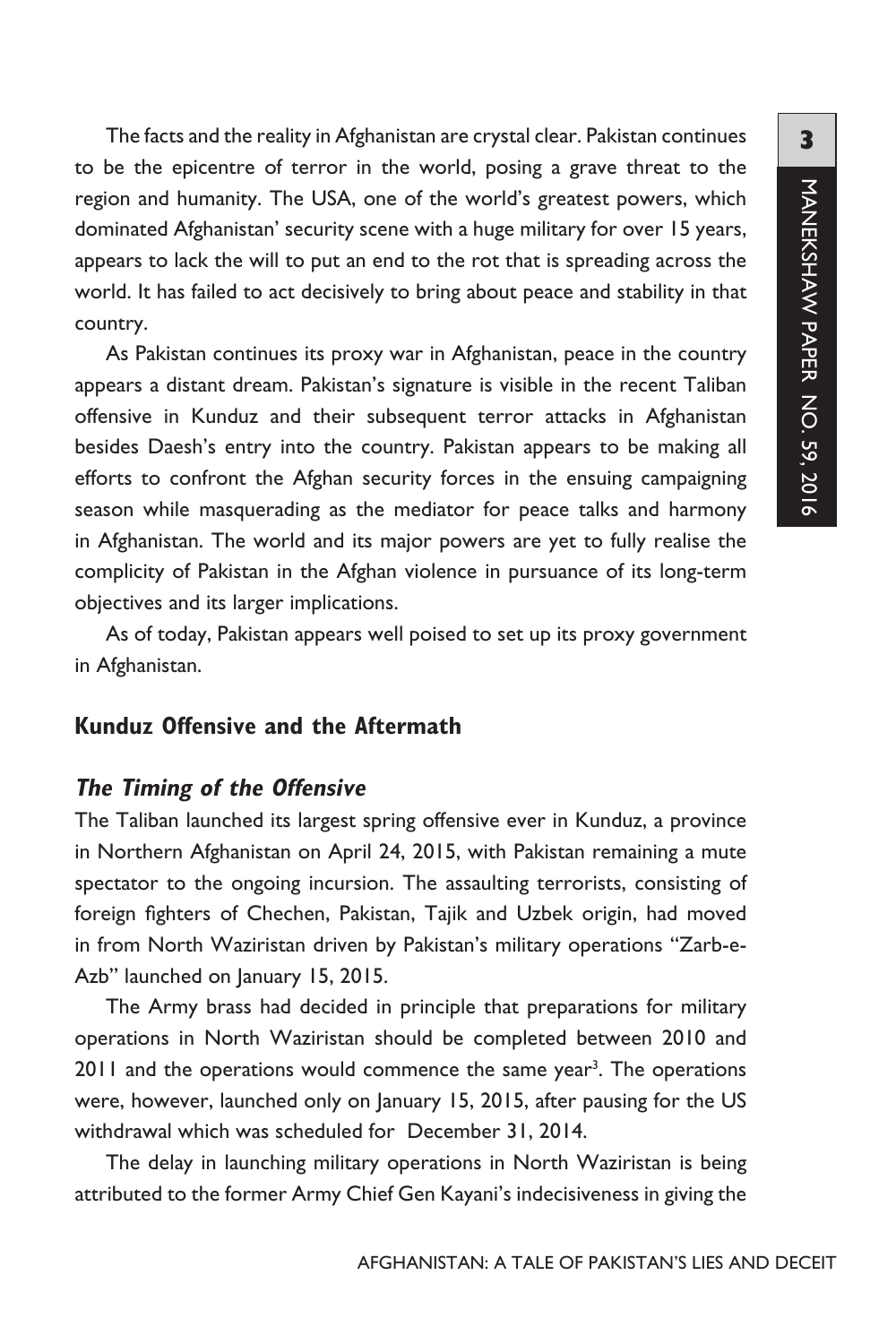go-ahead.4 However, in hindsight, the delay appears to be based on sound military logic. Pakistan's military aim was to use the military operations to drive the militants out of North Waziristan and shift the terror base from its soil to Afghanistan. The militant groups were meant to be used as Pakistan's instrument to overthrow the government in Afghanistan and establish its proxy government in that country. The movement of terror groups before the US withdrawal would have meant transient militant groups being targeted by the International Security Assistance Force (ISAF) resulting in their disorientation and disorganisation. The situation could have also forced the US to postpone the withdrawal schedule. The need for shifting the Haqqani network cadres to safe places and the time required for the militant groups to settle down in their new found base before launching military operations in Afghanistan had to be catered for.

#### **Strategic Importance of Kunduz**

Kunduz, with Mazar-e-Sharif, the third largest city in Afghanistan to its west, Kabul to its south and Tajikistan, a Central Asian state in the north, is strategically located and provides a gateway to Central Asia and Fergana valley. Fergana valley is divided among three countries, Kyrgyzstan, Tajikistan and Uzbekistan, and is a hotbed of Islamic radicalisation. Being a transport hub, Kunduz is a transit point for the smuggling of drugs to Europe through Central Asia. Control of Kunduz by militant groups would help the militant cause economically and militarily while adversely affecting the security of Afghanistan and Central Asia. As of today, the Taliban controls 80 percent of the rural areas in Afghanistan.<sup>5</sup> The road from Sher Khan, the dry port located on Tajikistan's border, connects Kabul, through Kunduz, Baghlan and the strategically important Salang Tunnel. The Northern Distribution Network, the main supply route of the ISAF passes through these provinces. Interdiction at these vital areas will affect military and civil supplies to Afghanistan besides isolating and containing some of the major towns and cities in Afghanistan.

# **Taliban's Terror Base Shifts from Pakistan to Afghanistan**

Gen Mirza Alam Beg, a former Pakistan Army Chief, has signalled that the pivot of resistance of the Taliban has shifted from Pakistan to north of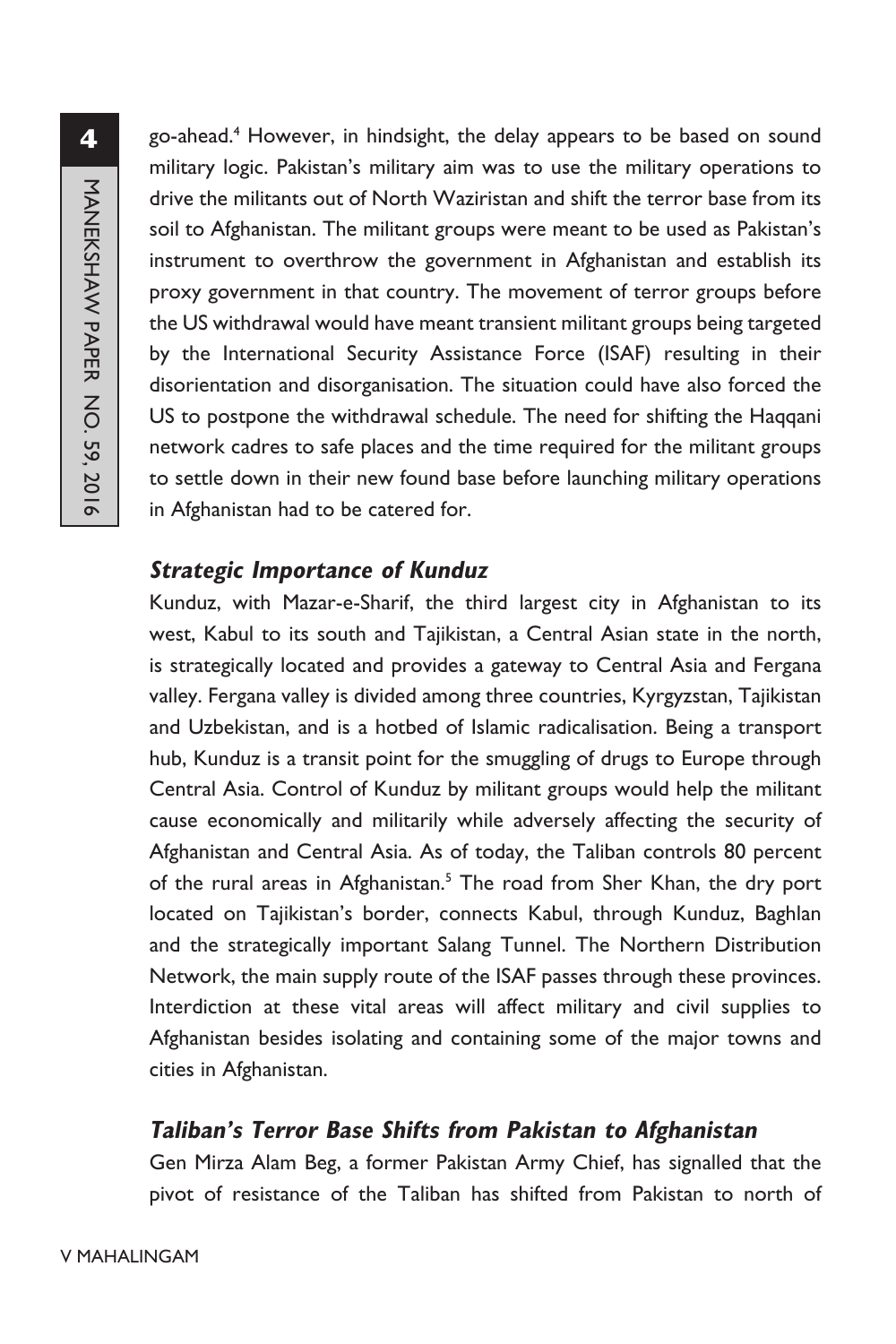Afghanistan.<sup>6</sup> The Taliban's focus has clearly been directed towards Kabul besides setting the stage for Al Qaeda's expansion to other regions in its radar. Ayman al Zawahiri, the supreme leader of Al Qaeda, in his first Guidelines for Jihad<sup>7</sup>, issued on September 14, 2013, had indicated his targets thus, "It is a right of our Muslim brothers in the Caucusus to perform *jihad* against the Russian aggressor and its allies. It is a right of our brothers in Kashmir to engage in *jihad* against the criminal Hindus. It is equally a right of our brothers in Eastern Turkistan (read Xinjiang) to engage in *jihad* against the Chinese oppressors."

#### **Pakistan's Aims and Objectives in Afghanistan**

Having shifted the terrorists and their bases from Waziristan to Afghanistan, Pakistan aims to destabilise the country and storm Kabul to install a pliable Taliban dominated government. Thus, it hopes to create 'strategic depth' against an imaginary Indian invasion, besides turning Afghanistan into a safe haven for terrorists. Though Pakistan could not veto Kabul's membership in the South Asian Association for Regional Cooperation (SAARC) due to the circumstances, it has impeded Afghanistan's political and economic integration within the region<sup>8</sup> in many ways. The aim is to keep the country dependent on it so as to force a yielding government on the people of the country. Directing terrorists operating from Afghanistan's soil to achieve its goals in India and elsewhere provides Pakistan the much needed deniability.

Peace in Afghanistan is definitely not Pakistan's objective. Consequently, it has undermined every effort to negotiate a political settlement with the Taliban. Bringing the Taliban to the negotiating table would run counter to Pakistan's larger plans. That explains why Pakistan remained sluggish in bringing the Taliban for talks despite assurances that this would happen by mid-March 2015. Pakistan had enough influence to direct Akhtar Mohammad Mansoor, their protégé, and their appointee Amir of the Afghan Taliban, living in an affluent locality called Satellite Town in the neighbourhood of Pakistan's Quetta city, to ensure that the talks were held.

No Afghan government or Taliban has ever accepted the legitimacy of the Durand Line, the border between Afghanistan and Pakistan, drawn by the British in 1893. With its proxy government in Afghanistan, Pakistan hopes it will end Afghan claims to its territory besides stifling Pashtun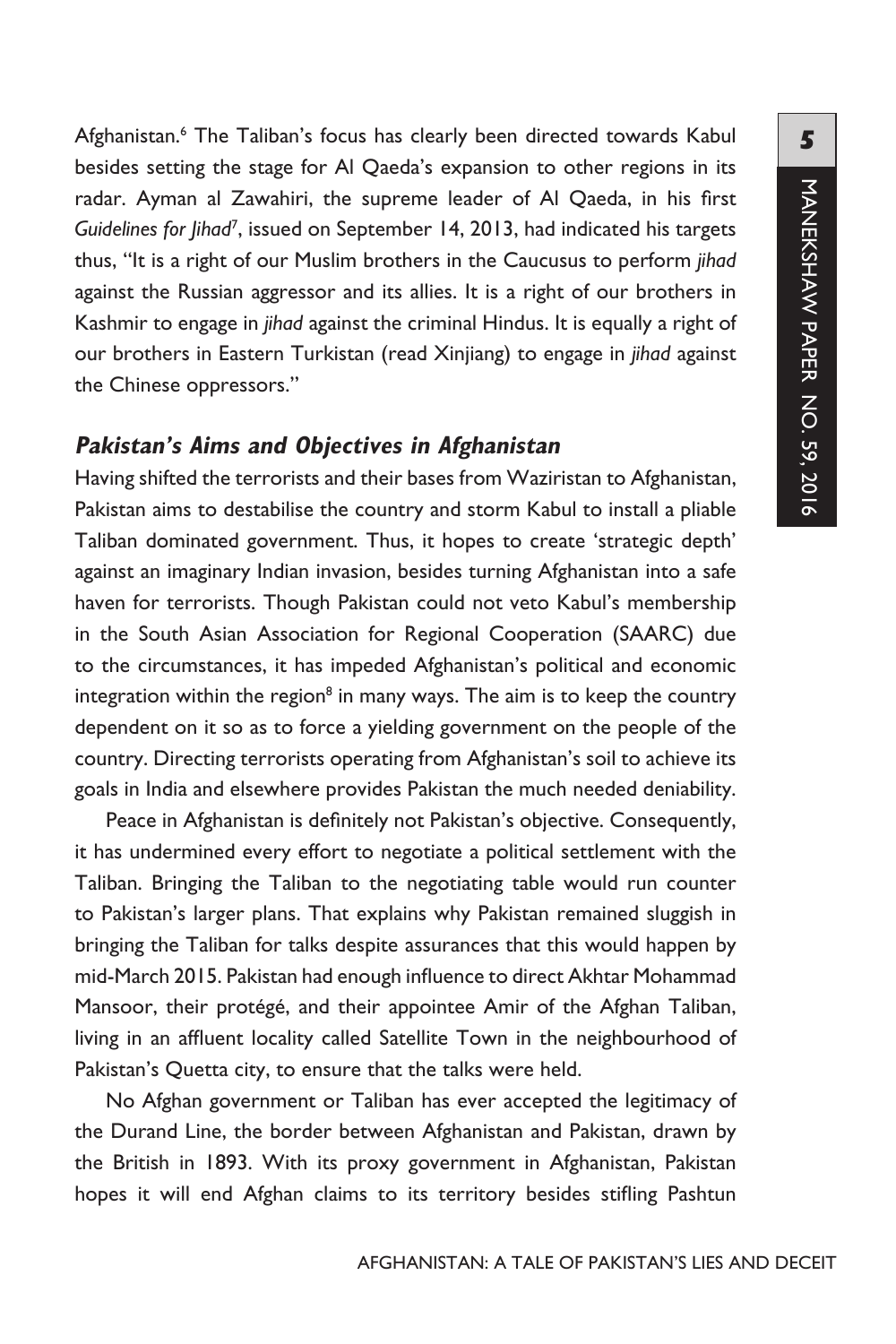nationalism and calls for Pashtunistan, the envisaged homeland for Pashtuns in parts of Baluchistan, as well as similar claims in the Federally Administered Tribal Areas (FATA) and Khyber Pakhtunkhwa (KPK).

Pakistan's intentions have an inherent danger. Having established itself in Afghanistan, there is every possibility that Al Qaeda or the Islamic State (IS), in power, will destabilise Central Asia and pose a serious threat to Russia and China in an attempt to achieve their larger goal of establishing a pan-Islamic Caliphate throughout the world. Afghanistan will become the sanctuary and the training ground for Daesh besides India-centric militant outfits such as the Lashkar-e-Tayyeba (LeT), Harkat-ul-Mujahideen (HuM) and Jaish-e-Mohammed (JeM), causing much harm to peace and stability in the region.

### **Taliban's Strategy**

Writing about the Taliban's strategy, Gen Mirza, Aslam Beg, a former Chief of Pakistan's Army states,<sup>9</sup> "Their new support base now is well-established in the provinces of Badakhshan, Takhar, Faryab, Zabul, Baghlan, Jozjan, Baghdiz and Kunduz. They will continue to expand their control over the interior areas, thus, limiting the space for maneuver to the defenders". He goes on to state, "They have now started interdiction of the main supply routes to important cities and towns, and are trying to capture the dry port of Sher Khan, on the Tajikistan border, to cut off civil and military supplies to Afghanistan. Similarly, the road to Salang Tunnel and to Kabul is threatened to achieve isolation and containment, leading to tactical siege of cities and towns, thus, forcing the defenders to seek peace or capitulation. This process is likely to continue, during the winter months and then would follow the main battle, to capture strategically important besieged cities, including a few air bases, where American troops are stationed".

# **Pakistan Back-stabs Afghanistan**

The role of Pakistan in the Kunduz offensive did not go unnoticed by the countries of the world, including the US and China. Pakistan's Prime Minister, Nawaz Sharif, and Army Chief Gen Raheel Sharif rushed to Kabul on May 12, 2015, in an attempt to soothe Chinese and US indignation over the onslaught at a time when the world was yearning for peace and stability in the country, besides the concerns for forestalling spread of militancy beyond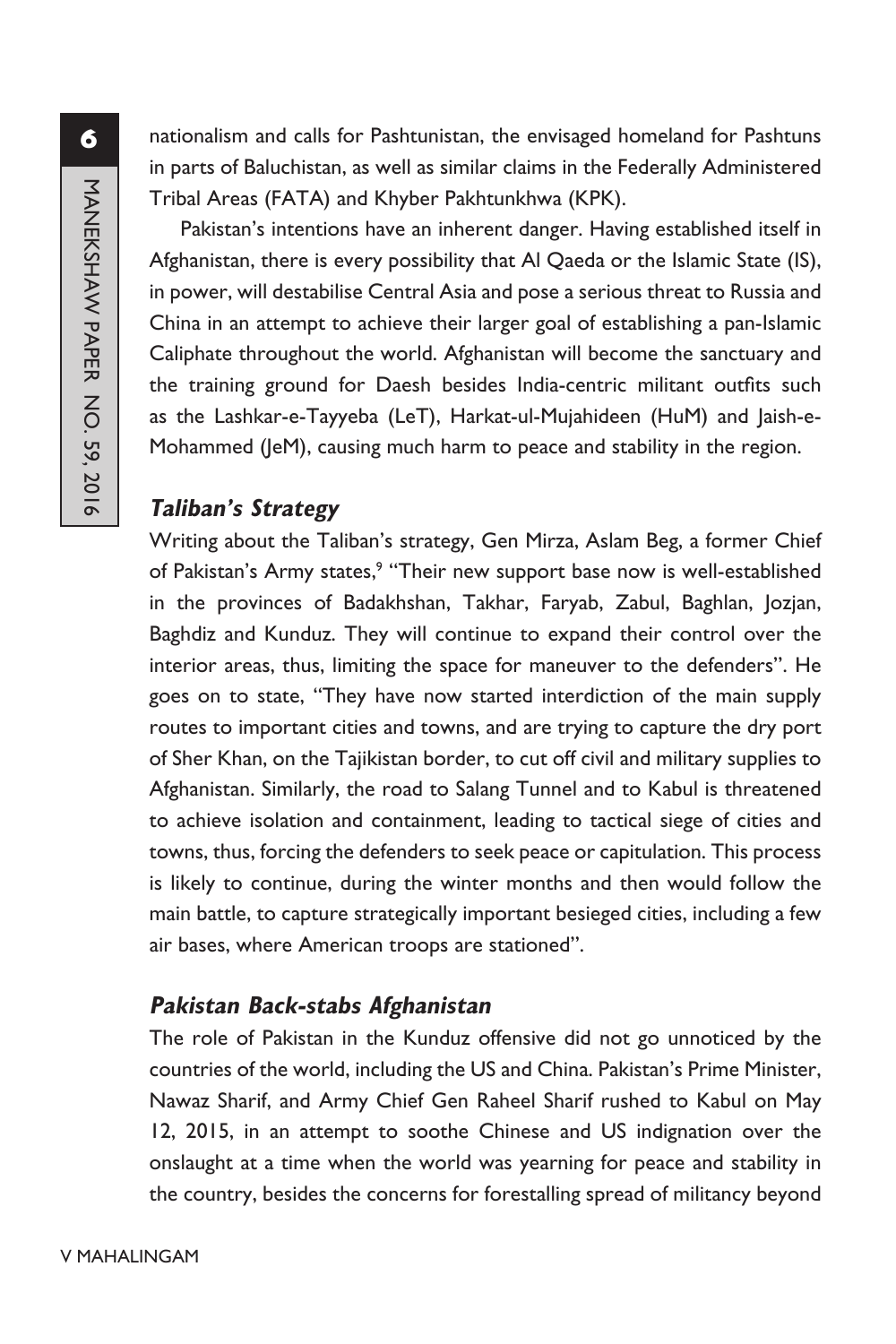the boundaries of Afghanistan.

In the third week of May 2015, the premier intelligence agencies of Afghanistan and Pakistan signed an intelligence sharing Memorandum of Understanding (MoU). Ever since, there has been a spate of terror attacks inside Afghanistan with a view to terrorise Afghanistan and its people into submission. The Parliament came under attack on June 22, 2015, at the very heart of the country. On July 07, 2015, the sub-office of Afghanistan's spy agency, National Directorate of Security (NDS), was attacked. The intelligence sharing arrangement was meant to fight the Taliban but, on the contrary, Pakistan's hidden intent was to make use of the agreement to gain influence in Kabul besides exploiting the "intelligence sharing provision" to effectively infiltrate the Afghan intelligence apparatus.

Afghan law-makers accused the Pakistani spy agency, the ISI, of being behind the Taliban attack on their Parliament. They alleged that the legislature was punished for opposing the intelligence sharing deal that the NDS had signed with the ISI.

The decision on the ISI-NDS pact was taken by Ghani, not the Afghan government. He took a personal risk and ventured to shake hands with the ISI as he realised that without the Taliban being on board, the peace process would be a non-starter and he would need the ISI to get the Taliban leaders to the negotiating table. It was with these issues in mind that he roped in China, a close ally of Pakistan to broker the peace process. He was anticipating that China would push Pakistan to cooperate in its path to peace.

#### **The Drama of Negotiations**

Consequent to the Kunduz offensive, Pakistan's ISI flew three former so-called Taliban leaders, Mullah Abdul Jalil, Mullah Mohammad Hassan Rahmani, and Mullah Abdul Razaq, who had formerly served as Deputy Minister of Foreign Affairs, Governor of Kandahar, and Minister of the Interior, respectively, to Urumqi, the capital of Xinjiang Uighur Autonomous Region to calm down China.10 The reality, however, was that these individuals had no connection with the Taliban's Political Commission nor did they wield any influence in the Taliban hierarchy.<sup>11</sup>

On May 19 and 20, 2015, with observers from the ISI and China's Ministry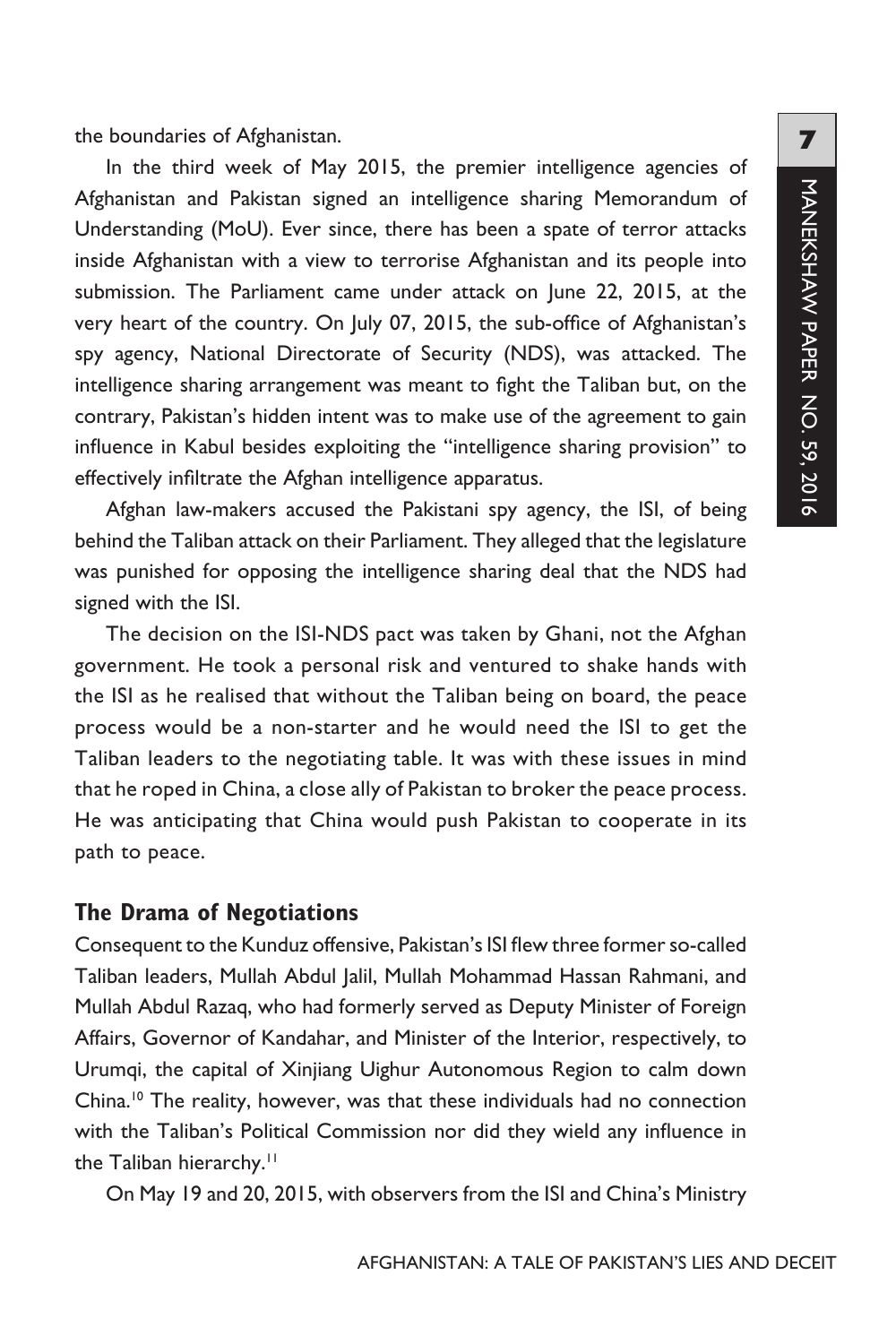of State Security present, the fake Taliban representatives met Afghan Peace Envoy Mohammad Masoom Stanikzai.12 The Taliban were quick to disown the meeting by posting an official statement in their website, rejecting as "rumors" that a "delegation of the Islamic Emirate met with representatives of Kabul administration's fake peace council in Urumqi city of China."13 Sartaj Aziz, Pakistan's National Security Adviser, however, claimed in Pakistan's Parliament that Islamabad had arranged a secret meeting between the Afghan peace negotiators and members of the Islamist Group in the northwestern city of Urumqi.<sup>14</sup>

### **Chinese Interest**

Why did China take up a proactive role in promoting peace talks between the Afghan government and the Taliban? The state-owned China Metallurgical Group has spent \$3 billion to mine copper at Mes Aynak, about 30 miles south of Kabul, only to see the project stalled because of insurgents and the discovery of Buddhist artifacts at the site.<sup>15</sup> The China National Petroleum Corporation, the nation's largest oil company, agreed in 2011 to develop Afghanistan's Amu Darya basin and has started extracting oil from the basin.<sup>16</sup> This project is estimated to yield about \$7 billion in profits. This venture was disrupted in June when men loyal to Uzbek warlord Gen Abdul Rashid Dostum intimidated Chinese engineers in the area, demanding a share in the proceeds, government officials in Kabul said.<sup>17</sup>

Chinese concerns can be discerned from China's Foreign Minister Wang Yi's statement made during a visit to Afghanistan in early 2014 that "the fate of Afghanistan will directly affect the stability and security of China's west.<sup>18"</sup> It is in this context that China probably had decided to take the initiative in arranging the peace talks. Obviously, in the Chinese assessment, Pakistan is incapable of bringing about peace in Afghanistan or it may decide to act in its self-interest to install its proxy Taliban government which may not be to the advantage of peace and stability in the region.

#### **Fake Negotiators: What Does it Mean?**

On June 24, 2015, the Pakistan based spokesperson of the Taliban made a statement that their leadership did not authorise the meeting in China. He went on to state that the political office in Doha "is responsible for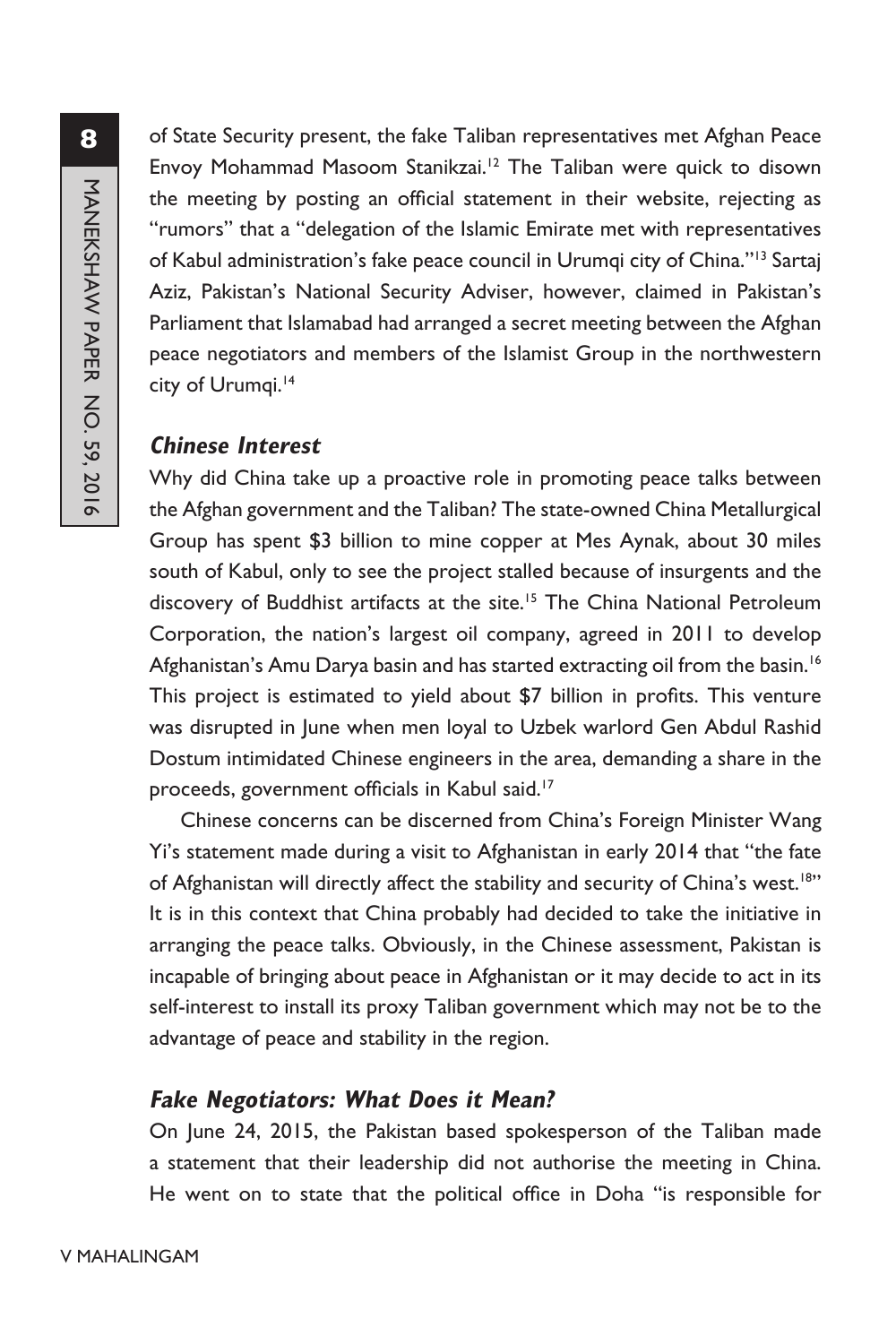handling all the internal and external political activities related to the Islamic Emirate.<sup>19"</sup> By making this statement, the Taliban either wanted to place on record that those negotiating peace on their behalf were not genuine or were forced to make such a statement by Pakistan's ISI.

By specifying the role of its political office in Doha and indicating the appropriate authority for negotiations, the Taliban was crafting an escape clause for Pakistan and its cohorts to evade implementation of any agreement arrived at during the talks. It was also meant to convince the world that Pakistan's capacity to force the Taliban into a negotiated settlement is limited. The declaration by some senior government officials of Pakistan to Voice of America that, with the passage of time, Pakistan's leverage with the Taliban insurgents has also "gradually shrunk because of the emergence of a new breed of insurgent field commanders" and their assertion that the Taliban commanders "act independent of the Taliban's political leadership and, thus, are making it difficult to bring them all on the same page for talks with the Kabul government" suggests the intent.<sup>20</sup> Either way, the message is clear: any arrangements arrived at during the negotiations which do not serve Pakistan's larger aims, will not be acted upon.

#### **Sending Fake Negotiators is a Habit**

Sending fake leaders for international negotiations is nothing new for Pakistan. A series of meetings at a North Atlantic Treaty Organisation (NATO) military base in Kandahar culminated in the supposed Taliban leader being flown to Kabul in a British military plane to meet Karzai some time in July / August 2010. It is said that the talks were started by the Afghan government, duly approved by the former American Commander, Stanley McChrystal. Thousands of dollars were paid to the imposter as "goodwill payments". Afghan intelligence later claimed that the visitor was actually a shopkeeper from the Pakistani city of Quetta<sup>21</sup>.

Speaking about the hoax representative produced as a Taliban representative, President Karzai's Chief of Staff, Mohammad Umer Daudzai said that the British brought a man purporting to be Mullah Akhtar Mohammad Mansoor, a senior Taliban leader, to meet Karzai. He went on to add that the impostor may have been dispatched by Pakistan's spy agency to "test the system," but "we can't say for sure."<sup>22</sup> The undisputed fact, however is, that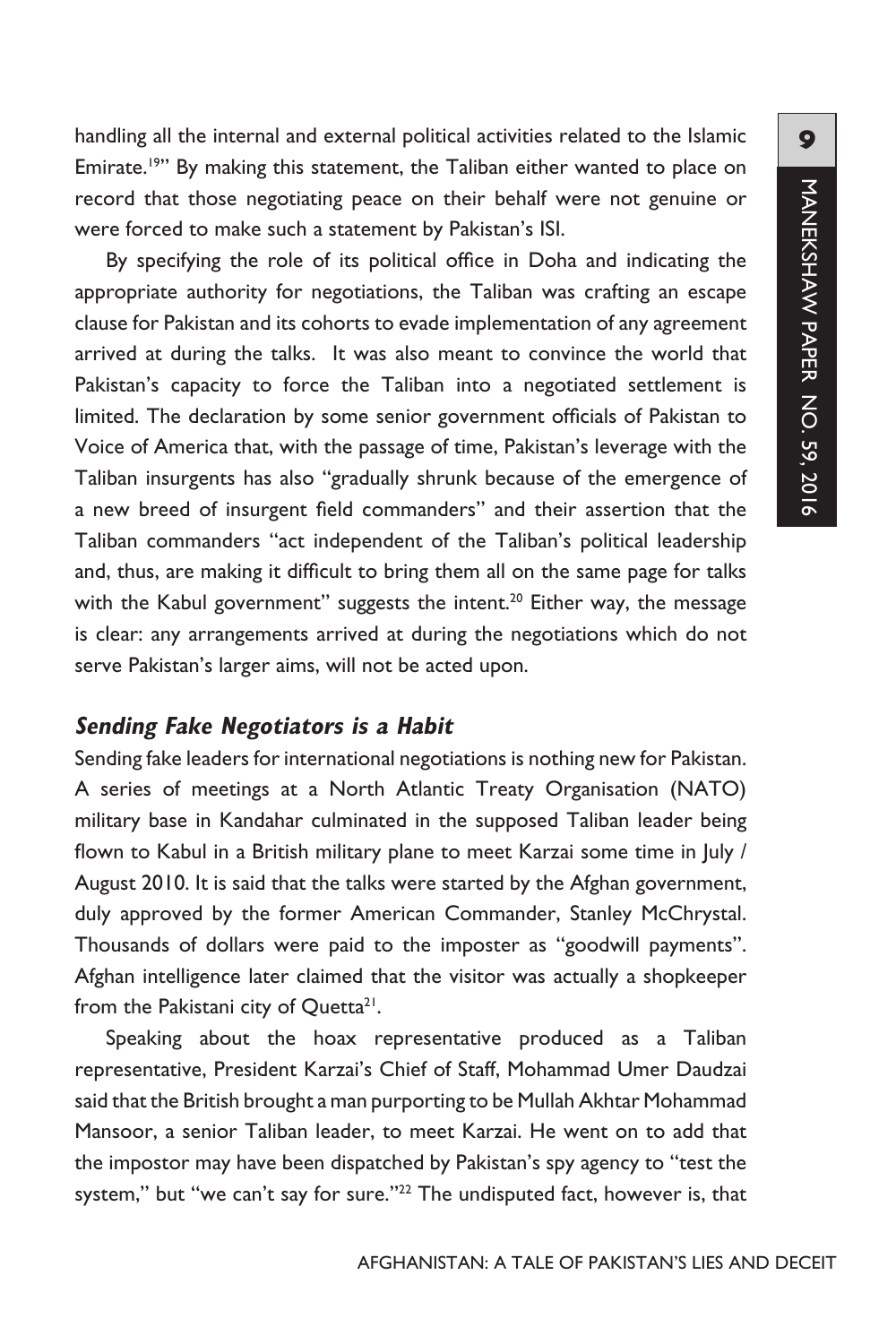a charlatan had met the Afghan President and he was entertained. A Pakistan based publication claimed that a senior member of NATO in Afghanistan had stated that the Taliban imposter was "someone the ISI had groomed to delay and counter check us." The publication further went on to assert, "We are on top of things. We know where the guy went to and deposited those briefcases."23

# **Afghan Peace Talks**

With pressure mounting from the US and China to bring the Taliban to the negotiating table, Pakistan directed its proxy Mullah Akhtar Mohammad Mansoor, who was masquerading as the Taliban's deputy leader (more about him later), to nominate a Taliban delegation to meet with an official Afghan delegation, on July 07, 2015, at the resort town of Murree. The Afghan delegation was led by Haji Din Mohammad, a senior member of the High Peace Council. The Taliban delegation was headed by Mullah Abbas Akhund besides Abdul Latif Mansur, and Ibrahim Haqqani. These individuals were said to be members of the Taliban's liaison committee with the ISI. Ibrahim Haqqani represented the Haqqani network. No member of the Taliban political office in Doha attended. The meeting was chaired by a Pakistani diplomat, with top ranking military officers from the ISI and mid-level observers from the US and China being present.

A member of the Taliban's political office in Doha Qatar claimed that the talks had been "hijacked by Pakistani officials." He said they brokered the meeting with an unauthorised Taliban representative<sup>24</sup>. As anticipated, without giving details of the 'elements' trying to sabotage the talks, the Pakistani military spokesman tried to justify the statement by saying that the 'elements' fear that the peace process between the Afghan government and the Taliban could undermine their interests. As later events would suggest, Pakistan leaked out the information regarding Mullah Omar's death three weeks after the first round of peace talks to put a halt to further talks.

It transpires that one of the proposed Taliban negotiators of the July 07, negotiations was Yahya Haqqani, a brother–in–law of Sirajuddin Haqqani. US officials who were present as observers in the meeting objected to his presence as he had a \$ 5 million American bounty for his capture on terrorism charges. According to Mohammad Asim, one of the Afghan delegates, the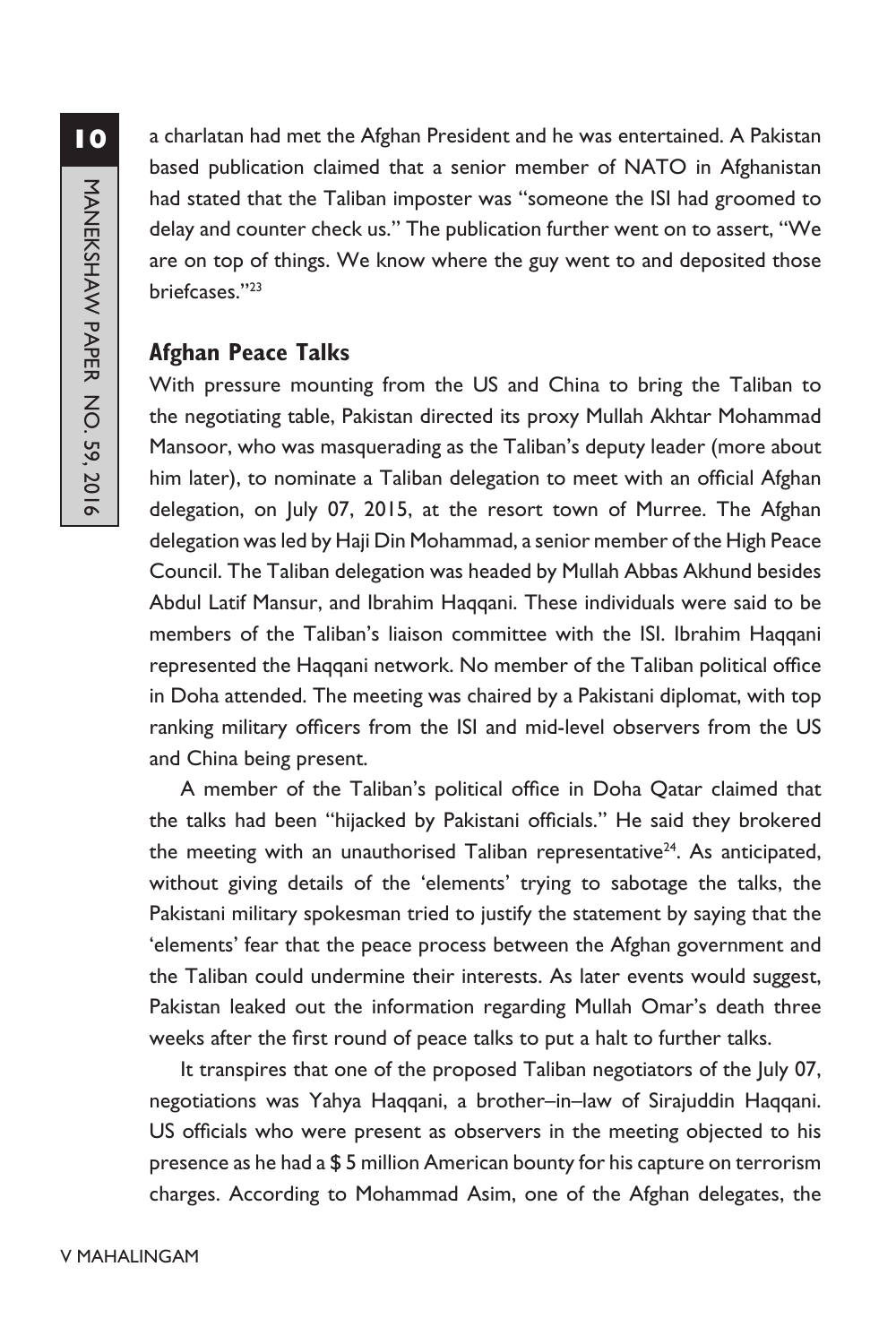Haqqanis thereafter dropped him from the delegation.<sup>25</sup> Is there a need for any more proof of Pakistan's perfidy?

In an interview with the pro-Taliban Pashto language website Nun.Asia (Asia Today), the commission's spokesperson, Naim Wardak, said that the Taliban delegates had participated in the talks as "hostages" of Pakistan. On July 09, 2015, an article was published on the Taliban website, only to disappear four hours later. "When the dust settles," it said, "the much hailed talks between Taliban officials and Ghani-administration officials in Islamabad will be revealed as nothing more than Pakistan delivering a few individuals from the Islamic Emirate to speak in their personal capacity."26

Prior to 2001, Afghanistan was both a haven for, and an ally of, terrorists, and it would be so once again if the Taliban was to return to power either by itself or as a partner of the existing elected government. With Pakistan's aims and objectives in Afghanistan intact, trusting Pakistan and handing over the responsibility of being the peace-maker and a mediator in that country would be a grave mistake.

# **The Canard of Taliban's Political Office in Doha**

The proposal for a Taliban political office in Doha, capital of Qatar, has been on the cards since 2011. Several senior Taliban figures have been living in Qatar for many months for the purpose but the group had not publicly accepted any plans for peace talks. The US, with a view to open direct talks with the Taliban, had agreed to drop a series of preconditions that had previously held back negotiations over the future of Afghanistan. The plan was for the political representatives of the Taliban to meet Afghan and US officials in Doha, discuss an agenda for "peace and reconciliation" followed by further talks with Afghan government representatives. The move came on the day the NATO forces handed over official control of nationwide security to the Afghan troops.

White House officials said that they believe the Taliban delegation at the talks represents the movement's leadership, and includes more radical groups such as the Haqqani network. Officials said the US would have a direct role in the talks starting this week in Doha, but the substantive negotiations over the future of Afghanistan would then be led by the Afghan government.<sup>27</sup> There was a sense that the Taliban's willingness to open this office and its inclination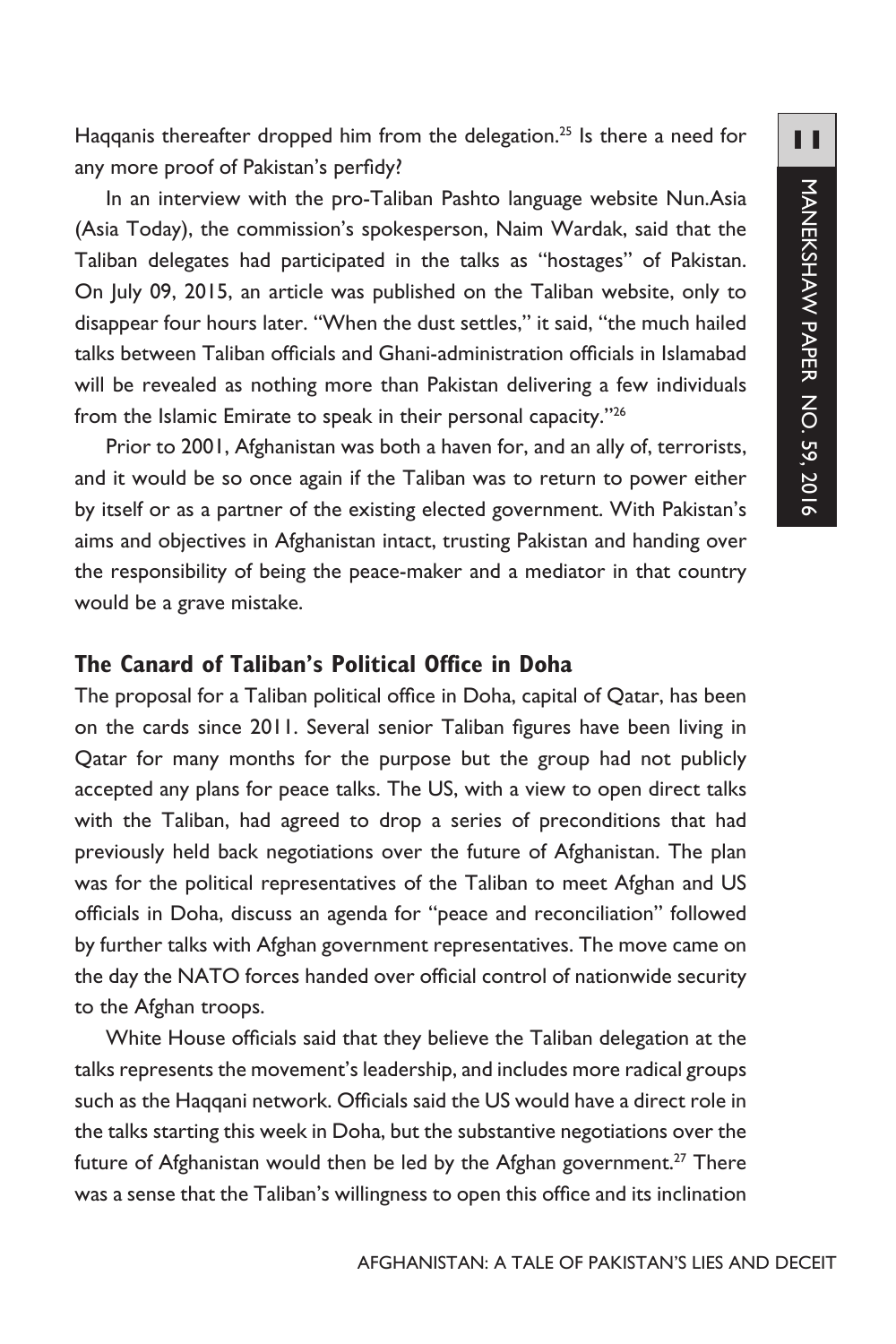to move towards talks was the result of an active effort on the part of an increasingly cooperative Pakistan.<sup>28</sup> Later events, however, show that, the US trust and belief has been belied.

The Taliban opened its office in Qatar on June 18, 2013, with a press conference in which two spokesmen presented their movement as a government in waiting. With the old Islamic Emirate of Afghanistan flag behind them, Sohail Shaheen, in English and Mullah Naeem, in Pashto portrayed the insurgency as a "*jihad* to put an end to the occupation and form an independent Islamic system utilizing every lawful means." It was a propaganda coup. The US called it an Afghan-led process and, in the words of President Obama, an "important first step towards reconciliation". As per the US Administration officials giving a background briefing<sup>29</sup> to journalists, the Taliban were required to say two things: *"First, that they oppose the use of Afghan soil to threaten other countries; and second, that they support an Afghan peace process. These are two statements which we've long called for and together, they fulfil the requirements for the Taliban to open an office, a political office, in Doha for the purposes of negotiation with the Afghan government".*

The Taliban spokesmen did duly say<sup>30</sup> that the "Islamic Emirate", "never wants to pose harm to other countries from its soil, nor will it allow anyone to cause a threat to the security of countries from the soil of Afghanistan", but he also said: *"…at world level, it considers the struggles and efforts by the miserable and oppressed nations for achievement of their legitimate rights and independence as their due rights, because people have the right to liberate their countries from colonialism and obtain their rights".* 

The spokesman failed to say that they supported an 'Afghan peace process.'

There was an ominous silence from the Afghan government, followed by the announcement that President Karzai had suspended talks with the Americans over the post-2014 Bilateral Security Agreement (BSA). President Karzai, in a statement, said, "As long as the peace process is not Afghan-led, the High Peace Council will not participate in the talks in Qatar," Karzai's spokesperson Aimal Faizi also added, "The President is not happy with the name of the office. We oppose the title 'Islamic Emirate of Afghanistan' because such a thing doesn't exist."31

In 2012, the Taliban leadership had sent members of their political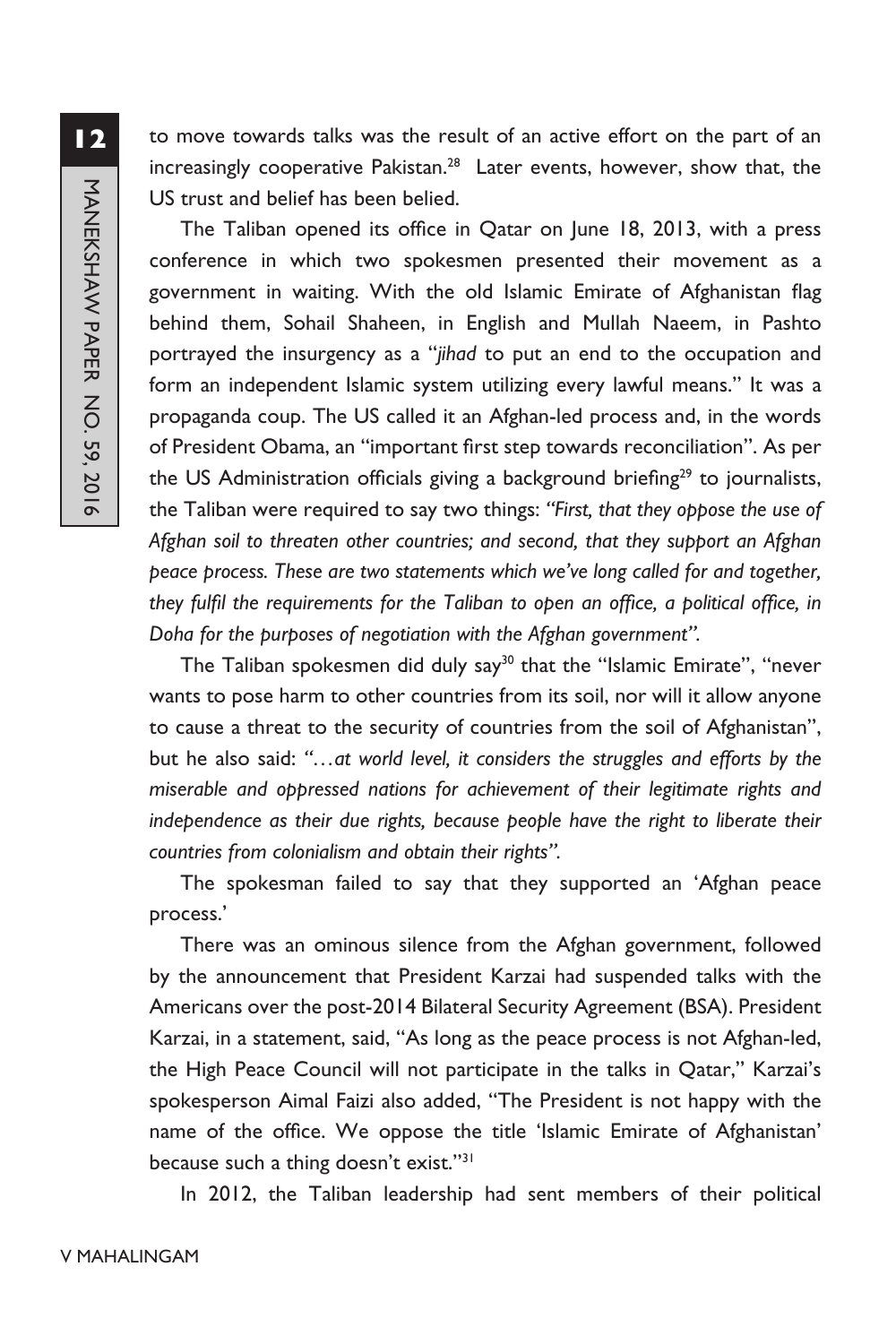commission to open a political office in Qatar. The families of the team members were also sent along with them. Pakistan's ISI facilitated their move to Doha by providing the necessary travel documents and possibly the funds needed for their move. The members of this office subsequently went to China and Norway with the same travel credentials. Obviously, these were the ISI's proxies in Doha to safeguard the interests of Pakistan.

The engineered controversy forced the office to close. This could have also been done to prevent the political office from entering into any negotiations with Kabul directly or brokered by some foreign government, or under Pakistan's instructions. The office was, however, allowed to continue to function unofficially with the purpose of opposing the peace talks and to bail out Pakistan when forced by the international community to broker peace between the Taliban and the Afghan government. By branding the Taliban representatives who attended the meeting at Murree as "unauthorised Taliban representatives" the Taliban political office was doing precisely this by projecting to the world that while Pakistan was making efforts to bring about peace in Afghanistan, the peace process was not yielding results because of internal differences within the Taliban. The drama was being enacted from two different stages at Qatar and Murree. The aim was not to allow the peace process to bear fruit. Can Pakistan install a proxy government in Kabul if the peace talks continue, and succeed?

#### **Pakistan's Efforts to Impede Peace Talks**

In 2005/06, Mullah Omar appointed two deputy leaders, Mullah Baradar (actual name Abdul Ghani) and Mullah Obaidullah, the Taliban regime's former Defence Minister. Both these individuals had the stature to assume his place if the need arose. They led the movement during the period when the Taliban rose from the ashes of the 2001 defeat.

Baradar was arrested in 2010 by Pakistan after he met representatives of the Karzai government without the consent of Pakistan.<sup>32</sup> This was followed by a whole wave of arrests of the Taliban.<sup>33</sup> All those arrested were seeking political negotiations with the Afghan government, bypassing Pakistan. Obaidullah had been arrested even earlier and died in Pakistani detention in the same year, that is, in 2010. His death was announced by the Taliban two years later. The Karzai government repeatedly sought a meeting with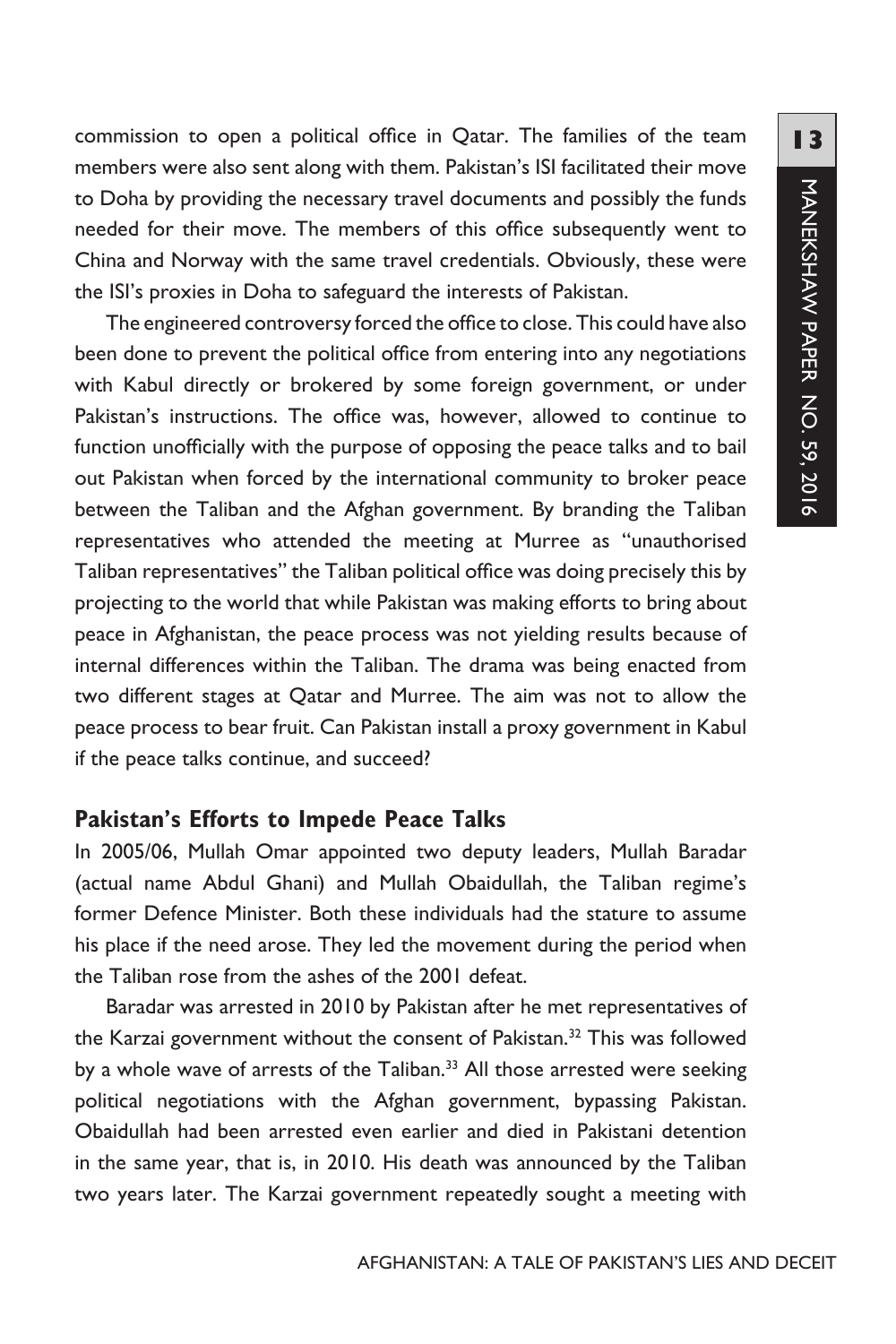Baradar. In 2013, when the High Peace Council was finally permitted to see him, it is said that Baradar was flown in from Karachi to Islamabad and he was "sedated and unable to speak."34

The arrest of the Taliban's deputy leaders appointed by Mullah Omar suggests that the relationship between Pakistan and Mullah Omar had soured by then. Pakistan had also probably decided to get rid of Mullah Omar and install Mullah Mansoor as the Taliban's Amir. The presence of Mullah Baradar and Mullah Obaidullah would have meant allowing one of them, the selected deputies, to succeed Mullah Omar after his death, which did not suit Pakistan.

Taliban hardliners backed by Pakistan have repeatedly targeted Afghans engaged in reconciliation talks, making it clear that only the initiatives that they sanction would be permitted to go forward. These extremist elements remain the chief suspects behind the September 2011 and May 2012 assassinations of former Afghan President Burhanuddin Rabbani<sup>35</sup> and former Taliban Minister Maulvi Arsala Rahmani<sup>36</sup>—two leading figures in the peace process and both members of the High Peace Council created by President Karzai to engage the Taliban.

Why would Pakistan subvert every effort towards reconciliation and peace? Obviously, the ISI wants to exercise full control and authority over the Afghan negotiations and its outcome. It will obstruct negotiations that do not further its interests. The fate of the two deputy leaders of the Taliban, the Afghan peace negotiators and other arrests, besides the delayed announcement of Mullah Omar's death, raise serious questions about Pakistan's role in destroying the peace process in Afghanistan.

The question is, if Pakistan wants peace in Afghanistan and is honest when it says that the talks are between the Taliban and the Afghan government, why would it eliminate everyone who tries to bypass Pakistan and talk to Kabul directly?

### **The Mullah Omar Story**

In 2001, after 9/11, Mullah Omar's regime in Afghanistan was overthrown. Pakistan, however, decided to provide sanctuary to the Taliban leadership on its soil. The Taliban cadre and its leadership were, thus, protected from NATO operations in Afghanistan. In return for the hospitality, Mullah Omar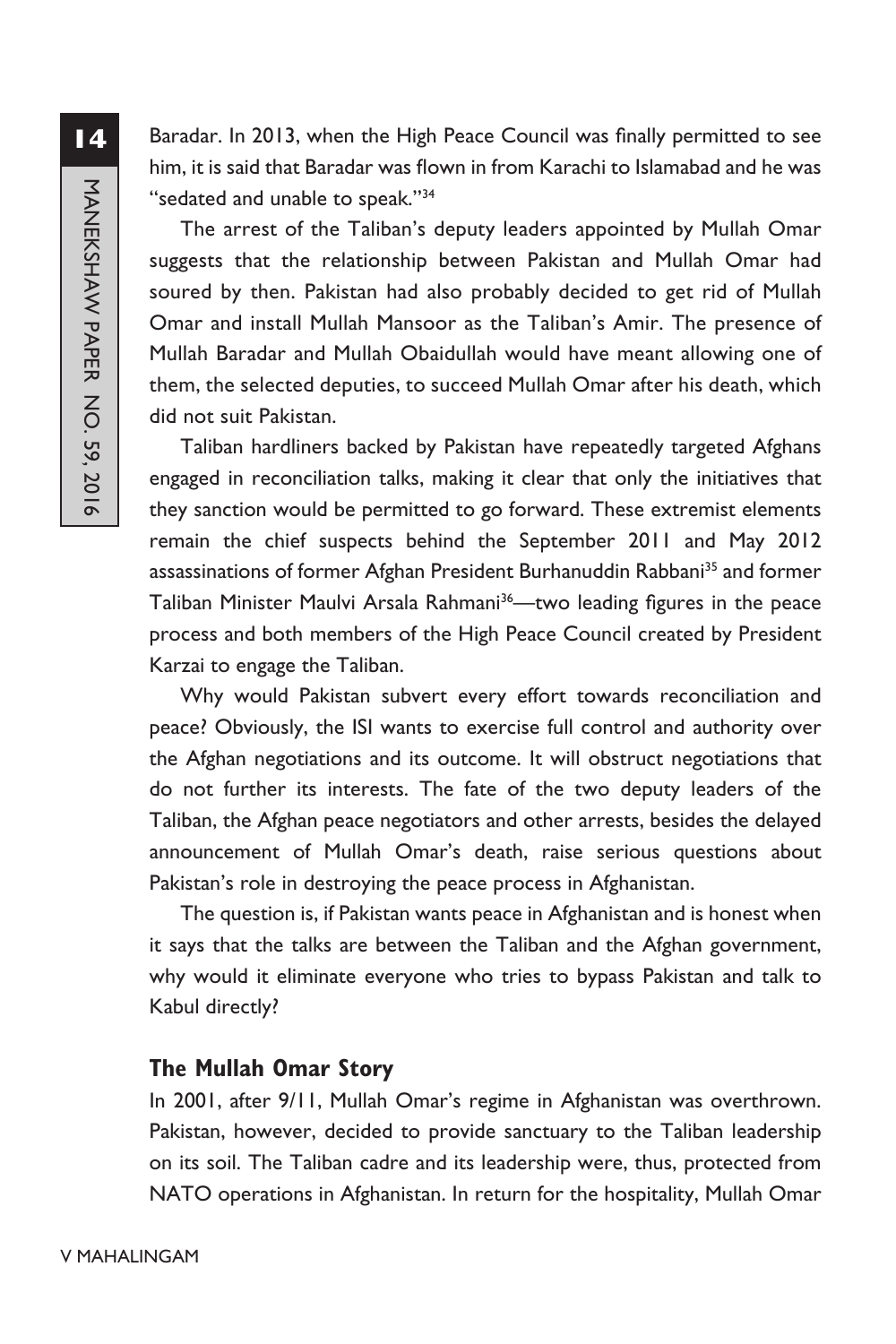refrained from any action against Pakistan.

Coll Alex Strick van Linschoten, a Dutch scholar who has been based in Kandahar since 2007 and has conducted extensive interviews with the Taliban leaders and sympathisers, has said that he believes Mullah Omar is "in a safe house in Karachi," the Pakistani port city, and that Omar's movements and activities are closely monitored by Pakistan's ISI. The Taliban-connected individuals with whom Strick van Linschoten has spoken recently, described Omar "as essentially a prisoner." "All access to him is controlled by the ISI or some sub-version of that." Anand Gopal, a journalist who has worked in Kandahar in recent years, and who has completed, with Bette Dam, an investigation into Mullah Omar's biography, said that he, too, had concluded from the interviews, that the Taliban leader is in Karachi and effectively under house arrest.37

Pervez Musharraf had, however, denied vehemently that Pakistan had anything to do with the Taliban's revitalisation. The ISI is a "disciplined service staffed by seasoned military officers who follow my orders," Musharraf told Nancy Pelosi, then the Speaker of the House, early in 2007, according to a cable published by WikiLeaks. The accusation that the ISI was sheltering Mullah Omar was inaccurate, Musharraf added. "I do not believe Omar has ever been to Pakistan," he said.<sup>38</sup> Afghan officials, including President Hamid Karzai, however, have all along accused Pakistan of harbouring Omar. Mullah Omar has not been seen in public since 2001. With the \$10 million US State Department bounty on his head, the world assumed that he was in hiding.

On May 23, 2011, TELO News from Afghanistan quoted unnamed sources as saying Mullah Omar had been killed by the ISI two days earlier.<sup>39</sup> The Afghan Taliban rejected the claim saying he was alive and in Afghanistan. Latfullah Mashal, a spokesman for the Afghan intelligence agency, the NDS, told a news conference "We can confirm that he has disappeared from his hideout in Quetta in Baluchistan for the last four or five days,"<sup>40</sup>

This raises two pertinent questions: why would Mullah Omar abandon his place of sheltered stay in Pakistan while the NATO led IASF were on the lookout for him, with a US \$ 10 million bounty on his head, and move elsewhere? Secondly, if he was indeed in full control of the Taliban, would Pakistan have allowed him to slip out or formally leave the country? The only logical answer is that the Taliban was not under Mullah Omar's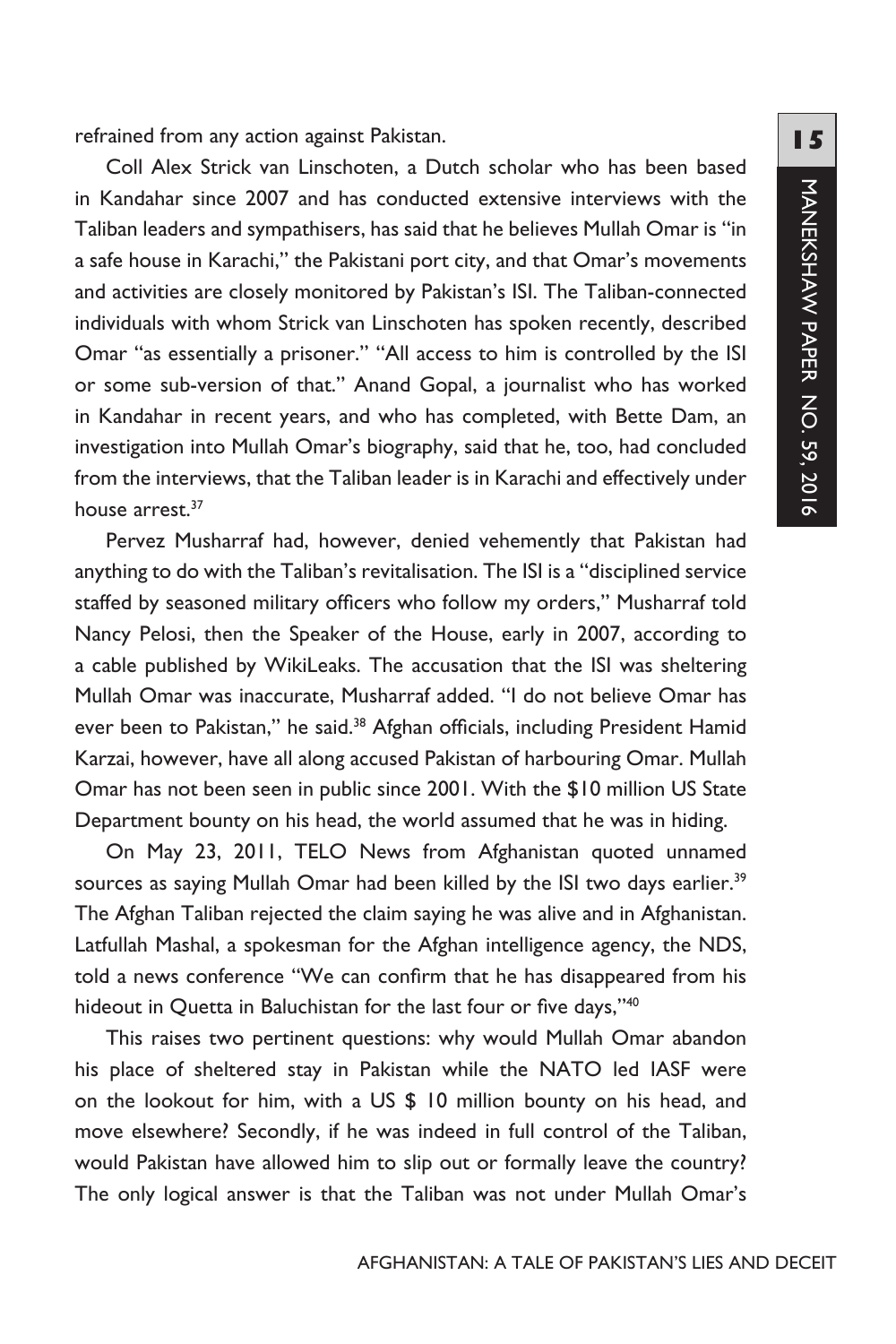control and he was unhappy living in Pakistan more as a prisoner than as a guest. Obviously, there were differences between him and the ISI. The socalled peace negotiations with the Afghan government were obviously not supported by him but were being projected as such by Pakistan with Mullah Mansoor acting as its tool so as to avoid dissensions within the ranks of the Taliban and to placate the US and China. Be that as it may, whether Mullah Omar was killed then or not is anyone's guess.

Four years later, the Afghanistan media, on July 29, 2015, reported that Mullah Omar has been killed.<sup>41</sup> Abdul Hassib, a spokesman for Afghanistan's security services told BBC's Afghan Service that Mullah Omar had died of health problems at a hospital in Pakistan. A statement from the office of Afghanistan's President Ashraf Ghani said that it believed, "based on credible information", that Mullah Omar died in April 2013 in Pakistan.<sup>42</sup>

Mullah Omar's death was confirmed by a splinter group of the Taliban. On July 23, 2015, the Afghanistan Islamic Movement Fidai Mahaz, posted in FaceBook that Omar was assassinated by Mullah Akhtar Mohammad Mansoor, the present head of the Afghan Taliban and Gul Agha Ishaqzai, the Taliban finance chief. The group's spokesman Qari Hamza had stated in July 2015, that Mullah Omar was killed two years earlier in the same month of  $|$ uly. $43$ 

Taliban's top commander Mullah Mansoor Dadullah, the brother of former senior Taliban commander Mullah Dadullah who was operating in the southern Helmand province before being killed in an operation in 2007, also confirmed that Mullah Omar did not die naturally but was assassinated. He confirmed reports suggesting that Mullah Omar was mysteriously killed in April 2013 in a hospital in Karachi city of Pakistan.

The Afghan intelligence agency NDS said on August 17, 2015, that the Taliban supreme leader Mullah Mohammad Omar was mysteriously killed in a hospital in Karachi city of Pakistan.<sup>44</sup>

The other story going around about Mullah Omar's death needs mention. Taliban Commander Omar Khitab, the head of an Islamic group called Fidai Mahaz has claimed to a London daily that an investigation conducted by him has revealed that Mullah Omar died after years in exile at his southern Afghanistan hideout in the afternoon of April 23, 2013. He was suffering from a kidney ailment, a disease worsened by poisons slipped into his medicines. It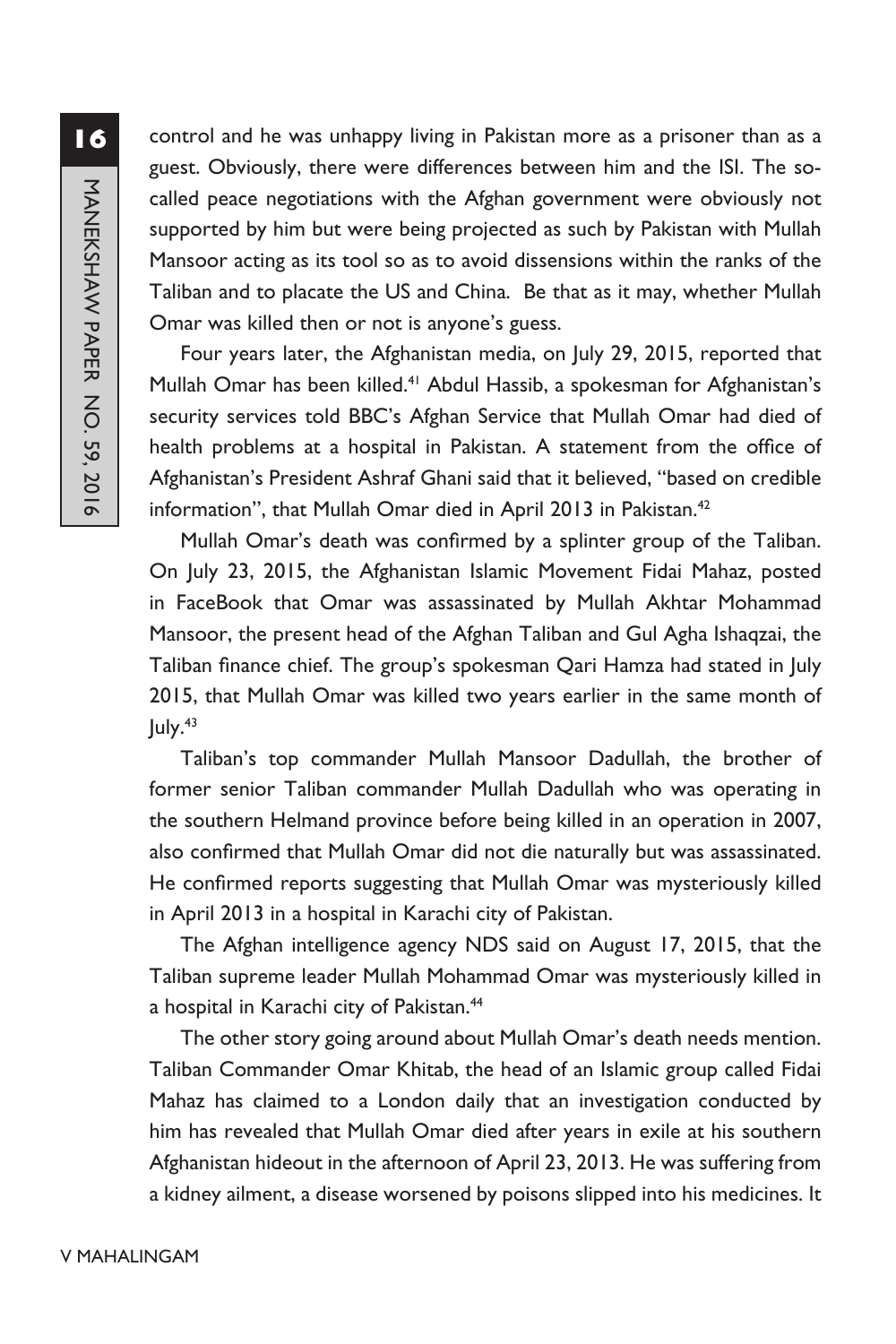is alleged that when Mullah Akhtar Mansoor realised that Mullah Omar had not pronounced him his successor in his final will, voiced prior to his death to his inner circle in his presence, Mansoor had shot him. It was further alleged that Mansoor had stuck deals with the Central Intelligence Agency (CIA) and Iran, which the now imprisoned once all-powerful ruler of Afghanistan could not object to, being too ill. Omar is also reported to have said that he could not give the Taliban leadership to someone who wanted to do such dishonourable deals. Khitab has confirmed that he had visited Omar's grave at Zabul province in southern Afghanistan and he has pictures of the grave. The burial site, he said, was being kept secret in case intruders abuse the body of the man who created the Taliban in 1994.<sup>45</sup>

On August 07, 2015, at the National Assembly, Pakistan's Defence Minister Khawaja Asif declared that Mullah Omar had neither died nor was buried in Pakistan. He, however, failed to clarify when and where he had died.46 This claim is in line with the story narrated by Omar Kithab.

In either case, with Mullah Mansoor under its watchful eye in a colony in the outskirts of Quetta, would Pakistan have been in the dark all these days about Mullah Omar's death?

Omar has been dead for at least two years. During these years, Pakistani officials have been facilitating "meetings" and "parleys" with Mullah Omar or his so-called representatives. Pakistani officials, from former President Pervez Musharraf down, have categorically denied that Bin Laden, Ayman al-Zawahiri or Omar were living or had ever lived in Pakistan. Now that it has become clear that Omar has been dead since 2013 or earlier, it is evident that the fiction of his existence has been fabricated by Pakistan with ulterior motives. Or else why would Pakistan keep the matter a secret?

The religious clerics in southern Kandahar province of Afghanistan believe that Pakistan revealed the death of Mullah Mohammad Omar days before the Afghan officials were due to meet the Taliban for the second round of talks just to safeguard its own interests in Afghanistan by jeopardising the peace efforts.47

The entire world, including the Afghan government, besides the US and China, the major powers that were involved in the so-called peace negotiations, have been fooled into believing that the peace negotiations have been initiated with representatives of Mullah Omar. Obviously, all the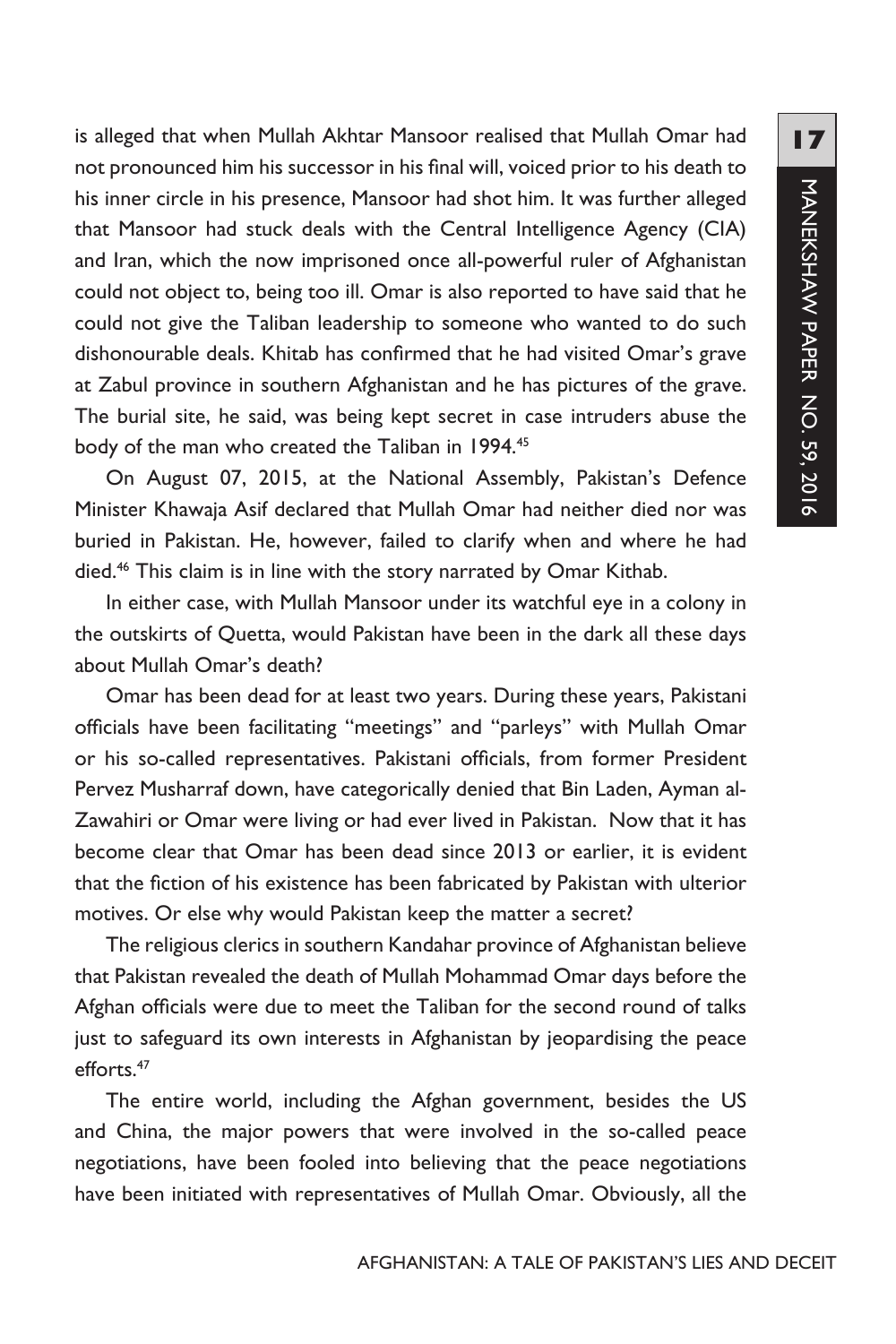statements made ostensibly by Mullah Omar during this period – the most significant one being his endorsement of the recent peace process—were fabrications. Can one expect the Taliban to abide by the statements or the commitments if any that were made during these talks? Can the world ever trust Pakistan?

Mullah Mansoor, a Pakistan protégé and the then Chief of the Taliban has been deceiving his fellow operational commanders and his fighters by claiming to pass on orders and messages from Mullah Omar. That could not have been done without Pakistan's tacit approval and concurrence. Asked how the death of Mullah Omar would affect the Taliban, Amrullah Saleh, the former Director of NDS who had served the organisation from 2004 until his resignation in 2010 said, "Mullah Omar was never behind making strategies and planning operations. He was a myth kept in a mythical space. It was the ISI that planned and organised everything, then and now<sup>48</sup>." Indeed, for many years, he has neither been involved in the movement's decision-making nor been in communication with his lieutenants.

It is now amply clear that it was Pakistan's ISI that was waging war in Afghanistan against the Afghan government and ISAF using Mullah Mansoor, the Taliban commander, as its proxy, and not Mullah Omar. Unfortunately, the Western world has been unable to decipher the treachery. The sad part is that the Mullah Omar myth was exploited by Pakistan not for bringing about peace but to wage war.

The finances for supporting the Taliban's war efforts in Afghanistan came from Pakistan's ISI and indirectly from the US. Joseph V. Micallef, the bestselling author of *Military History and World Affairs,* writing in the *Huffington*  Post states,<sup>49</sup> "Pakistan has supplied the Taliban with a broad range of arms, supplies, and financial help. In addition, the ISI has also assisted the Taliban's smuggling operations, indirectly adding to their financing. A significant portion of the Taliban's Pakistani financing, in turn, came, ironically, from American sources. Pakistan has been a major recipient of US military and financial aid for the past 15 years. Direct US military and economic assistance to Pakistan has amounted to over 20 billion dollars since 2001. Moreover, a significant amount of additional US aid to Pakistan was channeled through third party contractors. Pakistan was also reimbursed by the ISAF for various services that it provided to American and coalition troops." He goes on to add, "The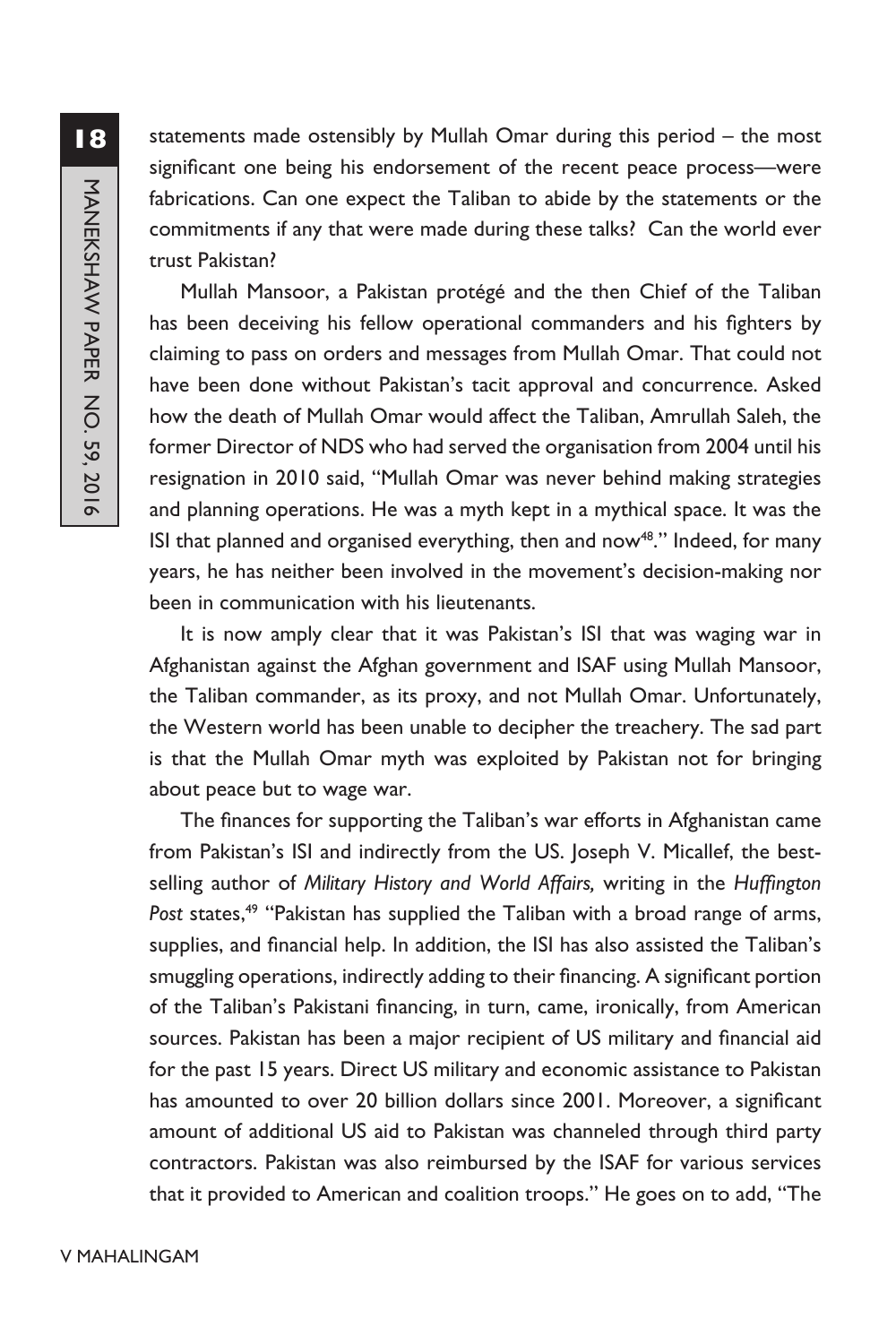Afghan government estimates that actual cash transfers to the Taliban from the ISI have been in the range of 200 to 400 million dollars yearly."

The arrangement of using Mullah Omar's name to control the Taliban benefited Mullah Mansoor, and allowed him to gain time to thwart the opposition to his leadership within the group, besides consolidating his position in the ranks. It enabled him to move closer to unseating the elected Afghan government and putting in place a government headed by him or by a group dominated by him and his coterie. As for Pakistan, it was a win-win situation, with the Taliban acting on its directions under Mullah Mansoor and doing the dirty work which would enable its proxy government being installed in Kabul. In this entire game, Pakistan retains the option to change the leadership of the Taliban at any time, with an inbuilt deniability factor.

#### **Mullah Mansoor**

Mullah Akhtar Mohammad Mansoor lived in the neighbourhood of Quetta (Pakistan), in a complex known as Satellite Town. According to high ranking Taliban leaders and other people who know him, he, along with some other Taliban leaders from the same Pashtun tribe, the Ishaqzai, have built homes in the township. Senior Afghan officials say that though he is on the UN nofly list, Mullah Mansoor has travelled by air in and out of Pakistan. Mostly his destination has been Dubai where he is said to have a house and several investments under different names. These trips could have also enabled him to collect contributions to the Taliban's war efforts in Afghanistan from its supporters.

Mullah Mansoor is living in a Pakistani town in an open unrestricted environment. He enjoys freedom of movement. The large detachment of plainclothes security personnel in his part of Satellite Town increased conspicuously around the time he was announced as the Taliban's leader.<sup>50</sup> Where is the question of Pakistan being ignorant of his presence in the country? Obviously, Mansur enjoys a special status from the Pakistani authorities. Is it possible that the US was not told of his presence in Pakistan?

As soon as Mullah Omar's death became public knowledge, Mullah Mansoor got active and worked on winning the leadership struggle. In a series of *Shuras* — consultative meetings that his detractors claimed had been packed with his friends and tribesmen — he crafted consent. Some who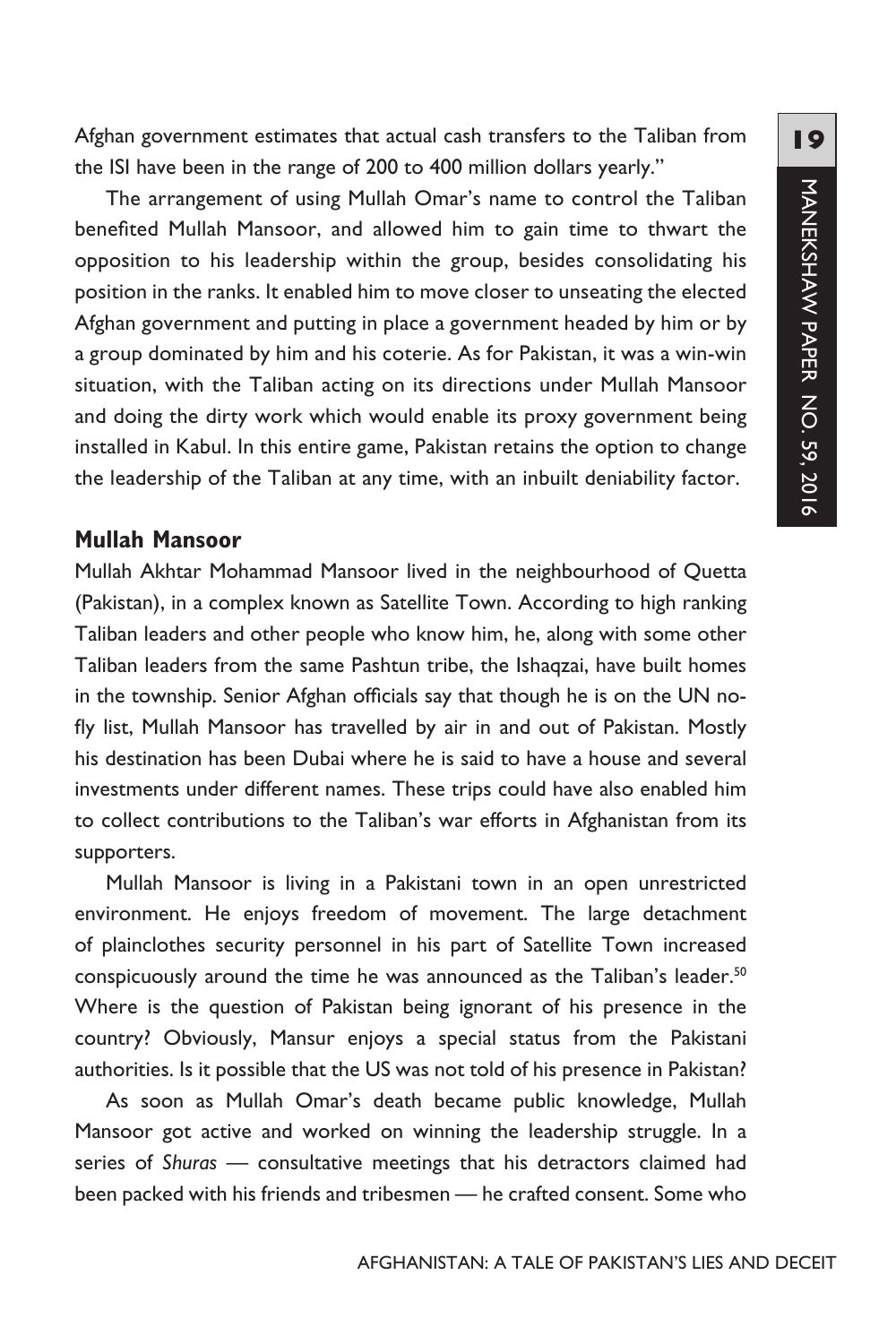were opposed to him were not invited to the *Shura's* gatherings. Mansoor's main rival was Mullah Omar's son Mullah Yaqoub supported by Mullah Zakir, his longtime rival. The leadership of the Haqqani network was also said to be behind the rival group. It is alleged that Mullah Omar's son Mullah Yaqoub walked out of the meeting convened for the purpose of appointing Mullah Mansoor as Mullah Omar's successor and later criticised the choice. With the help of cash payouts and Pakistani influence, according to Afghan and Western officials, he secured the loyalty of his rivals. Officials with the NDS said they had intercepted a message in which Mullah Mansoor offered more than \$14 million to Mullah Zakir through an intermediary in Helmand province.<sup>51</sup> Two weeks later, the Taliban released statements which stated that Mullah Yaqoub and his family members had agreed to pledge their loyalty to Mullah Mansoor.

The most significant announcement relating to the Taliban leadership was posted in the Taliban website *Shahamat* by the Quetta Shura, the Taliban governing body. It declared Maulavi Haibatullah Akhunzada, the Taliban's former judiciary chief and a Haqqani network member, and Mullah Sirajuddin Haqqani, the leader of the Haqqani network and the son of its founder, Jalaluddin Haqqani, the two deputy heads of the Taliban.<sup>52</sup> The appointment of two powerful Haqqani leaders as the two top leaders of the Taliban is significant considering that Pakistan wields substantial influence over the Haqqani network.

The appointment of senior Haqqani leaders as the deputies of the Taliban would pose a major predicament to the American Administration that had all along tried to draw a distinction between the Taliban who had earlier governed Afghanistan and the Haqqani network. Now that the leadership of the Afghan Taliban includes the Haqqani leaders, the Americans will have to find an excuse to save face. These appointments further strengthen Pakistan's influence and control over the Taliban and its role and activities in Afghanistan.

Mansoor's alliance with the ISI had enabled him to quash internal dissent, though powerful. He received the ISI's support to shift base from FATA to the northern parts of Afghanistan. Such strategic military moves could not have been directed without the planning, support and strategy developed by the Pakistan Army and the ISI. The timing of these moves, which are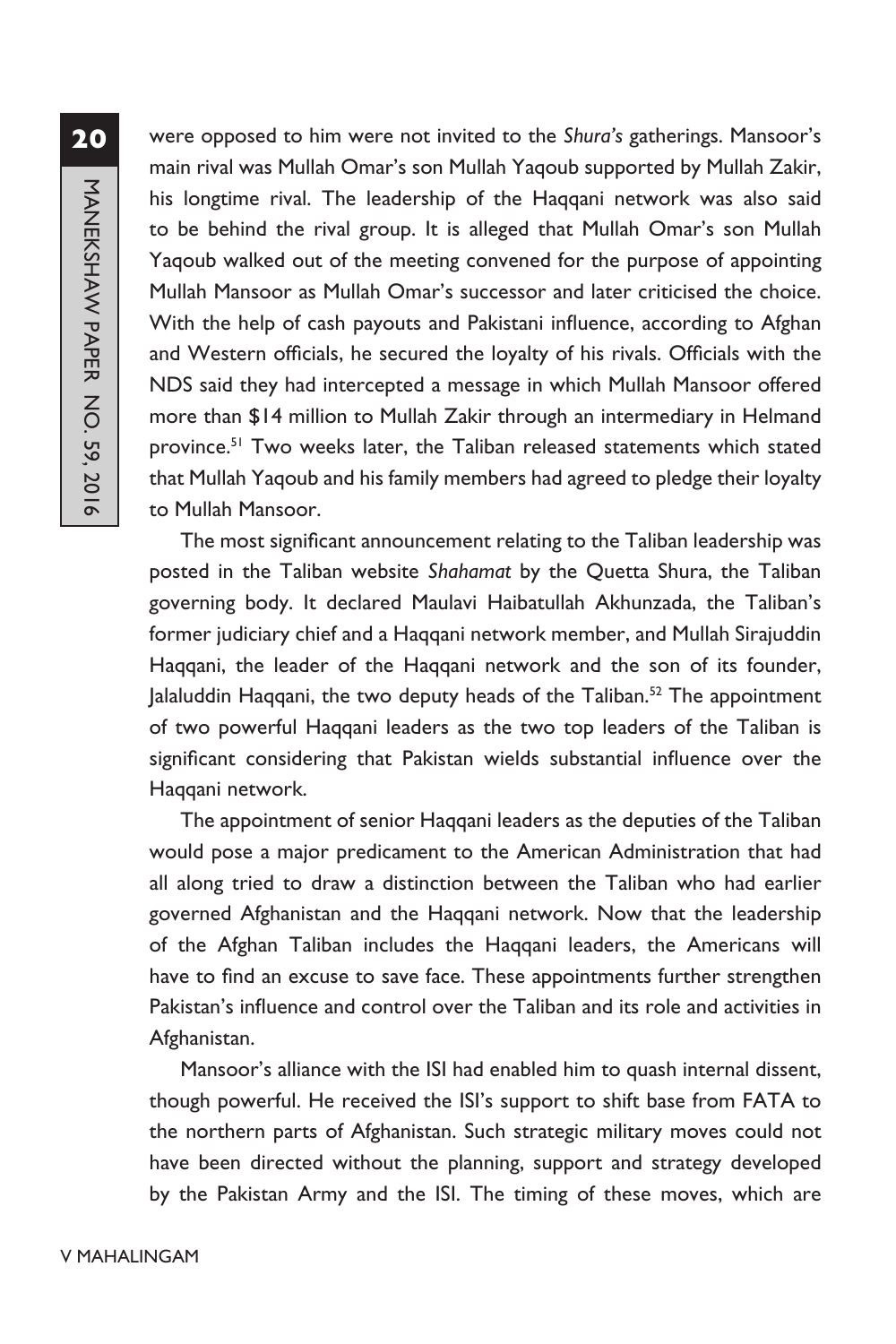linked with Pakistan's military operations Zarb-e-Azb and the US withdrawal, further reinforces Pakistan's involvement.

#### **Mullah Mansoor's Death**

Xinhua,53 quoting Afghanistan officials, confirmed that Mansoor was critically injured in a gunfight on December 02, 2015, in an argument with commanders in the militant group. A number of people were reportedly killed in the clash, including the former commander, Mullah Abdullah Sarhadi, who reportedly led an insurgent splinter group in Zabul, southern Afghanistan. The meeting was apparently an attempt to iron out differences between the mainstream Taliban and a splinter faction that recently took up arms in Zabul province. In an unprecedented challenge to the central leadership in November 2015, the infighting in Zabul led a dissident commander, Mullah Rasool, in Farah province, to declare himself head of the group.

The Taliban's official website on December 03, 2015, carried a statement titled, "Rumour about leader of Islamic Emirate being wounded is absolutely baseless".54 The statement reads:

*Some media outlets published reports today from the mouths of Kabul intelligence circles that the leader of Islamic Emirate* (Mullah Akhtar Mansoor) *was attacked and wounded in Kuchlak region of Quetta city yesterday. We categorically reject this fabricated claim of the enemy intelligence apparatus*… (Mansoor) *has no presence in the stated area and neither has a security incident occurred there. The enemy falsely claimed that the incident took place in the home of a commander named Mullah Abdullah Sarhadi, despite the fact that his home is not even based in the Kuchlak region*.

Pakistan's local Urdu TV Channel 24<sup>55</sup> quoted its own sources from Afghanistan as saying Afghan Taliban Chief Mullah Akhtar Mansoor had reportedly died and the Taliban had appointed Maulavi Haibatullah Akhunzada one of the two officially appointed deputy leaders of the Taliban and member of the Supreme Council as the new caretaker chief.

The Afghan and Western leaders mistakenly believed that Pakistan's role in Mullah Mansoor's rise and rule would provide Pakistan the leverage to persuade and force the Taliban to accept a peace deal, and Pakistan would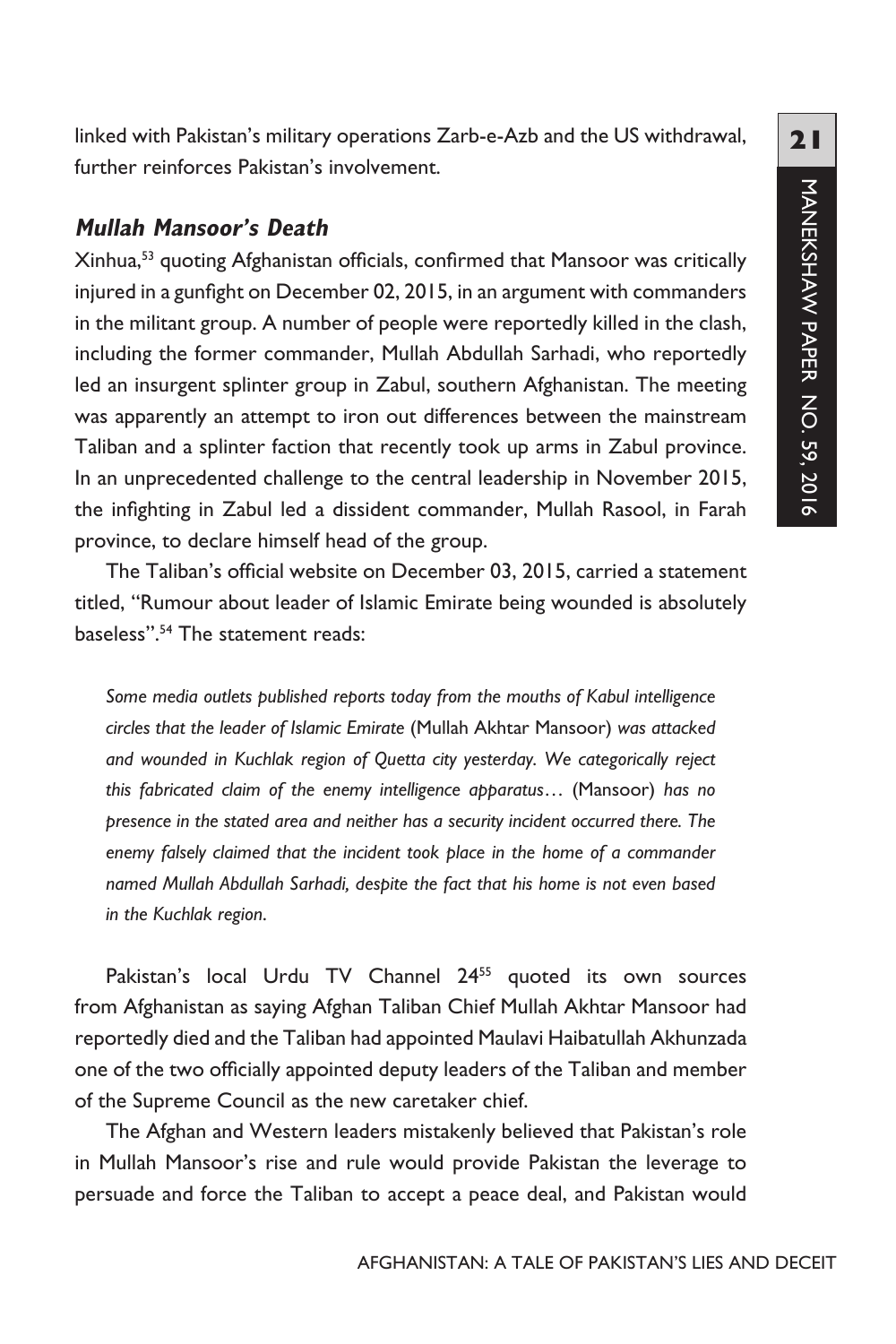use it to bring about peace in the country. Pakistan's larger aim and obstinacy in gaining control in Afghanistan, irrespective of the measures adopted, were somehow missed. Because of pressure from the US and China, Pakistan had no option but to force the Taliban to participate in the peace talks; its aim of installing its proxy government in Afghanistan, though, does not appear to have undergone any change.

Mullah Mansoor's closeness to Pakistan has enabled him to consolidate his position but it has also been a political liability, estranging him from some Taliban leaders who resent Pakistan's influence on the leadership. They are unlikely to forgive his dishonesty and deceit in counterfeiting Mullah Omar's control over the Taliban and, thus, manipulating his own rule over the organisation. Some alienated commanders have pronounced their affiliation, and, in some cases, support, to Daesh, an Al Qaeda offshoot that is gaining a foothold in Afghanistan and Pakistan. Many within the Taliban are of the opinion that choosing a leader in Pakistan was a mistake and that the Taliban leaders should relocate to Afghanistan to preserve their independence. Within the Taliban, an aversion to peace talks and Mullah Mansoor's close ties with Pakistan remain potent issues for those who have not yet accepted his leadership. Many believe that the shifting of the militant base from FATA to Afghanistan and victory in Kunduz had restored and strengthened Mullah Mansoor's position within the organisation to a large extent, which, obviously, it did not.

Pakistan began goading the Taliban leadership to officially meet for the first time an Afghan government delegation, as a prelude to the peace talks. Until that meeting, in early July near Islamabad,<sup>56</sup> the Taliban had for long refused to meet with the Afghan government. A senior Afghan official said that Mullah Mansoor had, in fact, acquiesced to sending a delegation to the meeting, under heavy pressure from Pakistani officials. But as the talks were being prepared, he suddenly shifted tack, advising several possible Taliban emissaries that they should refuse to attend the talks. Mullah Mansoor then disappeared for a while. His phones were turned off and he went missing.<sup>57</sup>

Mullah Mansoor's volte-face can be attributed to his fear of opposition from, and possible revolt by, leaders of various Taliban groups or to instructions from Pakistan to stall further talks and make the world believe that there were dissensions within the Taliban which may block and hinder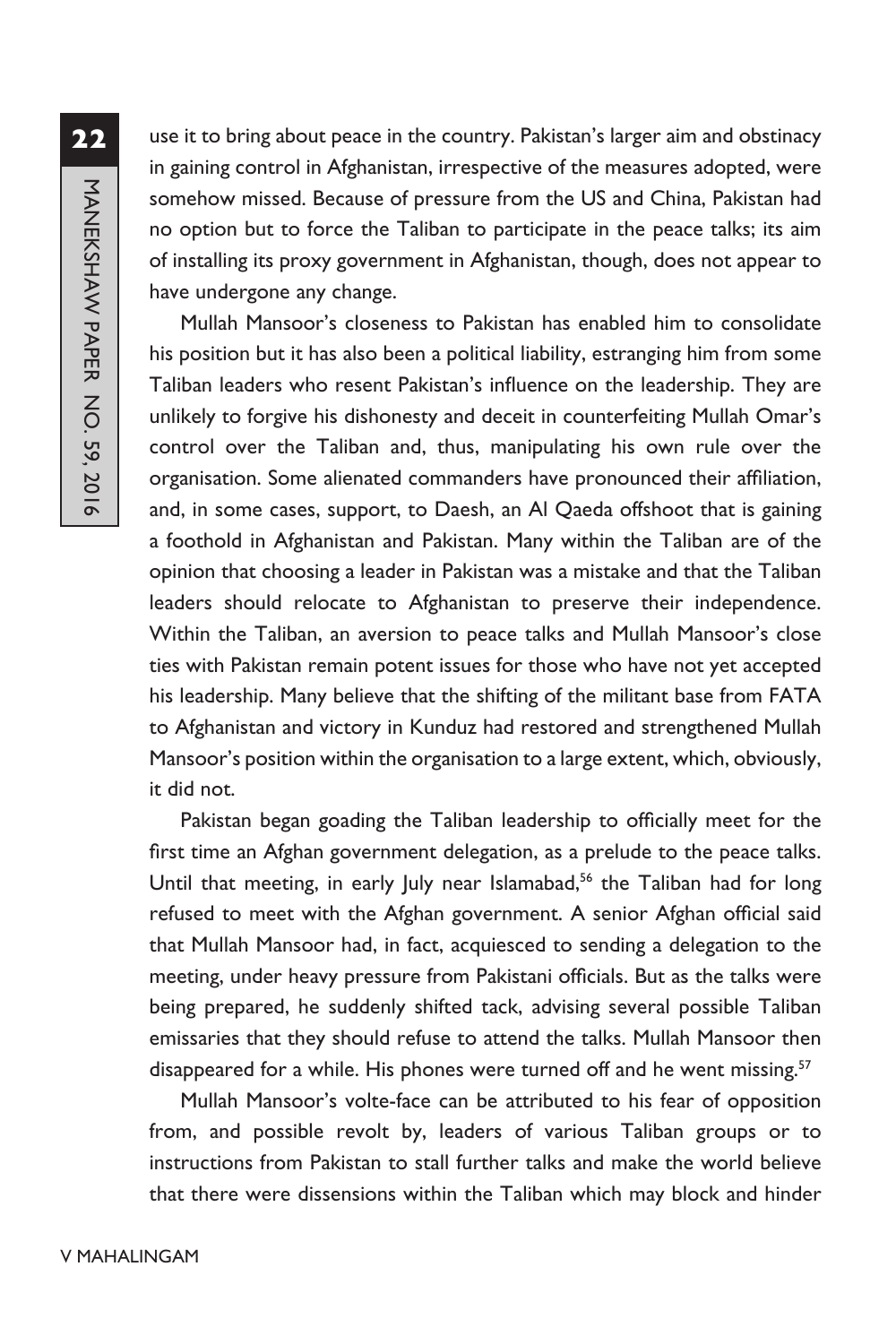further talks, giving Pakistan an escape route while it was clandestinely preventing the peace talks from succeeding. Afghan intelligence officials and a Western diplomat who had read intelligence reports on the issue said Mullah Mansoor was probably worried he would lose the loyalty of the Taliban commanders. Only time that will reveal the real reason behind the slide back.

Some see Pakistan as being in a hurry to start the dialogue with the Taliban even before the issue of Taliban leadership has been resolved. Considering that bringing about peace in Afghanistan has to be Afghan-led, it is being said that this hurry may be aimed at putting Afghanistan in a position where it has no option but to concede to Pakistan determining the Taliban leadership in all probability from the Haqqani network, which will invariably be of Pakistan's choosing. This may result in the international community being presented with a *fait accompli* to accept the network in the role of the new Taliban leadership.58

After Mullah Mansoor's assassination, Pakistan has remained silent on his death and is probably looking for yet another pliable Taliban leader to head the organisation. Presently, Pakistan appears to be involved in selecting as the leader of the Taliban someone who would be acceptable to it, with minimum opposition from the various factions of the Taliban or is capable of armtwisting the dissenting groups to make its next move. Voices coming from within the Taliban suggest that Pakistan is now engaged in a new policy to allow divisions within the group so as to retain control over the fragmented force and be able to pitch one group against the other should any of the groups operating within Afghanistan pose an obstruction to its larger aims.

As of now, there is very little news coming out about the present Taliban leadership and its ability to influence other groups operating within Afghanistan. Perhaps Pakistan is still in search of a leader to be appointed or is in the process of inducting the Haqqani network to take command of the Taliban and the operations in Afghanistan.

#### **Is Pakistan Involved in the Growth of Daesh in Afghanistan?**

Gen Campbell, the American commander of the international coalition force has estimated that there were 1,000 to 3,000 Daesh fighters in Afghanistan. Ever since June 2015, Daesh has been trying to establish its stronghold in Nangarhar province. The fighters' goal, Gen Campbell said, was to move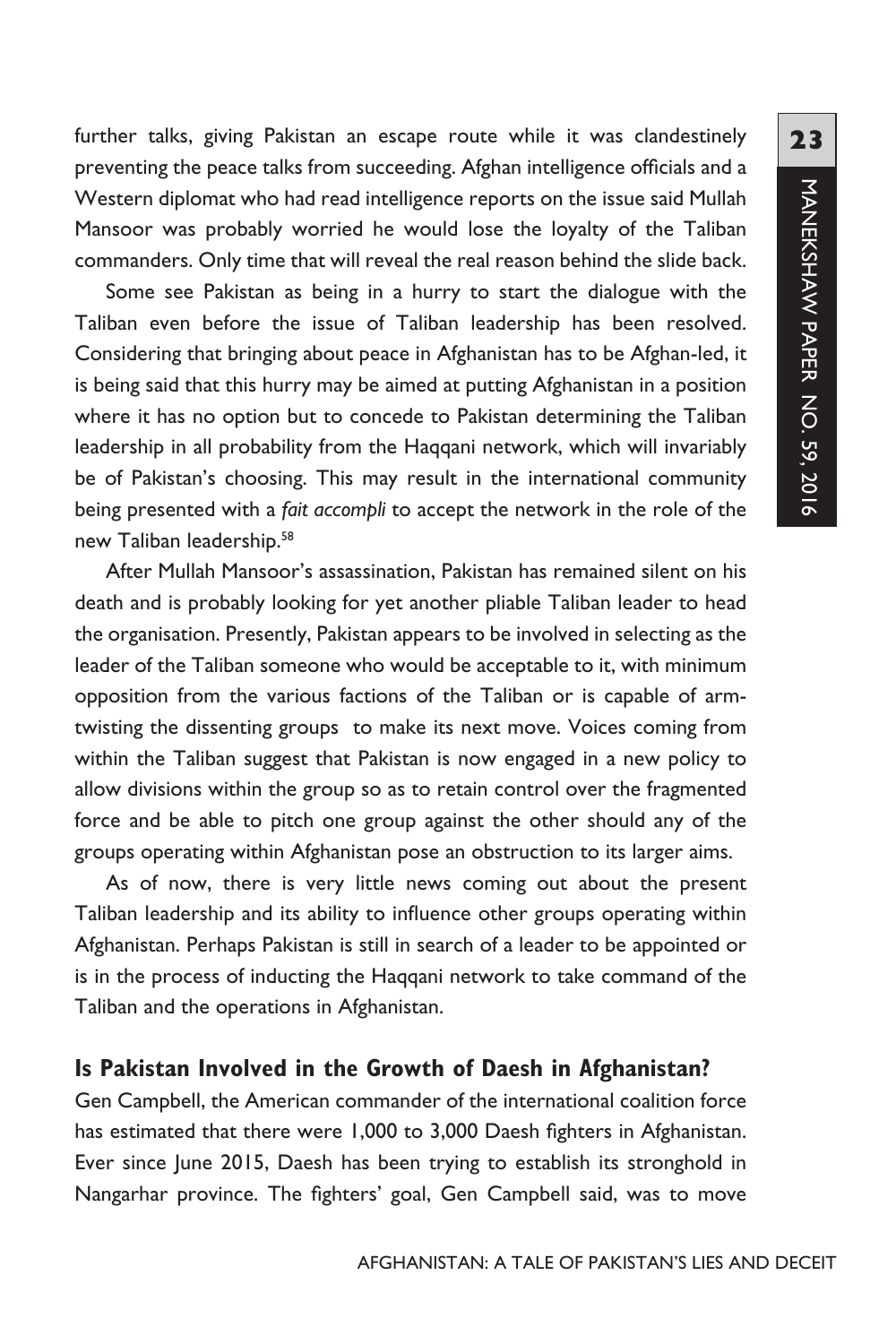into the city of Jalalabad, expand to neighbouring Kunar province and eventually establish control of a region they call Khorasan, an area that includes Afghanistan and Pakistan.<sup>59</sup> In hindsight, it is clear that while shifting the Taliban from its soil to Afghanistan under a well-conceived military plan, Pakistan's military has directed the Taliban to the north while reserving space for the ISIS in the east.

Initially, many believed that the ISIS in Afghanistan was nothing but the breakaway faction of the Taliban in Afghanistan using the name 'Islamic State'. However, it now transpires that the IS, which has declared a caliphate in much of Syria and Iraq, had delivered several hundred thousand dollars to the Afghan fighters, which has helped them gain ground and recruits. As is its form, in due course of time, it may buy out the other terror groups, as it did with Boko Haram in Nigeria, besides sending foreign fighters to Afghanistan as a part of an exercise to introduce international expertise to war-fighting in the country.<sup>60</sup>

The Afghan Taliban has claimed that the ISIS affiliates operating in Afghanistan are mostly Pakistani nationals, with a few young Afghan men recruited by the group.<sup>61</sup> Fazal Ahmad Shirzad, the Police Chief of Eastern Nangarhar province in Afghanistan is on record stating that Pakistan's ISI is leading the Daesh militant group in his province. $62$  It has also been reported that in Nangarhar, the ISIS pays its soldiers up to \$600 a month.<sup>63</sup>

According to intelligence sources<sup>64</sup> who discussed the Afghanistan situation with Joseph Farah's *G2 Bulletin*, the funding for the ISIS in Afghanistan is coming from Pakistan's ISI. "ISI apparently is funding all parties over here (in Afghanistan), Taliban and ISIS," a US intelligence analyst in Afghanistan had informed the *G2 Bulletin*. If true, this exercise is aimed at using these outfits one against each other, if either of them goes out of the control of the ISI; or to use the ISIS to spread violence in case any peace agreement is forced on the Taliban which may not suit Pakistan's larger strategic aims in Afghanistan.

An unconnected report<sup>65</sup> names Qatar, as Daesh's sponsor in Afghanistan, aiming to meet its geo-political and economic interests and to sustain its dominant position in the global market as the supplier of Liquefied Natural Gas (LNG). Consequently, Daesh may be employed to prevent construction of the Turkmenistan-Afghanistan-Pakistan-India (TAPI) gas pipeline and subsequently the proposed 'Power of Siberia'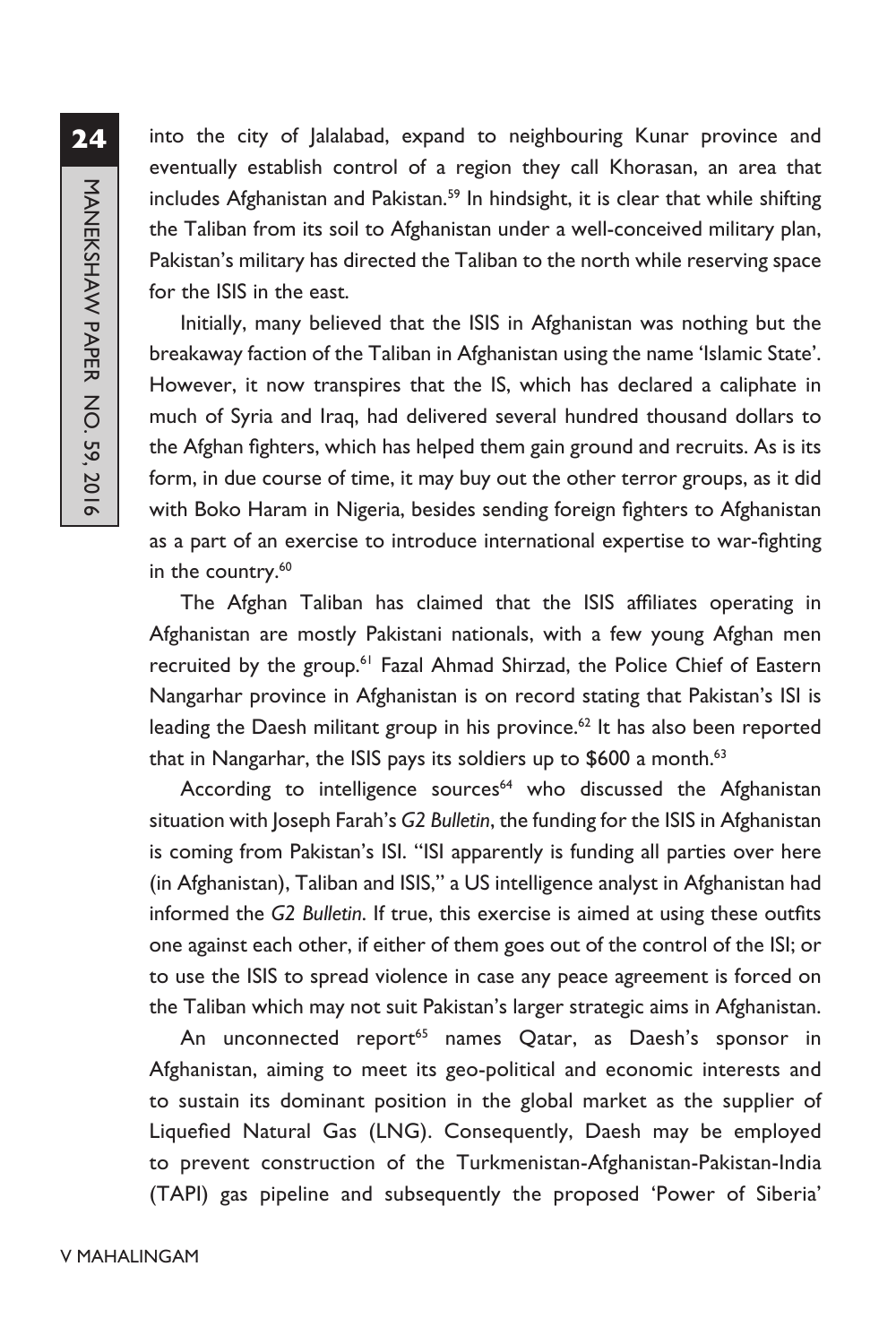pipeline designed to supply Russian natural gas to China by interfering with the project in Xinjiang. Is this yet another source of money coming into Afghanistan to sustain Daesh?

The interrogation of ISIS suspects in India also suggests that the ISI is channeling its help to the ISIS through a militant group, Ansar-ul-Tawhid fi Bilad al-Hind (AuT), headed by Shafi Armar. AuT pledged its allegiance to the ISIS in September 2014 and has been recruiting Indians for the ISIS since then.<sup>66</sup> According to officials, the ISIS suspects wanted to set up training camps in Uttar Pradesh and Telangana, where they planned to give weapon training to youths. "Eight such meetings to discuss the modalities of these training camps were held in Lucknow, Saharanpur, Bangalore, Hyderabad, Tonk and Pune in the past two to three months," an official said. With this information coming in, the ISI's role in the induction of ISIS in Afghanistan appears corroborated and likely.

If these reports are true, isn't Pakistan fooling the entire world at the cost of the common man's blood in Afghanistan? Where does Pakistan get all the money from? Is it the US money in the form of the 'Coalition Support Fund' or is Pakistan acting as a conduit for the flow of Arab money to Daesh in Afghanistan?

#### **US Flip-Flop in Afghanistan: What are the Intentions?**

Obama had announced<sup>67</sup> in May 2014, that by end of 2015, the US military strength in Afghanistan would come down to approximately 5,900 troops and by the end of 2016, the strength would be restricted to normal embassy presence in Kabul.

Towards the end of December 2014, the US announced that it would not target the Taliban leader Mullah Omar and other militants after January 02, 2015,<sup>68</sup> despite the fact that there was a \$10 million bounty on his head. Was the announcement based on the assumption that he would become a good terror group head after that date? It is yet another matter that developments after the announcement indicated that Mullah Omar had already died two years earlier. Is it possible that the US had been kept in the dark about the developments by its so-called ally? Was the US fooled once again by Pakistan?

On January 28, 2016, Lt Gen John Nicholson, the new US commander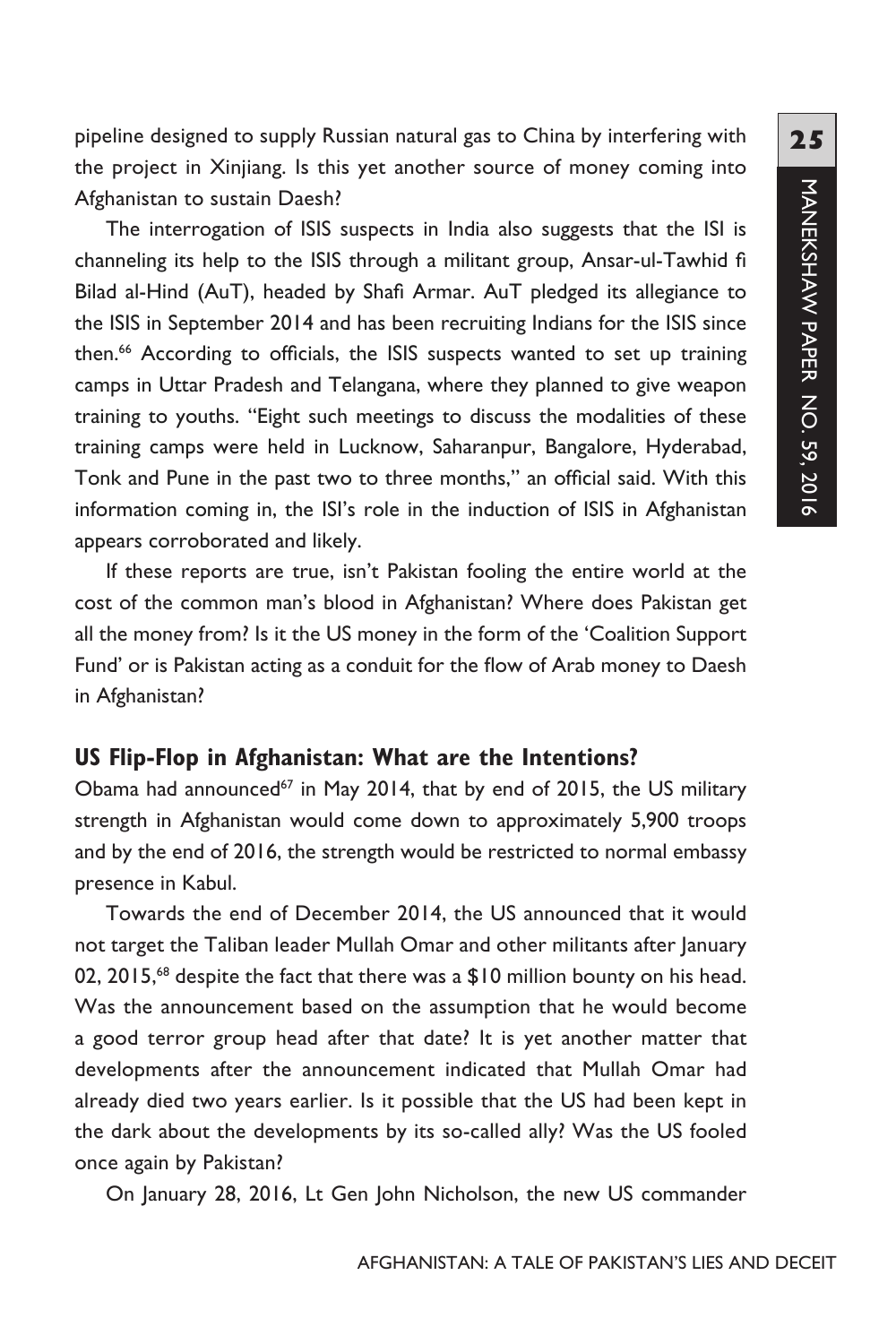**26**MANEKSHAW PAPER NO. 59, 2016 MANEKSHAW PAPER NO. 59, 2016

designate in Afghanistan, during his presentation to the Senate Armed Forces Committee, indicated that the US might reevaluate the size of US troops presence in Afghanistan, thereby suggesting that there may be an increase in the quantum of troops deployed in the country. He also declared that US forces in Afghanistan will not be targeting the Haqqani network militants.<sup>69</sup> This reflects the possibility of Pakistan bringing in the Haqqani network to the negotiating table for the second round of peace talks, either directly or indirectly, represented by the two appointed deputy leaders of the Taliban, Maulavi Haibatullah Akhunzada and Mullah Sirajuddin Haqqani, belonging to the Haqqani network. If that happens, Pakistan's role and the objective of the move, as discussed elsewhere in this paper, would stand vindicated.

It may also be recalled that Lt Gen Michael Flynn, former head of the Defence Intelligence Agency (DIA), in an interview given to Al Jazeera's Mehdi Hasan,<sup>70</sup> confirmed that the US's choice of not interfering with the rise of anti-government *jihadist* groups in Syria that finally degenerated into the Islamic State, was a "willful decision". While taking the decision, was the possible future employment of these militant groups in Afghanistan and Central Asia a consideration?

The US has been struggling to "degrade and defeat" Daesh for nearly two years in Iraq with very little success until the Russians intervened a few months ago and showed that the war against Daesh could indeed be fought better. The Russian air strikes have torched more than 1,000 tankers, taking stolen crude oil to Islamic State refineries. This blow against the *jihadists* comes as the Russian Air Force hit 472 terrorist targets in two days in Syria, making 141 sorties.<sup>71</sup> A major oil depot was destroyed 15 km southwest of the city of Raqqa. Russian Su-34 bombers also hit a terrorist-controlled oil refinery some 50 km south of Raqqa, the unrecognised capital of the Islamic State terrorists. A major source of terror funding has been hit and this is likely to have a major impact on the ISIS' capability and strength that fuels terrorism the world over. The US now appears to be refreshing the war in Afghanistan on the plea that a potential IS threat could be surfacing in that country. What do we make of this?

Certainly, the USA could not be misreading the Afghan situation time and again. Obviously, it has been interpreting and assessing the situation in Afghanistan to suit its convenience. The question is: why this flip-flop?

In yet another report, the Iranian News Agency FARS quoting Imam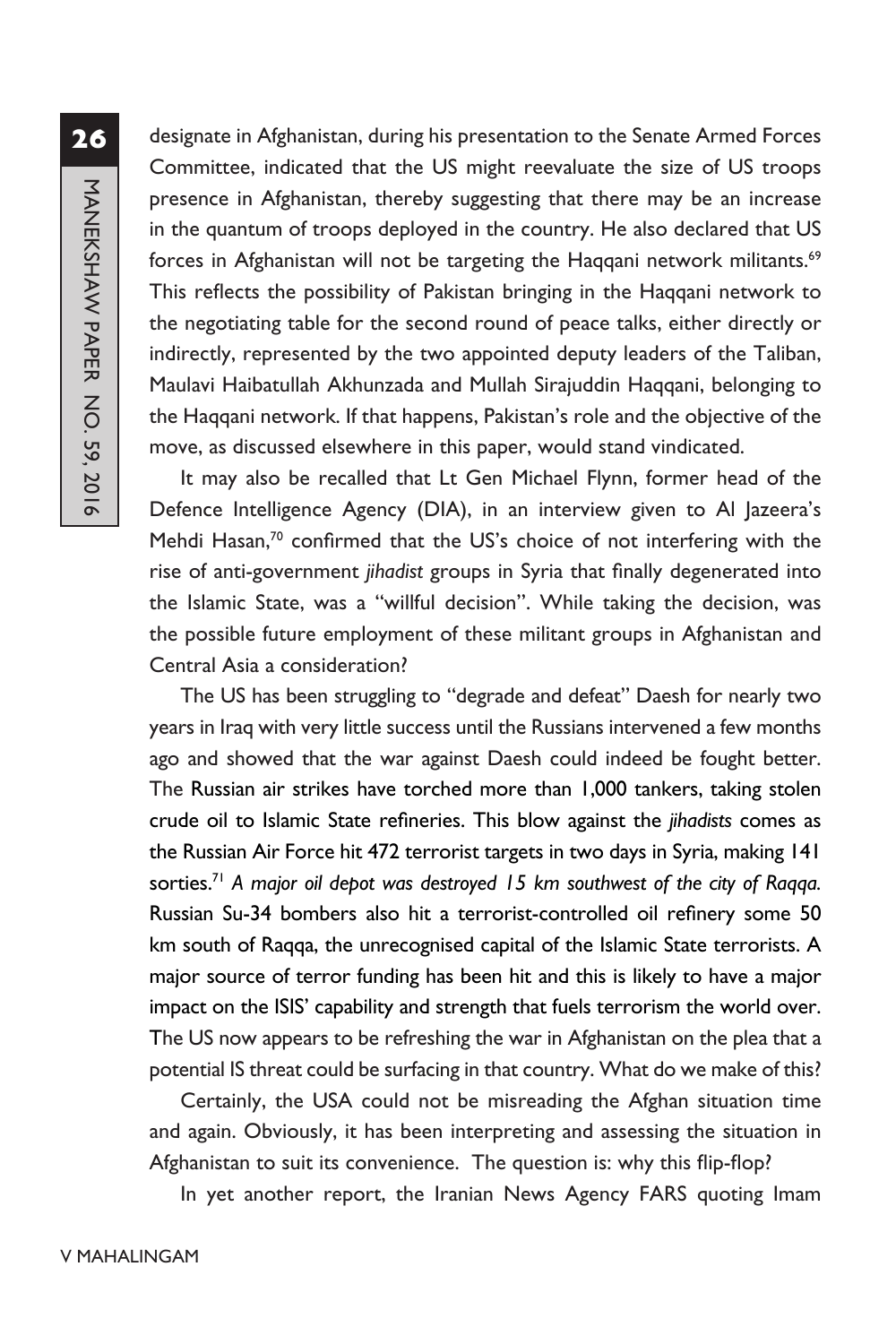Khamenei Battalion Commander Haidar al-Hosseini al-Ardavi, has stated, "It seems that the US intends to evacuate the ISIL terrorist group's infamous ringleaders secretly (with helicopters) from Ramadi to unknown places." His remarks came amid efforts by the Iraqi security forces to gain ground in Ramadi's central areas, where hundreds of Daesh terrorists were trapped under siege.<sup>72</sup> By rescuing the ISIL in Iraq, is the US getting closer to the Daesh so as to use Daesh in Afghanistan as an instrument to contain Russia and China in Central Asia?

# **US Dealings with Pakistan's Military**

Preceding Nawaz Sharif's visit to the US, Lt Gen Rizwan Akhtar, the ISI chief was on a lonely mission to the US.<sup>73</sup> It appeared that he had been sent to the US in advance to prepare for the Prime Minister's visit. In the US, he was met by the CIA chief and heads of the other US security and intelligence agencies besides Susan Rice, the US National Security Adviser (NSA). The NSA in the US has regular and direct access to the President. She also chairs meetings with the Secretaries of State and Defence in the absence of the President. Is it usual for the NSA to meet visiting intelligence chiefs in the US? Does it in any way strengthen the hands of the democratically elected Chief Executive of the country who has been struggling to ward off military rule? Does such visible closeness to the military, undermining the legitimately elected representative, strengthen the democratic system in Pakistan? Not only that, immediately following the Prime Minister's visit, Gen Raheel Sharif, the Army Chief made a visit to the US and he was met by US Vice President Joe Biden at the Roosevelt Room in White House, a rare honour to a visiting military chief.<sup>74</sup>

There was no official comment or even any mention of Akhtar's visit by either Pakistan or the US. Nawaz Sharif had to delay his departure to the US to receive Akhtar's feedback. With both the military men visiting the USA, one after the other, what was left for the Prime Minister of the country to discuss with the US? No wonder, Nawaz Sharif had cut short his visit to the US by two days.<sup>75</sup> If it was considered necessary for the US to discuss certain military related issues with Pakistan's military commanders, wouldn't it have been prudent for the US to request Pakistan to include these two men in the Prime Minister's team and discuss intelligence and military issues in his presence? Or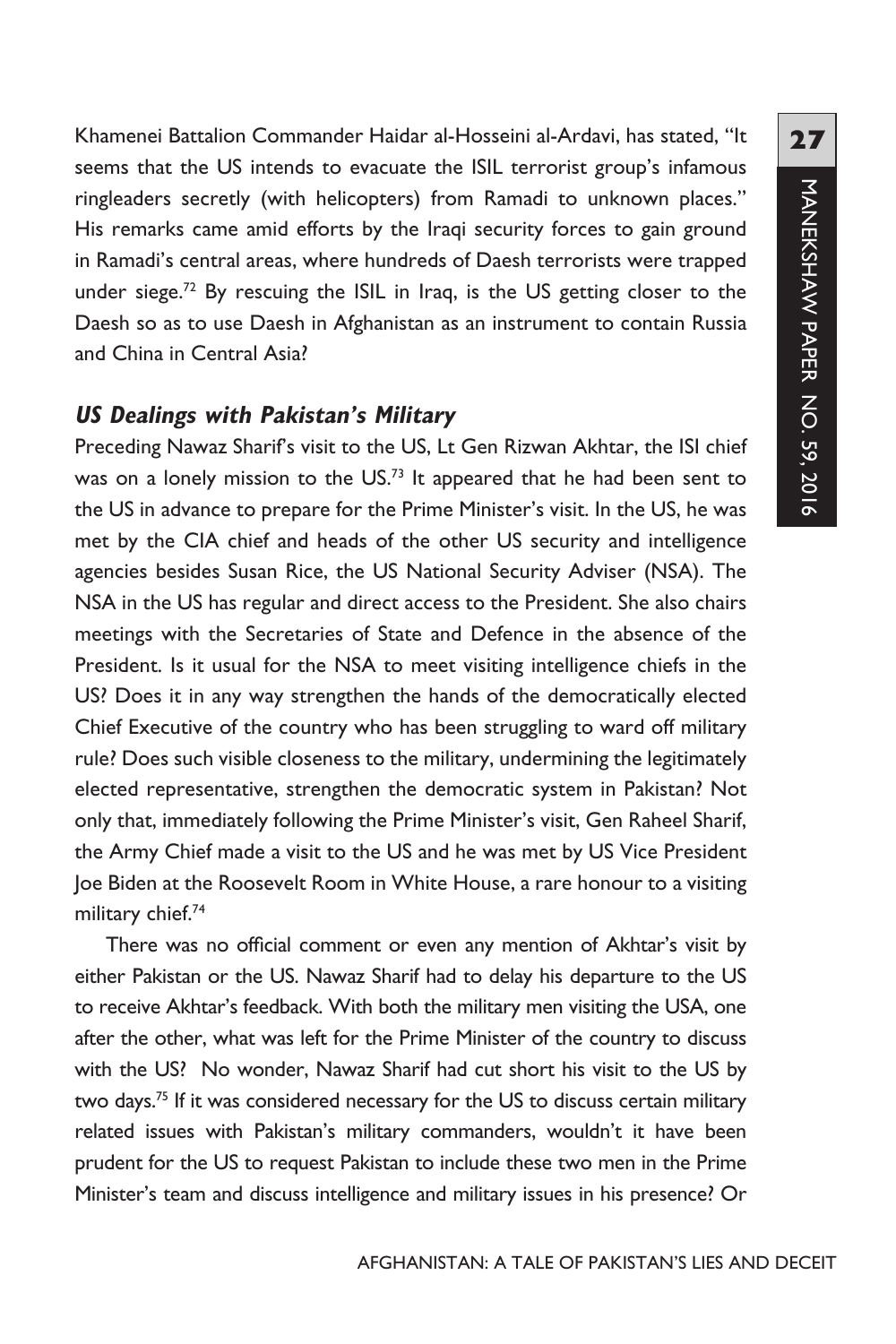was this separation planned on purpose to deliberate on issues that the US did not want the Prime Minister and the political establishment of Pakistan to know?

#### **Russia Prepares to Counter US Moves in Afghanistan?**

In a recent development, Russian Foreign Ministry spokeswoman Maria Zakharova has declared that contact has been established between Moscow and the Afghan Taliban.76 *The Sunday Times* reported that "Putin is said to have met Mansour over dinner at a late night meeting on a military base in Tajikistan in September (2015)." It went on to add, "A Taliban commander told *The Sunday Times* that his group had been promised Russian arms and financial support."<sup>77</sup> Why this bonhomie and dinner diplomacy with a militant commander? Is Russia planning to employ the Taliban to counter Daesh and, in the process, counter the US's undisclosed containment policy against Russia and China in Central Asia?

It is to be hoped that the US, Russia and Pakistan are not returning to their ways of the 1980s. Looking back, Hamid Karzai, the erstwhile President of Afghanistan, might have been right when he said that the US interest in Afghanistan was to use the country as a platform for prosecuting a New Great Game against Russia and China in Central Asia.78

These are disturbing reports which may or may not be true but the fact remains that the Afghan soil is being used by one and all with impunity and with total disregard for the harm and bloodshed being caused to its people. The US, China, Russia and Pakistan seem to be assuming that the Taliban and Daesh would remain confined to Afghanistan and would not expand northward into Central Asia and beyond or eastward into Pakistan. The Taliban and Daesh would, without doubt, extend operations into Central Asia either as an alliance of the Islamic radicals in Central Asia and in Fergana Valley like Islamic Movement of Uzbekistan (IMU), and the East Turkistan Islamic Movement (ETIM), the anti-China terror movement. Whether Daesh and Taliban would join hands or their fighters would team up in this expansion plan is a matter only time will reveal.

# **Conclusion**

The world needs to see the reality that Pakistan has mastered the art of play-acting to be the arbitrator to bring about peace in Afghanistan while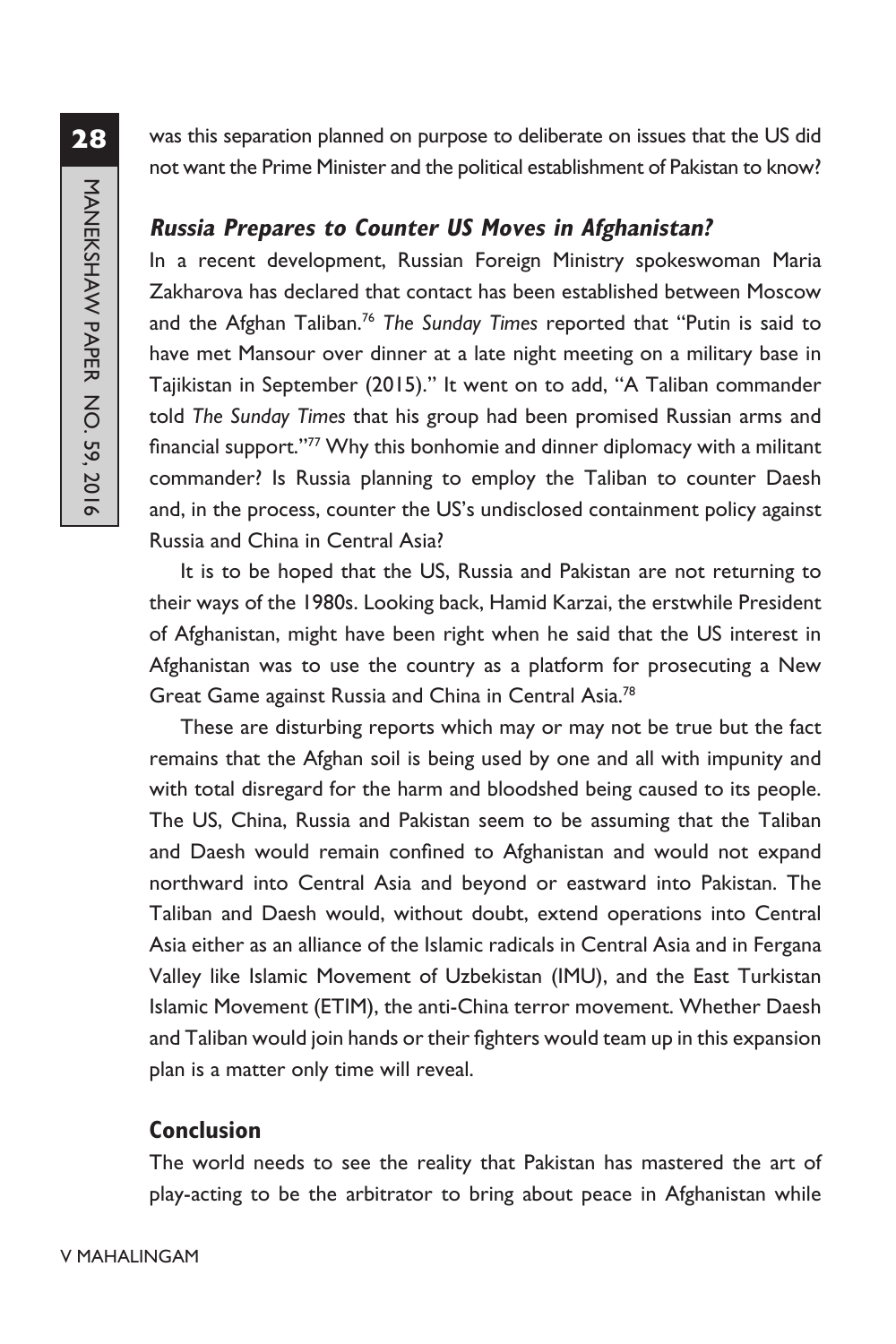supporting the very same terror outfits that are fighting in that country. It receives funds from the world powers in the name of fighting terror and siphons off the very same funds to the very same terror units to prop them up. It shelters terror commanders and fighters and has the audacity to deny the same when confronted, as happened in the case of Osama bin Laden, Mullah Omar and other Taliban leaders. It sets up terror groups and nourishes them as its strategic assets and as a matter of state policy. It funds terror. It is a party to the growing number of terror camps on its soil and in areas under its control. The world is aware of these facts but turns a blind eye to it and adopts an ostrich like attitude due to its own debauched interests. Countries forget that though terrorism may not be affecting them directly today, it is bound to hit them very hard some day.

Now, with the Taliban on the offensive and gaining ground and control over large swathes of Afghan territory, would it give up arms and settle for partnering the democratically elected government in Afghanistan? Would it relinquish its larger aim of establishing a pan Islamic caliphate in Afghanistan and beyond, governed by *Sharia* law? The Quadrilateral Coordination Group (QCG) on Afghanistan seems to want the Taliban and the Afghan government to "enter into early talks to resolve all differences politically."79 Is it a question of resolving differences? We seem to be grossly underestimating the enormity of the problem. It is a conflict of ideology, faith and beliefs. It is about the type of rule and governance that the Taliban is seeking to establish in Afghanistan. It is about an external power trying to establish its control in the country illegitimately and by force, to achieve its objectives.

As of now, do any of the militant commanders in Afghanistan have the ability to implement a peace deal even if they want to, especially with Daesh entering the fray in Afghanistan and elsewhere on the world stage? Is Pakistan capable of reigning in the multifarious terror groups which it was instrumental in creating, funding, training and launching in Afghanistan? Would Pakistan now, at this stage, give up on its objective when it seems to be getting closer to achieving it? The world seems to be making a mistake.

Should the world continue to goad Pakistan to bring the Taliban to the negotiating table and hope that the Taliban and Pakistan will listen to logic and reason? Even if that were to happen would that end the terror that is raging and waiting to explode in other parts of the world?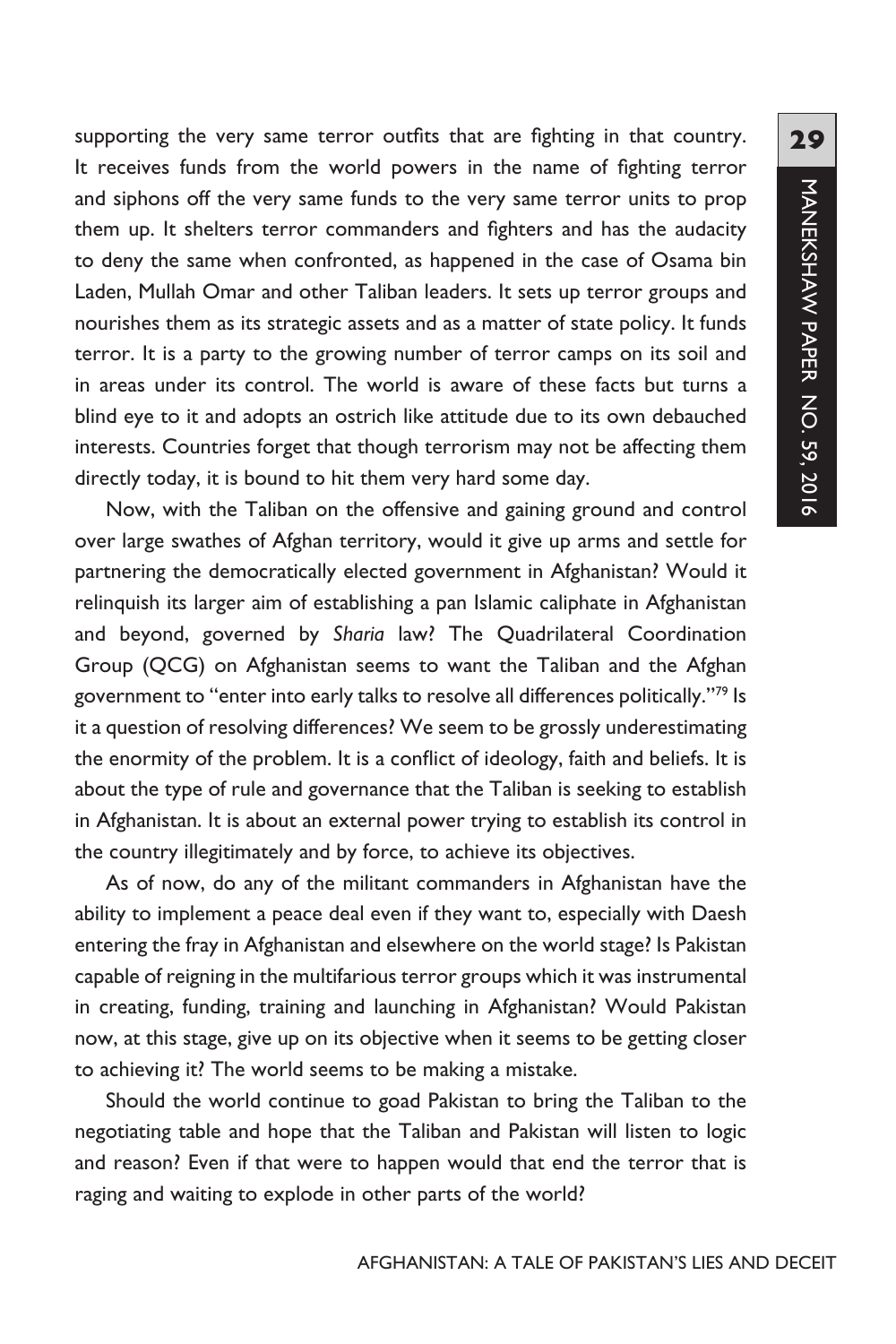In all likelihood, we might have reached a stalemate which cannot be broken or handled by any single country. The major powers of the world, some of which are responsible for the state of affairs today, have been struggling with the issue in different parts of the world for over two decades, without any respite or serenity in sight. What we are witnessing today in the form of terrorism is not an isolated

event or confined to a limited area. It has affected a large number of countries in the world, cutting across continents in one form or the other. Those countries that have been saved the agony of witnessing the contours of terrorism yet, may be affected sooner than later. It is a question of time. It is time the world realised that it is on the threshold of a new type of a World War.

This menace cannot be tackled piecemeal or with countries of the world pulling in different directions. The tools that were used during the earlier wars may not yield results in this war. The war will have to be fought at the ideological, economic, as well as military and law enforcement levels. The linked issues of drugs, money laundering and law and order will have to be challenged. As a matter of rule, no country in the world can be allowed to become a haven for transitional terrorists. In this war, the safety and well-being of the people of the world is paramount and cannot be ignored. Terror has already drawn enough blood the world over. Accordingly, the war-fighting strategy will have to be rewritten and the tools shaped keeping in mind the constraints and the essentials.

The directions and the legitimacy for the war and the battle will have to come from the world body and handled at the regional level with participation by all the countries of the world in one form or the other, without exception. The major powers of the world will have to play a constructive and responsible role, leaving aside their differences and larger geo-political, economic and strategic aims. Countries that are playing a negative role in this war will have to be reined in by force.

Pakistan is a nuclear power, duly supported by the major powers of the world, with over 110-130 warheads and an unknown quantity of fissile material in its possession. It has four operating plutonium production reactors. The nuclear facilities in the country are under the control of the Pakistan Army, with the political establishment having no jurisdiction over any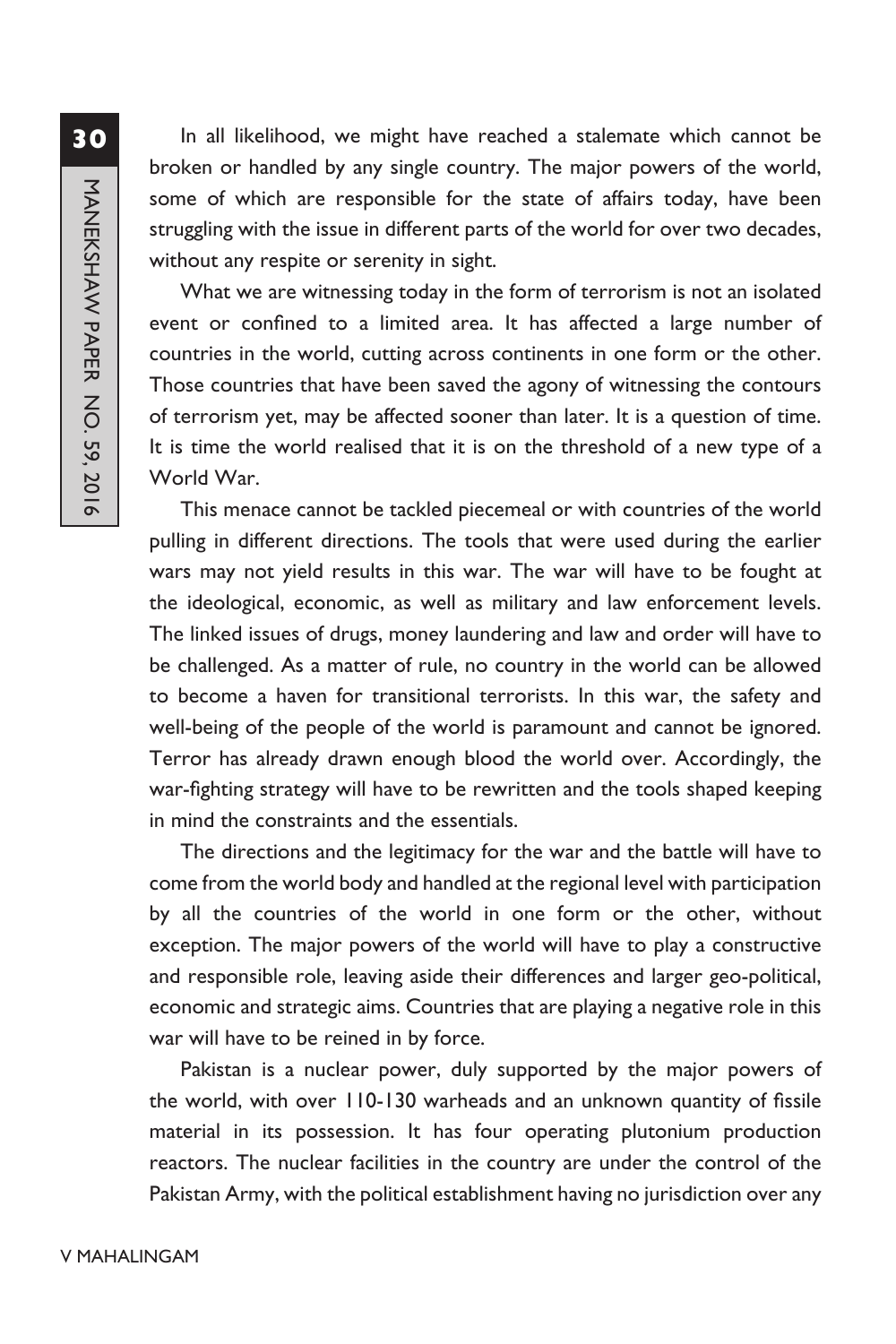of these facilities or the employment of these weapons of mass destruction. A part of Pakistan's military is radicalised. A large number of terror groups are flourishing in the state and individual terrorists move around freely in the country. A number of Pakistan's major military establishments have been penetrated and hit by the militants in the past. Doesn't the world see the danger of fissile material or weapons from Pakistan's nuclear establishments falling into the hands of the terrorists? Should we wait for that to happen before we decide to act?

A way will have to be found to remove all weapons of mass destruction from the world scene. Stringent measures to prevent weapons and other tools of war-fighting from falling into the hands of non-state actors and proxies of countries will have to be enforced. Financing crimes and terrorism will have to be treated as high treason acts and the perpetrators along the chain punished in a time-bound manner. Necessary laws where required for the purpose, will have to be created at the level of the world body.

Countries hoping that they may not be affected will be making a grave mistake. The sooner we unite and confront the menace, the lesser will be the struggle and the loss and damage to humanity.

#### **Notes**

- 1. Elisabeth Bumiller and Jane Perlez, "Pakistan's Spy Agency is Tied to Attack on US Embassy", *The New York Times*, September 22, 2011, available at http://www.nytimes.com/2011/09/23/ world/asia/mullen-asserts-pakistani-role-in-attack-on-us-embassy.html?\_r=0. Accessed on February 02, 2016.
- 2. Ibid.
- 3. "Kayani Delayed the Operation: Athar Abbas", *The Express Tribune*, July 01, 2014, available at http://tribune.com.pk/story/729499/kayani-delayed-the-operation-athar-abbas/. Accessed on December 24, 2015.
- 4. "Kayani was Reluctant to Launch N Waziristan Operation", *Dawn*.com, June 30, 2014, available at http://www.dawn.com/news/1116115. Accessed on December 24, 2015.
- 5. Gen Mirza Aslam Beg, "The Consequences of Kunduz". *The Nation*, October 09, 2015, available at, http://nation.com.pk/columns/09-Oct-2015/the-consequences-of-kunduz. Accessed on November 16, 2015.
- 6. Gen Mirza Aslam Beg, "Pak-Afghan Security Imperatives," *The International Daily Mail*, May 24, 2015. Accessed on May 24, 2015.
- 7. Shaikh Ayman al Zawahiri, "Guidelines for Jihad", As-Sahab Media in WorldAnalysis. net, September 14, 2013 available at http://www.worldanalysis.net/modules/news/article. php?storyid=2224. Accessed on May 03, 2015.
- 8. Ijaz Hussain, "Implications of SAARC Enlargement," *Daily Times*, November 23, 2005, available at http://archives.dailytimes.com.pk/editorial/23-Nov-2005/commentimplications-of-saarc-enlargement-ijaz-hussain. Accessed on November 16, 2015.
- 9. Beg, n.5.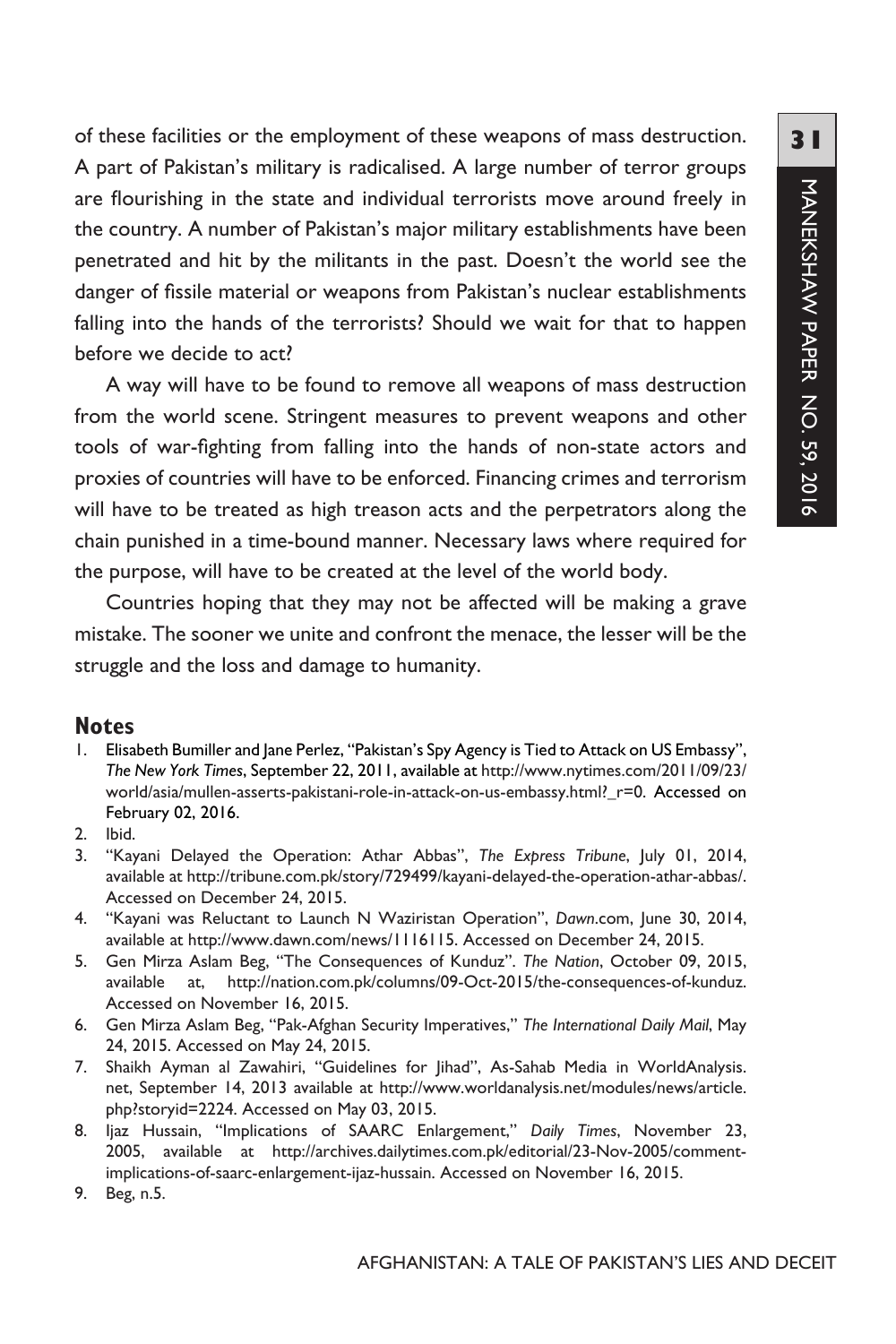- 10. *The Economic Times*, May 25, 2015, "Afghan Taliban Leaders Meet secretly in China: Report" available at http://articles.economictimes.indiatimes.com/2015-05-25/news/62624355\_1\_ afghan-taliban-leaders-high-peace-council-mullah-abdul-jalil. Accessed on November, 04, 2015.
- 11. Joy Mitra, "The Afghan Game of Thrones", *Indrestra*, August 14, 2015, available at http:// www.indrastra.com/2015/08/FEATURED-An-Afghan-Game-of-Thrones-by-Joy-Mitra\_14. html. Accessed on November 04, 2015.
- 12. Margherita Stancati, "Afghan Peace Envoy Met Taliban in Secret China Talks", *The Wall Street Journal*, May 24, 2015, available at http://www.wsj.com/articles/afghan-peace-envoymet-taliban-in-secret-china-talks-1432486585. Accessed on October 27, 2015.
- 13. Voice of Jihad, "We Strongly Reject Propaganda of Meeting with Representatives of Kabul Administration in China," May 24, 2015, available at http://shahamat-english.com/westrongly-reject-propaganda-of-meeting-with-representatives-of-kabul-administration-inchina/. Accessed on October 27, 2015.
- 14. Ayaz Gul, "Afghan Peace Talks Expose Rifts in Taliban Leadership", Voice of America, June 24, 2015, available at http://www.voanews.com/content/afghan-peace-talks-expose-rifts-intaliban-leadership/2835089.html. Accessed on October 27, 2015.
- 15. Harsh V Pant, "China is Making its Presence Felt in Afghanistan", *The National*, November 01, 2014, available at http://www.thenational.ae/opinion/comment/china-is-making-itspresence-felt-in-afghanistan. Accessed on November 09, 2015.
- 16. Hamid Shalizi, "China's CNPC Begins Oil Production in Afghanistan", Reuters, October 21, 2012, available at http://uk.reuters.com/article/2012/10/21/uk-afghanistan-oilidUKBRE89K07Y20121021. Accessed on November 09, 2015.
- 17. Ibid.
- 18. Eltaf Najafizada and Ting Shi, "Xi Hails 'Old Friend Ghani as Afghan-China Ties Improve", October 28, 2014, Bloomberg Business, available at http://www.bloomberg.com/news/ articles/2014-10-28/xi-hails-old-friend-ghani-as-afghan-china-ties-improve. Accessed on November 09, 2015.
- 19. Ayaz Gul, "Afghan Peace Talks Expose Rifts in Taliban Leadership", Voice of America, June 24, 2015, available at http://www.voanews.com/content/afghan-peace-talks-expose-rifts-intaliban-leadership/2835089.html. Accessed on October 27, 2015.
- 20. Ibid.
- 21. Joshua Partlow, "Karzai Aide Blames British for Bringing Taliban Impostor to Talks", *The Washington Post*, November 26, 2010, available at http://www.washingtonpost. com/wp-dyn/content/article/2010/11/25/AR2010112503577.html?hpid=topnews&sid= ST2010112307313%29. Accessed on November 04, 2015.
- 22. Partlow, n.21.
- 23. Ali K Chishti, "Taliban Impostor Consequences and Rebuttals", *Daily Times*, November 26, 2010, available at http://archives.dailytimes.com.pk/national/26-Nov-2010/talibanimpostor-consequences-and-rebuttals. Accessed on October 30, 2015.
- 24. PK ON WEB, "Afghan Taliban May Agree on Ceasefire if Islamabad, Beijing Guarantee United National Government", July 14, 2015. available at http://www.pkonweb. com/2015/07/afghan-taliban-may-agree-on-ceasefire-if-islamabad-beijing-guarantee-unitednational-government/. Accessed on November 03, 2015.
- 25. Taimoor Shah and Rod Nordland "Taliban Pick New Chief and 2 Hard-Line Deputies", *The New York Times*, July 31, 2015, available at http://www.nytimes.com/2015/08/01/world/asia/ taliban-leader-announcement.html. Accessed on November 23, 2015.
- 26. Barnett Rubin, "What Could Mullah Mohammad Omar's Death Mean for the Taliban Talks?", *The New Yorker*, July 29, 2015, available at http://www.newyorker.com/news/newsdesk/what-could-mullah-mohammad-omars-death-mean-for-the-taliban-talks. Accessed on November 15, 2015.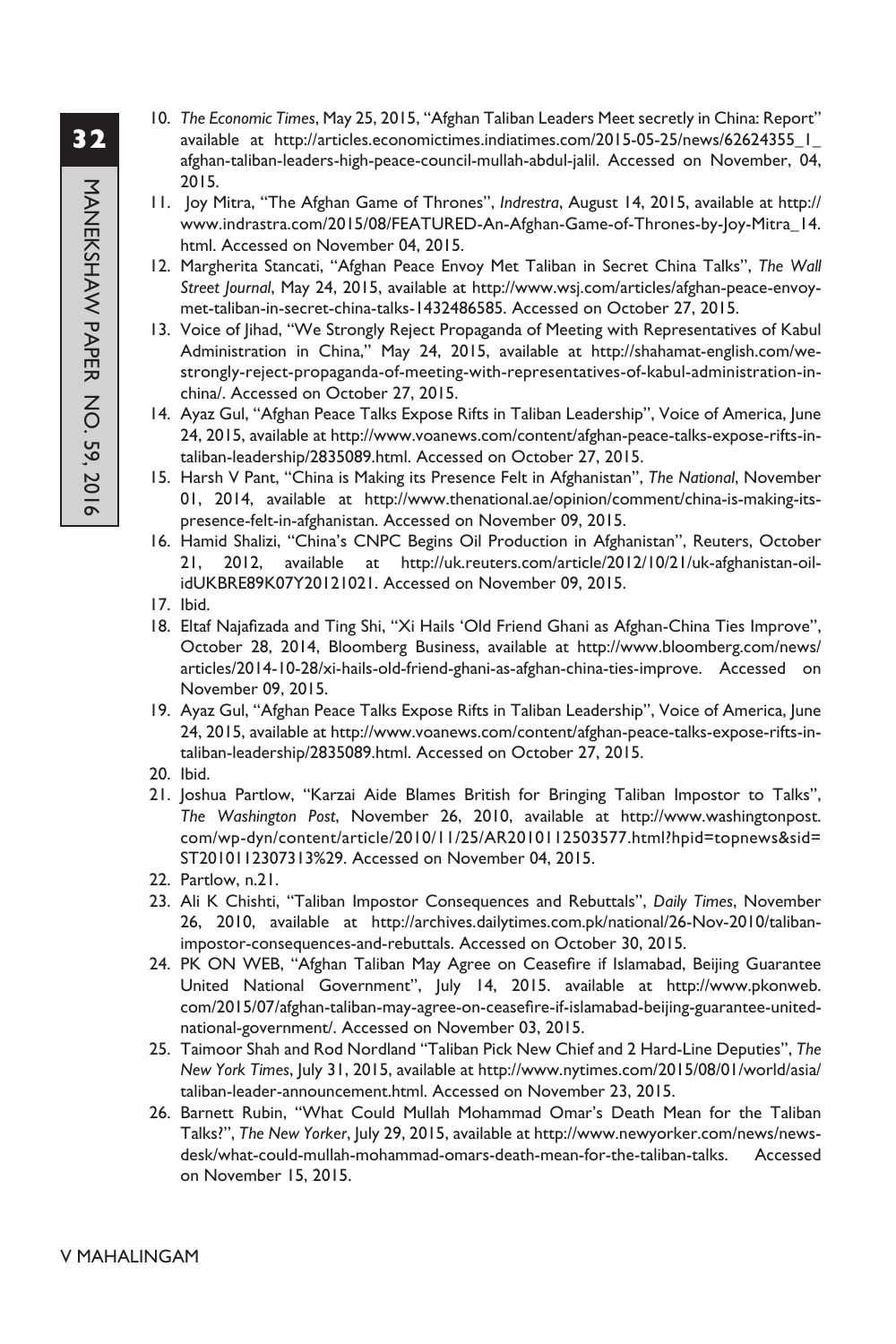- 27. Dan Roberts in Washington and Emma Graham-Harrison in Kabul, "Taliban Peace Talks: Peace and Reconciliation' Negotiations to Take Place in Qatar", *The Guardian*, June 19, 2013, available at http://www.theguardian.com/world/2013/jun/18/us-peace-talks-talibanafghanistan. Accessed on November 21, 2015.
- 28. Matthew Rosenberg and Alissa J. Rubin, "Taliban Step Toward Afghan Peace Talks Is Hailed by U.S", *The New York Times*, June 18, 2013, available at http://www.nytimes. com/2013/06/19/world/asia/taliban-ready-for-peace-talks-to-end-afghan-war.html?\_r=0. Accessed on November 21, 2015.
- 29. Office of the Press Secretary, "Background Briefing by Senior Administration Officials on Afghanistan -- Via Conference Call", White House, June 18, 2013, available at https://www. whitehouse.gov/the-press-office/2013/06/18/background-briefing-senior-administrationofficials-afghanistan-conferen. Accessed on November 21, 2015.
- 30. "Taliban Agree to Peace Talks with US Over Afghanistan Full Statement", Full text of the statement read by a Taliban spokesman in Qatar on the agreement to enter into peace talks with the US, *The Guardian*, June 18, 2013 available at http://www.theguardian. com/world/2013/jun/18/taliban-peace-talks-us-afghanistan-full-text/print. Accessed on November 21, 2015.
- 31. "Afghanistan Suspends US Security Negotiations as Washington Readies Taliban Peace Talks", *RT Network*, June 19, 2013, available at https://www.rt.com/news/afghanistansecurity-us-talks-924/. Accessed on November 22, 2015.
- 32. Thomas Ruttig, "From Mullah Omar to Mansur: Change at the Taleban's top Leadership", July 31, 2015, Afghanistan Analysts Network, available at https://www.afghanistan-analysts. org/from-mullah-omar-to-mansur-change-at-the-talebans-top-leadership/. Accessed on November 04, 2015.
- 33. Thomas Ruttig, "Reasserting Strategic Depth?", March 03, 2010, Combating Terrorism Centre, available at https://www.ctc.usma.edu/posts/the-taliban-arrest-wave-in-pakistanreasserting-strategic-depth. Accessed on November 04, 2015.
- 34. Kate Clark, "Meeting Mullah Baradar… or Maybe Not: Confusion over Taleban Talks", December 03, 2013, Afghanistan Analysts Network, available at https://www.afghanistananalysts.org/meeting-mullah-baradar-or-maybe-not-confusion-over-taleban-talks/. Accessed on November 04, 2015.
- 35. Laura King "Former Afghan President Burhanuddin Rabbani Assassinated", *Los Angeles Times*, September 20, 2011, available at http://articles.latimes.com/2011/sep/20/world/la-fgafghanistan-rabbani-20110921. Accessed on November 12, 2015.
- 36. The Associated Press, "Afghans Mourn After Killing of Peace Negotiator", May 14, 2012, available at http://www.cbc.ca/news/world/afghans-mourn-after-killing-of-peacenegotiator-1.1284688. Accessed on November 12, 2015.
- 37. Steve Coll, "Looking for Mullah Omar", *The New Yorker*, January 23, 2012, available at http://www.newyorker.com/magazine/2012/01/23/looking-for-mullah-omar. Accessed on November 19, 2015.
- 38. Ibid.
- 39. Mohammed Omar, Wikipedia, under heading "In Exile" with reference serial 74, available at https://en.wikipedia.org/wiki/Mohammed\_Omar. Accessed on November 08, 2015. Document under reference serial 74, however, has been removed.
- 40. Paul Tait, "Afghan Taliban say Leader Mullah Omar 'Safe and Sound", May 23, 2011, *Reuters*, available at http://www.reuters.com/article/2011/05/23/us-pakistan-omar-idUSTRE74M0O 220110523#7qbGjx7BQJbfVABX.97. Accessed on November 08, 2015.
- 41. Gianluca Mezzofiore, "Mullah Omar: Taliban Leader Reported Dead by Afghanistan Media", *International Business Times*, July 29, 2015, available at http://www.ibtimes.co.uk/ mullah-omar-dead-taliban-leader-reported-dead-by-afghanistan-media-1513107. Accessed on November 08, 2015.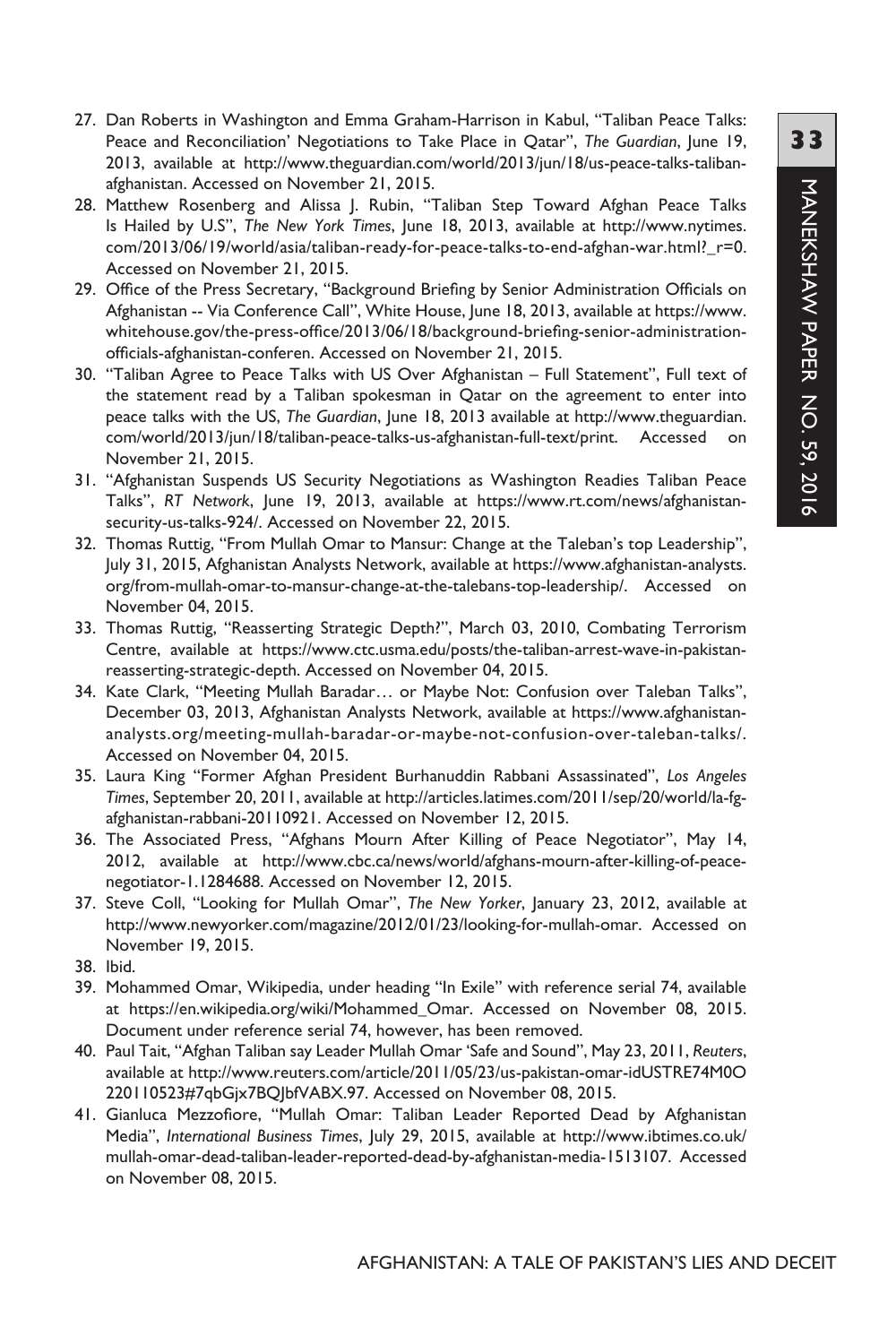- 42. "Mullah Omar: Taliban Leader 'Died in Pakistan in 2013", July 29, 2015, BBC News, available at http://www.bbc.com/news/world-asia-33703097. Accessed on November 08, 2015.
- 43. Barnett Rubin, "What Could Mullah Mohammad Omar's Death Mean for the Taliban Talks?", *The New Yorker,* July 29, 2015, available at http://www.newyorker.com/news/newsdesk/what-could-mullah-mohammad-omars-death-mean-for-the-taliban-talks. Accessed on November 08, 2015.
- 44. Khaama Press, "Pakistan Exposed Mullah Omar's Death for its Own Interests: Kandahar Clerics", August 18, 2015, available at http://www.khaama.com/pakistan-exposed-mullahomars-death-for-its-own-interests-kandahar-clerics-1401, Accessed on November 08, 2015.
- 45. Chris Hughes, "Why the Taliban Murdered their Own Leader and the Terrifying Fallout now Threatening the West", *Mirror*, August 21, 2015, available at http://www.mirror. co.uk/news/world-news/taliban-murdered-leader-terrifying-fallout-6296603, Accessed on November 16, 2015.
- 46. Zahid Gishkori, "Mullah Omar Did not Die in Pakistan, Defence Minister Tells NA", *The Express Tribune*, August 07, 2015, available at http://tribune.com.pk/story/933944/mullahomar-did-not-die-in-pakistan-asif-tells-na/. Accessed on November 17, 2015.
- 47. Khaama, n.44.
- 48. Fahim Masoud, "Afghanistan's Future: Interview with Amrullah Saleh", *International Policy Digest*, available at http://www.internationalpolicydigest.org/2015/08/26/afghanistan-sfuture-interview-with-amrullah-saleh/. Accessed on November 23, 2015.
- 49. Joseph V. Micallef, "How the Taliban Gets Its Cash", *The Huffington Post*, November 14. 2015, available at http://www.huffingtonpost.com/entry/how-the-taliban-gets-its\_b\_8551536.htm l?adsSiteOverride=in&ir=India&section=india. Accessed on January 24, 2016.
- 50. Joseph Goldstein, "Taliban's New Leader Strengthens His Hold With Intrigue and Battlefield Victory", *The New York Times*, October 04, 2015, available at http://www. nytimes.com/2015/10/05/world/asia/kunduz-fall-validates-mullah-akhtar-muhammadmansour-talibans-new-leader.html?\_r=0. Accessed on November 22, 2015.
- 51. Ibid.
- 52. Taimoor Shah and Rod Nordland "Taliban Pick New Chief and 2 Hard-Line Deputies", *The New York Times*, July 31, 2015, available at http://www.nytimes.com/2015/08/01/world/asia/ taliban-leader-announcement.html. Accessed on November 23, 2015.
- 53. "Taliban Supremo Mullah Akhtar Mansour Dies of Injuries: Afghan Officials", Xinhuanet. com, December 04, 2015, available at http://news.xinhuanet.com/english/2015- 12/04/c\_134884889.htm. Accessed on December 28, 2015.
- 54. "Taliban Dismisses Kabul's Claim that Leader Mullah Mansoor was Wounded in Pakistan", *First Post*, December 03, 2015, available at http://www.firstpost.com/world/talibandismisses-kabuls-claim-that-leader-mullah-mansoor-was-wounded-in-pakistan-2531328. html. Accessed on December 28, 2015
- 55. "Taliban Caretaker Chief Appointed after Mullah Mansoor's 'Death'", *Asia Times*, December 05, 2015 available at http://atimes.com/2015/12/taliban-caretaker-chief-appointed-aftermullah-mansoors-death/. Accessed on December 28, 2015.
- 56. Mujib Mashal, "Taliban-Afghan Meeting Ends With Optimism and Plans to Hold More Talks", *New York Times*, July 08, 2015, available at http://www.nytimes.com/2015/07/09/ world/afghan-taliban-meeting-ends-with-optimism-and-plans-to-hold-more-talks.html. Accessed on December 12, 2015,
- 57. Joseph Goldstein, "Taliban's New Leader Strengthens His Hold With Intrigue and Battlefield Victory", *The New York Times*, October 05, 2015, available at http://www. nytimes.com/2015/10/05/world/asia/kunduz-fall-validates-mullah-akhtar-muhammadmansour-talibans-new-leader.html?ref=topics&\_r=3. Accessed on December 28, 2015.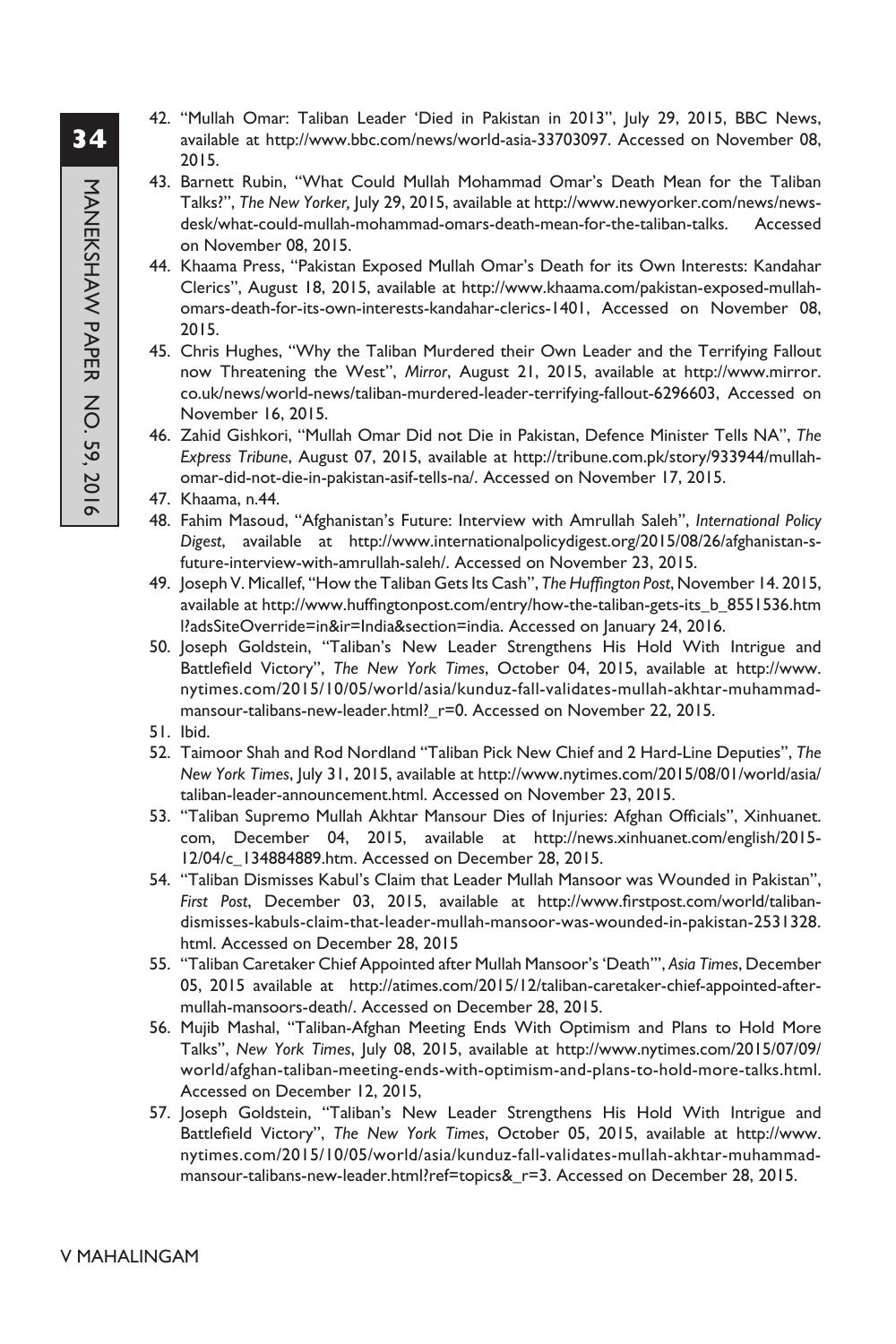- 58. Kallol Bhttacherjee, "Pak. is Giving Taliban Leadership to Haqqanis", *The Hindu*, December 05, 2015 available at http://www.thehindu.com/todays-paper/tp-international/pak-is-givingtaliban-leadership-to-haqqanis/article7950357.ece. Accessed on January 15, 2016.
- 59. Michael R Gordon, "ISIS Building 'Little Nests' in Afghanistan, U.S. Defense Secretary Warns", *New York Times*, December 18, 2015, available at http://www.nytimes. com/2015/12/19/world/asia/afghanistan-ash-carter.html?\_r=0. Accessed on January 24, 2016.
- 60. Ibid.
- 61. Khaama Press, "Mostly Pakistani Nationals Fighting for ISIS in Afghanistan: Taliban", August 28, 2015, available at http://www.khaama.com/mostly-pakistani-nationals-fighting-for-isisin-afghanistan-taliban-1446. Accessed on January 24, 2016.
- 62. Admin in Afghanistan, "Nangarhar Police Chief: ISI Leading Daesh in Nangarhar", *Afghan News*, September 30, 2015, available at http://afghannews.com.af/2015/09/30/nangarharpolice-chief-isi-leading-daesh-in-nangarhar/. Accessed on January 24, 2016.
- 63. Emmanuel Derville, "ISIS isn't Ravaging Afghanistan. But Who Wants to Take a Chance", *Catch News*, November 26, 2015, available at http://www.catchnews.com/internationalnews/isis-isn-t-ravaging-afghanistan-but-who-wants-to-take-a-chance-1448543885.html. Accessed on January 25, 2016.
- 64. F. Michael Maloof, "FROM JOSEPH FARAH'S G2 BULLETIN Intel Analyst: Pakistan Financing ISIS", *Wind TV*, October 08, 2015, available at http://www.wnd.com/2015/08/ intel-analyst-pakistan-financing-isis/. Accessed on January 27, 2016.
- 65. Sergei Strokan, Vladimir Mikheev, "If ISIS Swallows the Taliban, will Afghanistan Become a Caliphate?" *Russia Beyond the Headlines*, December 09, 2015, available at http://rbth.com/ international/troika/2015/12/09/if-isis-swallows-the-taliban-will-afghanistan-become-acaliphate\_549319. Accessed on January 27, 2016.
- 66. Abhinandan Mishra, "Pak ISI Helping ISIS Find Base in India", *Sunday Guardian*, January 31, 2016, available at http://www.sundayguardianlive.com/investigation/2894-pak-isi-helpingisis-find-base-india. Accessed on January 31, 2016.
- 67. Office of the Press Secretary, "Statement by the President in Afghanistan", The White House, May 27, 2014, available at https://www.whitehouse.gov/the-press-office/2014/05/27/ statement-president-afghanistan. Accessed on January 31, 2016.
- 68. Rediff.com, "US will not Target Afghan Taliban Leader Mullah Omar After 2014", December 22, 2014, available at http://news.rediff.com/commentary/2014/dec/22/us-willnot-target-afghan-taliban-leader-mullah-omar-after-2014/0d5fb7df283d5673bfbdf42dbe9c ca9a. Accessed on January 30, 2016.
- 69. Ayaz Gul, "US Will Not Target Haqqanis in Afghanistan", Voice of America, January 29, 2016, available at http://www.voanews.com/content/us-says-not-targeting-haqqanis-inafghanistan/3168157.html. Accessed on January 30, 2016.
- 70. "US ex-Intelligence Chief on ISIS Rise: It was 'a Willful Washington Decision", RT, August 10, 2015 available at https://www.rt.com/usa/312050-dia-flynn-islamic-state/. Accessed on January 30, 2016.
- 71. "Russian Airstrikes Destroy 472 Terrorist Targets in Syria in 48 Hours, 1,000 Oil Tankers in 5 Days'", RT.com, November 23, 2015, available at https://www.rt.com/news/323065 syria-airstrikes-terrorists-russia/. Accessed on February 02, 2016.
- 72. "Love Thy Enemy? 'US Plot to Evacuate Top Jihadis From Ramadi Uncovered'", December 27, 2015 available at http://sputniknews.com/middleeast/20151227/1032365363/iraq-usdaesh-ramadi.html. Accessed on January 25, 2016.
- 73. Anwar Iqbal, "ISI Chief Meets US Security Officials", *Dawn,* available at http://www.dawn. com/news/1214012. Accessed on January 29, 2016.
- 74. Anwar Iqbal, "Meeting with Biden High Point of COAS Visit", *Dawn*, November 20, 2015, available at http://www.dawn.com/news/1220956. Accessed on February 04, 2016.